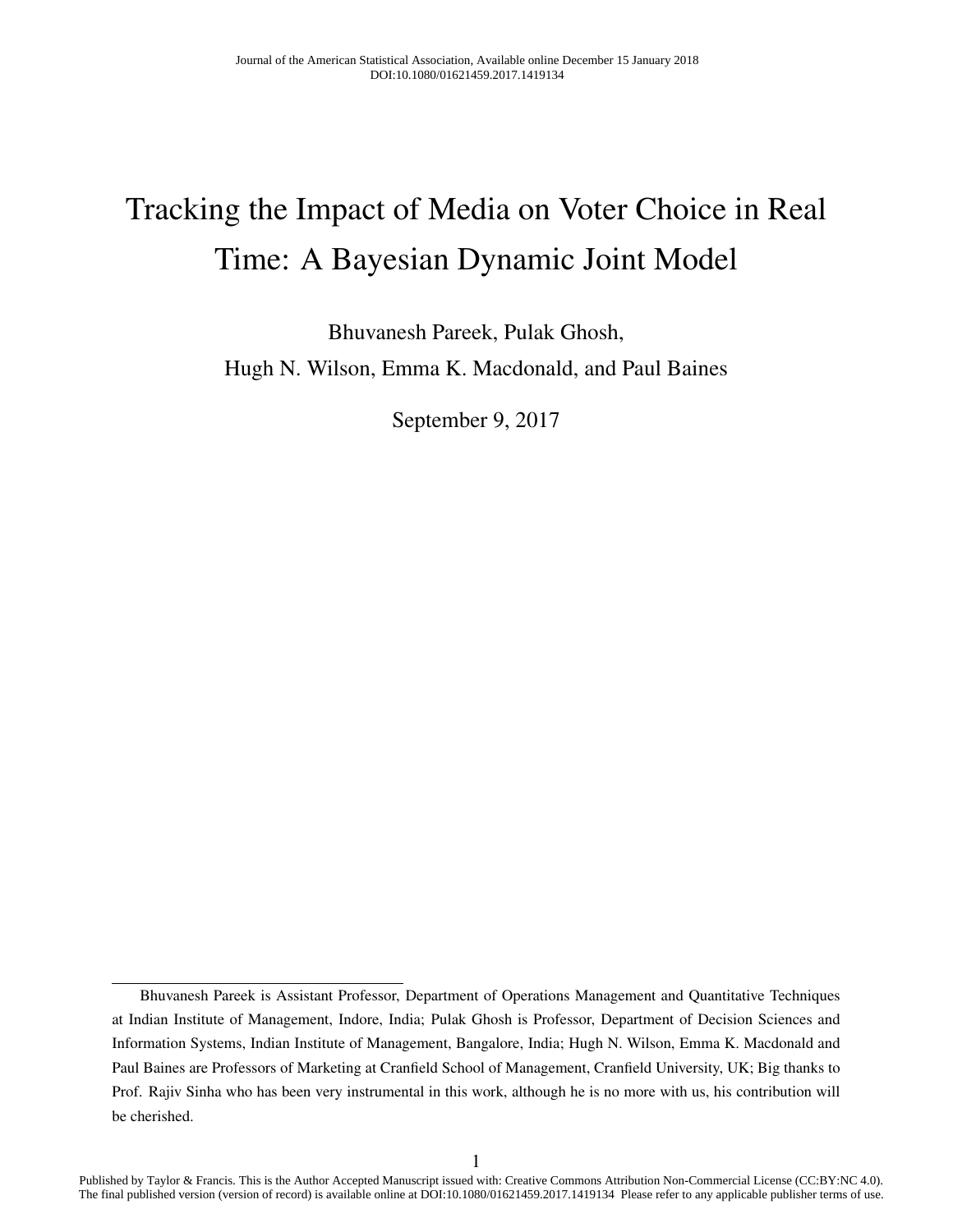#### Abstract

Commonly used methods of evaluating the impact of marketing communications during political elections struggle to account for respondents' exposures to these communications due to the problems associated with recall bias. In addition, they completely fail to account for the impact of mediated or earned communications such as newspaper articles or television news, that are typically not within the control of the advertising party, nor are they effectively able to monitor consumers' perceptual responses over time. This study based on a new data collection technique using cell-phone text messaging (called real-time experience tracking or RET) offers the potential to address these weaknesses. We propose an RET-based model of the impact of communications and apply it to a unique choice situation: voting behavior during the 2010 UK general election, which was dominated by three political parties. We develop a Bayesian zeroinflated dynamic multinomial choice model that enables the joint modeling of: the inter-play and dynamics associated with the individual voter's choice intentions over time, actual vote, and the heterogeneity in the exposure to marketing communications over time. Results reveal the differential impact over time of paid and earned media, demonstrate a synergy between the two, and show the particular importance of exposure valence and not just frequency, contrary to the predominant practitioner emphasis on share-of-voice metrics. Results also suggest that while earned media have a reducing impact on voting intentions as the final choice approaches, their valence continues to influence the final vote: a difference between drivers of intentions and behavior that implies that exposure valence remains critically important close to the final brand choice.

Key Words: Advertising; Bayesian Methods; Communications - paid and earned; real-time experience tracking; Zero-inflation; Multinomial Logit Model; Voters' Choice;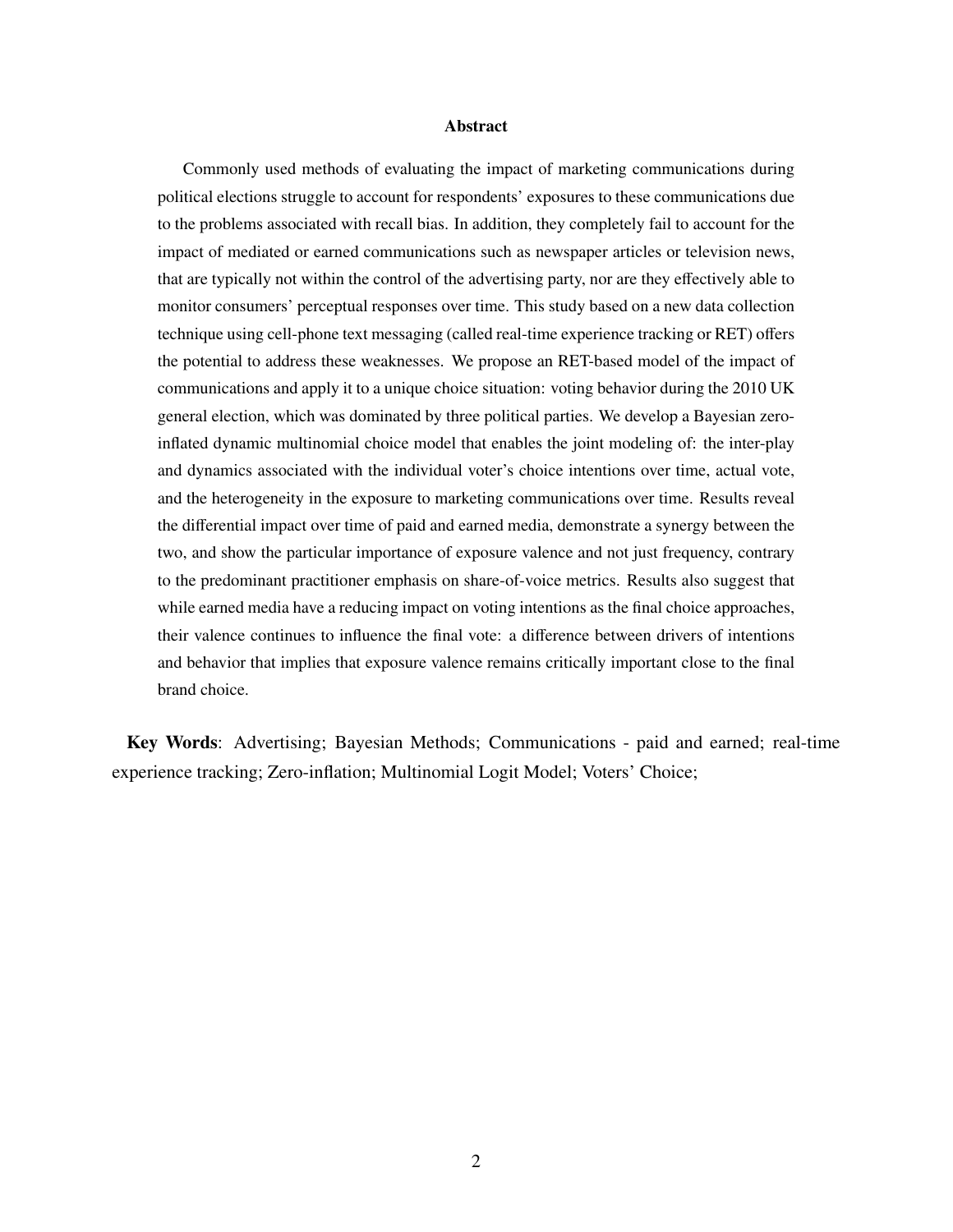## 1 Introduction

Recent advances in information technology, along with the advent of social media and enablement of user-generated content, have resulted in a proliferation of consumer data. Additionally, the widespread use of mobile devices by consumers makes it feasible to collect data about influences on consumer choice in real time. This presents an opportunity for researchers wanting to model the effects of communication on consumer choice, such as organizations working to better understand the voter's choice during an election campaign. However both the volume of consumer data being generated and its real-time nature necessitates the use of new and original analytical tools. This creates fresh opportunities for informed managerial decision-making, particularly for firms working to better understand the voter's choice during an election campaign. This paper addresses two substantive issues concerning the impact of marketing communications on voting choice: the differential effectiveness of alternative marketing communications, and the relative importance of communications frequency on the one hand and the valence of the consumer's perceptual response on the other. Global spend on advertising in 2017 was \$583.91bn[\(eMarketer 2017\)](#page-41-0). Communications evaluation is a substantial business activity in its own right, providing around 15% of the trade for the \$68bn market research industry[\(ESOMAR 2016\)](#page-41-1). Many firms also work hard to generate positive communications that are mediated by third parties such as journalists and retailers. Much of this effort aims to influence the consumer's choice of brand, whether it be consumer products and services, business-to-business suppliers, non-profit organizations, or political candidates and parties; the latter being the context for this study. Given the massive expense involved and their potential impact on consumer choice, evaluation and optimization of the effectiveness of communications is critical. While there have been several studies analysing election data [\(Linzer 2013,](#page-42-0) [Christensen and Florence 2008,](#page-40-0) [Gelman et al. 2008\)](#page-41-2), to our knowledge no study has examined the relative influence of multiple paid and earned media communications on a voter's choice of a political party during an election period.

This study makes use of a new and innovative data collection procedure that permits individuals to report on communications from competing political parties as soon as they encounter them, thereby alleviating the recall bias associated with traditional research techniques. Importantly, we distinguish between exposure to communications that are controlled and paid for by a firm or party ('paid' media such as advertising, newspaper inserts, and billboards) and those that are not controlled by them ('earned' media such as news, editorials, communications about a particular brand by rival brands, etc.). These are referred to as paid and earned communications respectively. Although these are important modes of communication, finding the impact of these communicati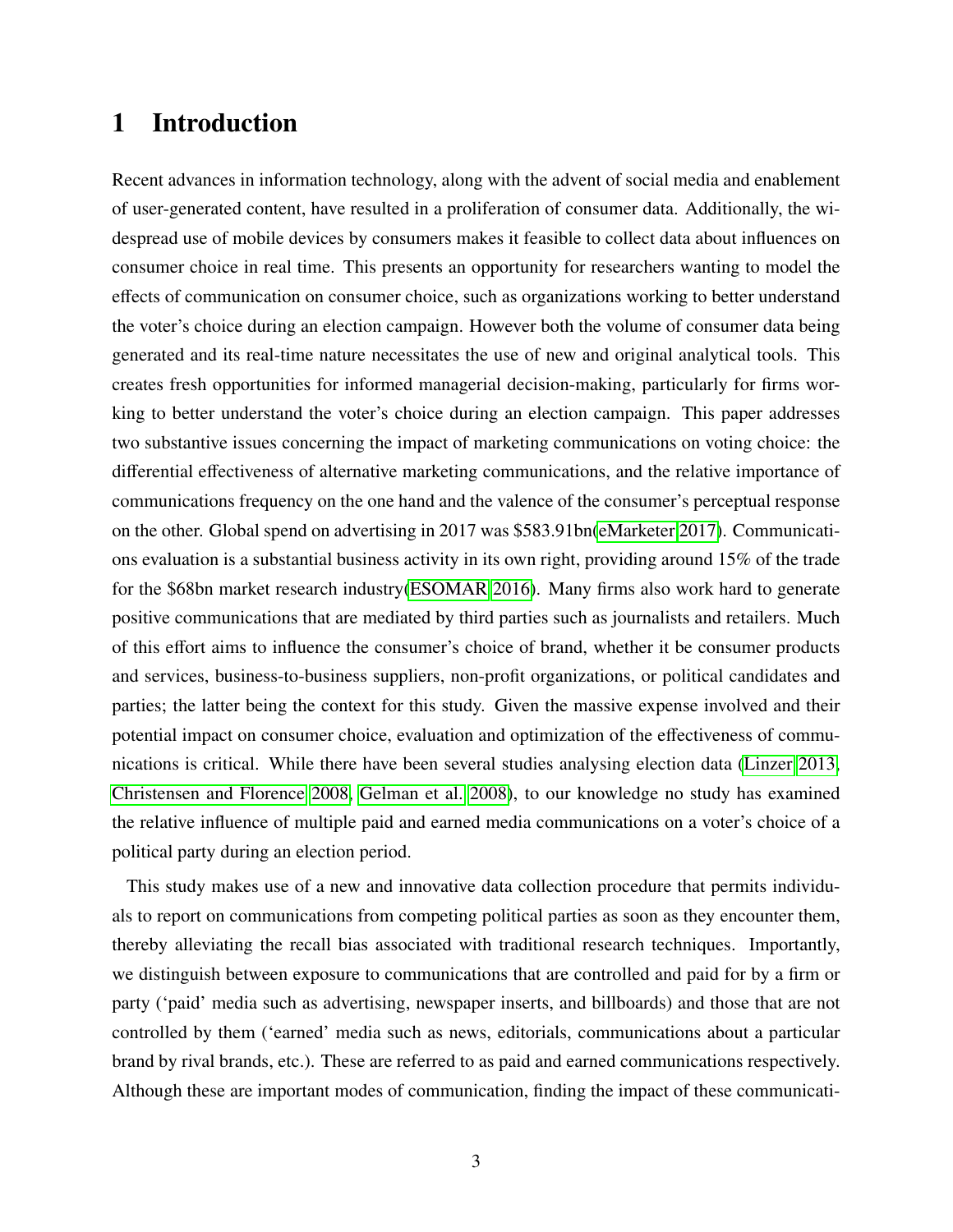ons on voters' choice has four key challenges. The first is the typical problem with survey based data. Although surveys can explore voters' attitudes towards a political party and can often, but not always, be quite helpful in forecasting election results [\(Linzer 2013\)](#page-42-0), most respondents find it difficult to recall their exposure to communications accurately. One can examine the impact of media spend on party choice, but only rarely are data available on the impact of earned communications such as media coverage (which is not controlled by political parties), and it is often difficult to disentangle the effects of the medium from the message. The second problem is in assessing the differential impact of various communications that are controlled by the brands. Models based on media spend are extensively used by media planners to examine the relative impact of different paid media such as TV, radio, and billboards. Although the impact of some earned media such as newspaper editorials has been similarly assessed, this stream of work generally uses entirely separate data sources and models [\(Goh et al. 2011,](#page-41-3) [Stephen and Galak 2012\)](#page-43-0). However, marketing directors and political strategists need to allocate resources between paid media on the one hand and PR and service improvements focused on influencing earned media, on the other. Third, in assessing communications impact, researchers frequently ignore the crucial role of the consumer's perceptual response to the communication. Theoretical and experimental work confirms that atti-tude towards communications influences attitude towards the brand [\(Brinol et al. 2004\)](#page-40-1), but most models of field data, particularly in the case of paid media, focus purely on communications exposure [\(Verhoef 2003\)](#page-43-1) or the proxy of media spend [\(Naik and Peters 2009\)](#page-42-1), presumably because perceptual response data are frequently unavailable. Fourth, practitioners have an interest in understanding how the impact of communications on voters' intentions evolve over time and prior to the final brand/party choice. In many consumer choice contexts, particularly in a voting scenario, consumers have extended purchase journeys, within which the timing of communications may be important. Furthermore, communications such as advertising are often intended to have mediumterm impacts via attitude change as well as more immediate behavioral impacts; similarly, PR may deliberately or accidentally have lasting effects. Traditionally, a key area of interest has been how to model shifts in voting intention or preference over time and how these shifts impact on subsequent choice decisions. However, what has not been researched, up to now, is why these preference changes have occurred and what role paid and earned communications play in that attitude change process.

In this article, we explore the potential of a real-time experience tracking (RET) technique in addressing many of the aforementioned weaknesses. RET has recently been adopted for communications evaluation by a number of multinationals such as Unilever, BSkyB, PepsiCo, HP, Energizer, InterContinental Hotels and 20th Century Fox, among others (see [Macdonald et al. 2012\)](#page-42-2).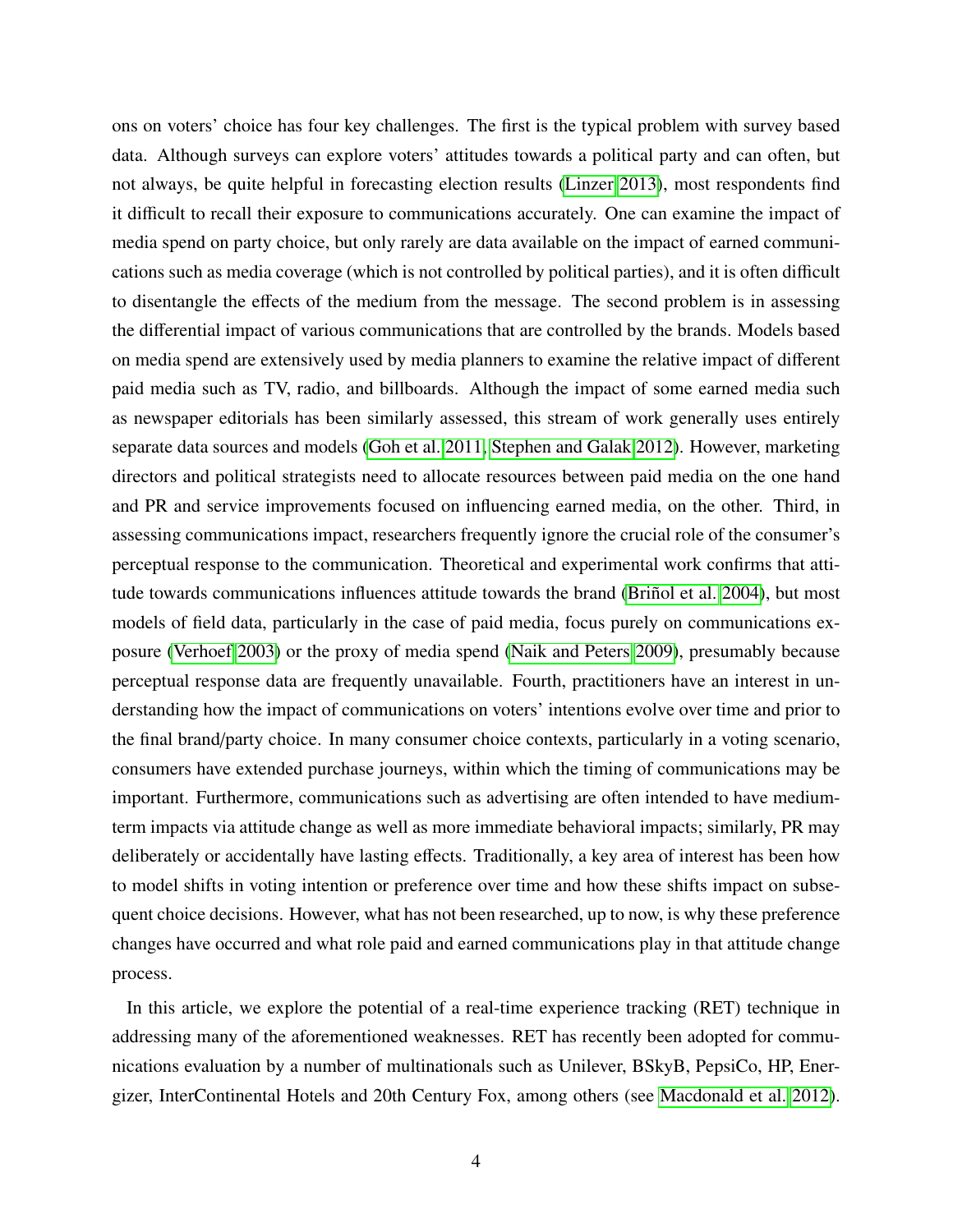The genesis of this technique may be traced to the need for capturing the most essential aspects of consumer encounters with brand communications in real time and in a quick and easy response format. This research method involves asking a panel of trained respondents to send a cell phone text (SMS) message as soon as they encounter any of a set of competitive brands during the study. The respondents, who receive prior training about sending these brief, very structured messages, provide information on three essential aspects of their encounter: the brand name, the communications type (for example, TV advertisement or press editorial), and their perceptual response to the encounter. Respondents also complete a brand attitude survey at the start and end of the study. RET can capture the impact of a wide range of communications on an individual in real time; however, no model of brand choice is currently available to exploit the novelty of these kind of data. We use the RET method to collect data on choice of political parties in the UK's 2010 General Election, with a tracking period - the length of time for which each participant is asked to report their communications exposure-of the complete four-week election period. In addition to reporting all party (brand) encounters throughout the month by text message, we asked participants to provide their initial voting intentions, and to provide weekly updates on their voting intentions, via weekly surveys. For modeling purposes, this context has three benefits: the final party choice is made simultaneously by all participants, thereby alleviating problems of data censoring; the 2010 UK election campaign spanned a four-week period from the announcement of the election to the actual vote, allowing us to track intentions for the entire choice cycle for all participants; and it enables the capture of paid and earned communications on the choice of political party for an individual in a way that many existing research techniques cannot.

Consequently, we propose a RET-based model to capture the impact of these unique, real-time encounters on the choice of political party. Our model incorporates both paid and earned communications, and takes into account both the frequency of exposures and their valence, a measure of the voter's perceptual response to the communication. The ability to track, differentiate and model these two effects is one of the most important contributions of this research. We present a Bayesian Zero-Inflated dynamic multinomial choice model for simultaneously analyzing four critical factors that are associated with the impact of communications on voters' choice: (a) voter's choice intentions and their evolution over time (b) voters' final choice (c) the frequency and valence of paid and earned media, and (d) heterogeneity in the exposures to different communications over time.

In summary, this article contributes to the statistical literature on voter choice theory and, more broadly, on consumer choice in four ways: (1) it unpacks the differential impact of paid and earned communications during a particular purchase window, thereby allowing firms to optimize their re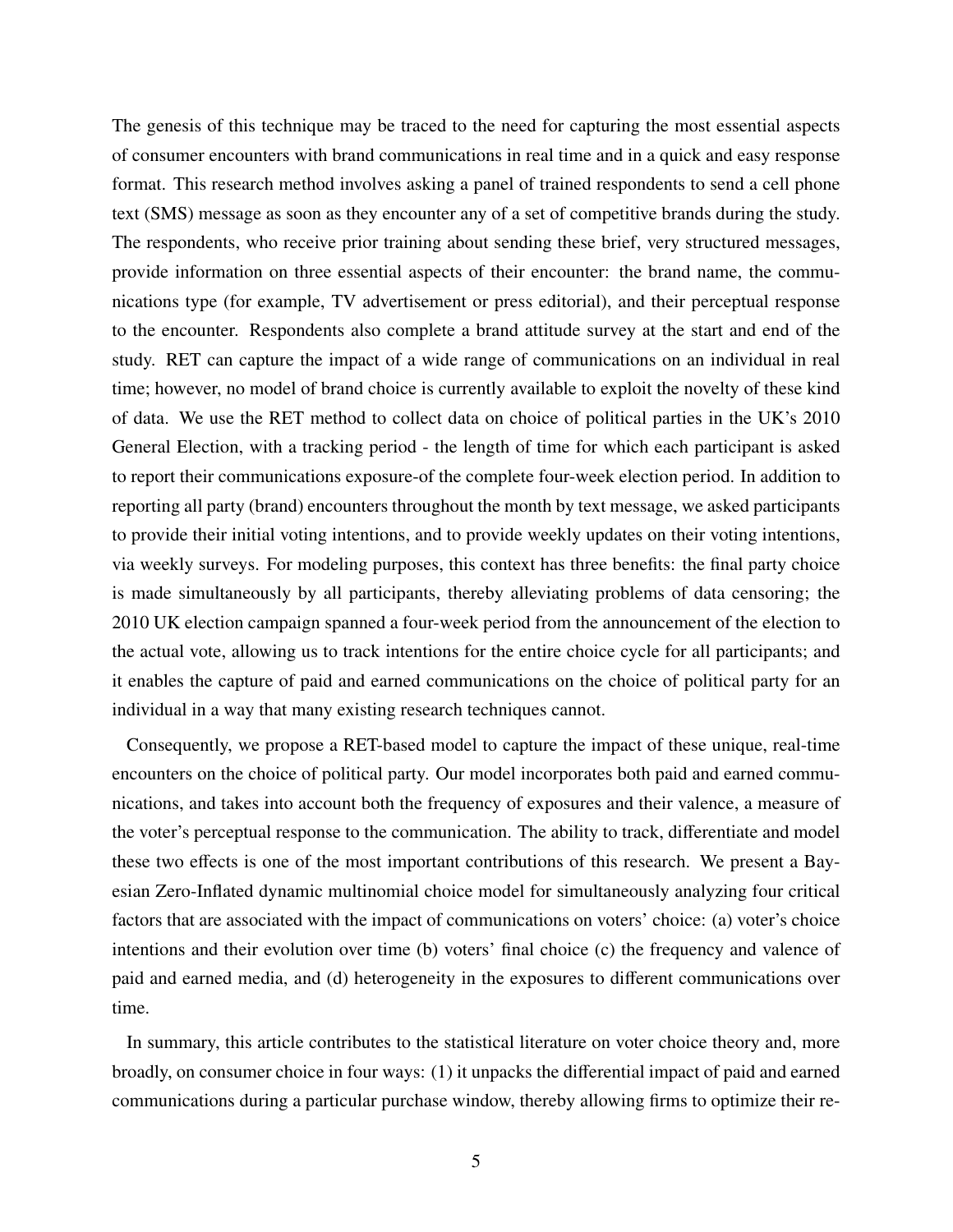source allocation; (2) it demonstrates the complementary roles of communications frequency and communications valence, again with implications for firms' communication strategies; (3) it explores the role of RET in communications evaluation, including recommendations to practitioners on how emerging RET data collection practices need to be redefined; and (4) it presents a dynamic multinomial choice model with zero-inflation that simultaneously models choice intentions, actual choice, and the heterogeneity in the number and valence of communications that respondents are exposed to during the choice period. An important research direction is to explore whether this model applies as equally to commercial brand data as it does to voting data.

The remainder of this article is organized as follows: Section 2 describes the RET method and data from UK 2010 general election; Section 3 describes our proposed zero-inflated multinomial joint model; Section 4 describes the Bayesian inference approach adopted; Section 5 summarizes the empirical findings of our analysis and results from the simulation study followed by a discussion of the theoretical and managerial implications of our findings in Section 6.

## 2 Motivating Data

Many organizations continue to rely on cross-sectional surveys for collecting data, particularly in politics. One approach used by market research agencies such as Ipsos MORI is self-reported influence, which is based on asking respondents what media influenced them in their voting decisions [\(Worcester et al. 2011\)](#page-43-2). Consumers are not, however, always reliable at reflecting on the causes of their attitudes and decisions, displaying social desirability bias for example, and biases in emotion recall. A second approach is to correlate recalled exposure or perceptual response to different media with brand attitudes [\(O'Cass 2002\)](#page-42-3). As well as common method bias, this approach suffers from the inaccuracy of respondents' recall of past events [\(Belli et al. 1999\)](#page-40-2). The use of a panel responding to repeated surveys, such as the American National Election Studies database, arising from interviews conducted before and after each presidential election [\(Klein and Ahluwalia 2005\)](#page-42-4), addresses the issue of common method bias but not the problem of recall bias. It is well known that the time of voting decision is important and has been highlighted as a possible segmentation variable, not least because those who decide how to vote during a campaign are affected by media campaigns [\(Fournier et al. 2004\)](#page-41-4). Our model attempts to address many of these shortcomings by incorporating the impact of real time responses to marketing communications on voting intentions and behavior over the entire campaign period, which we describe below.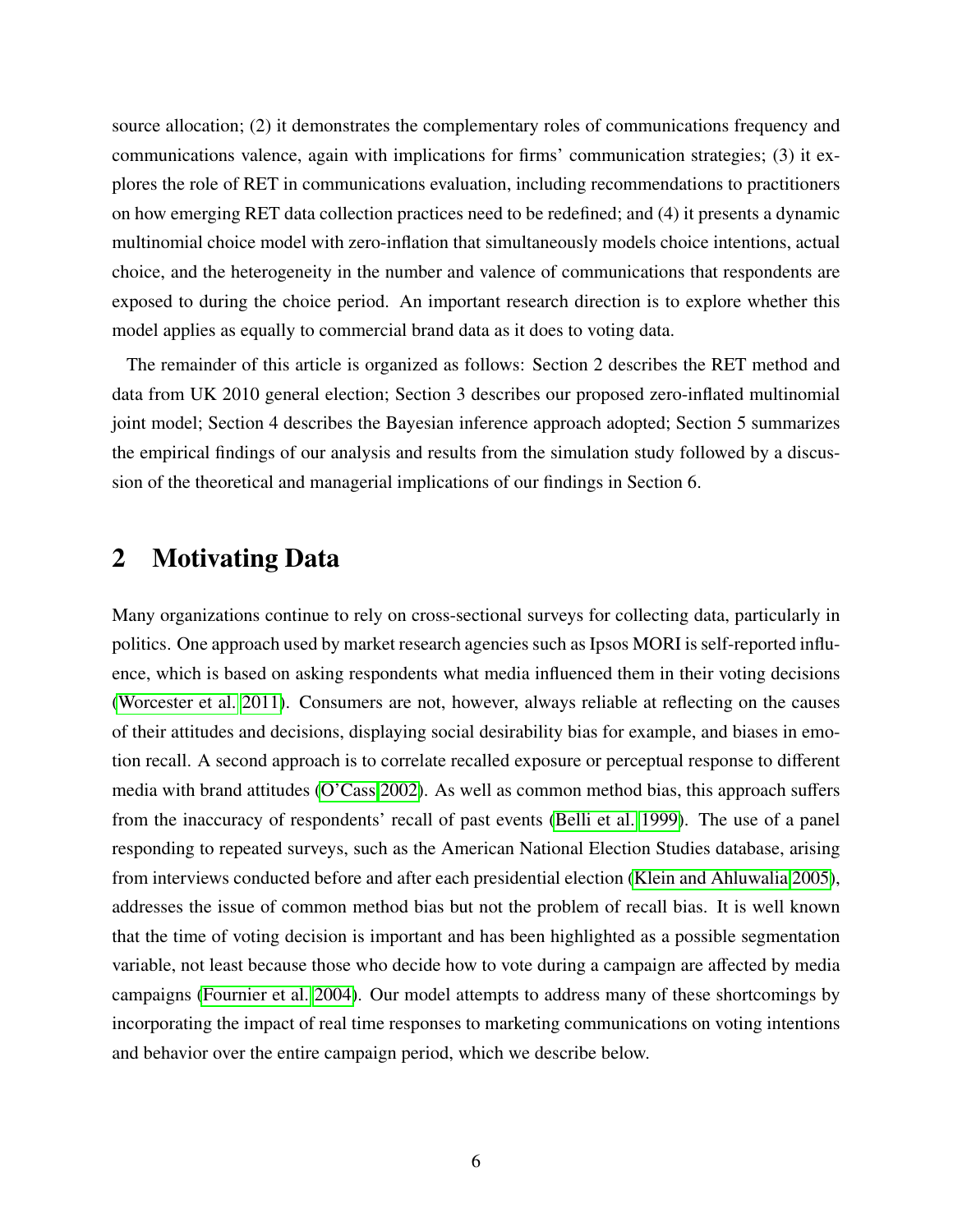#### 2.1 Real-time Experience Tracking (RET)

Figure [1](#page-6-0) illustrates how RET works by showing the data collection process for the politics study. RET builds on the observation that the mobile phone is a device for data capture which travels with a consumer wherever they go. A panel of respondents is asked to send a text (SMS) message whenever they come across any of a set of competitive brands during the study period, which typically lasts between one week and one month [\(Macdonald et al. 2012\)](#page-42-2). The short, very structured messages provide information on three essential aspects of the encounter: (a) the brand name, (b) the communications type or touchpoint (for example, billboard or radio editorial), and (c) the affective response or valence of the encounter. Respondents are briefed with a coding scheme for the message, which has one character for each of these aspects: a letter for each brand, a letter for each communications type, and a number for valence. The valence item was, "How did it make you feel about the party?" on a 5-point scale anchored by 'Very positive' to 'Very negative'. So for example, in a message AF3 sent by the participant, 'A' might represent the Conservative Party; 'F' represents a billboard; and '3' represents a neutral response. Respondents also complete an online

<span id="page-6-0"></span>

Figure 1: RET Data collection.

survey at the start and end of the study. The pre-study survey (or pre-survey for short) includes a briefing to respondents about the text message coding scheme, which is also summarized by text message to respondents for easy access when texting about exposures. The pre-survey captures brand choice history, while the post-survey captures any final brand choice such as the actual vote.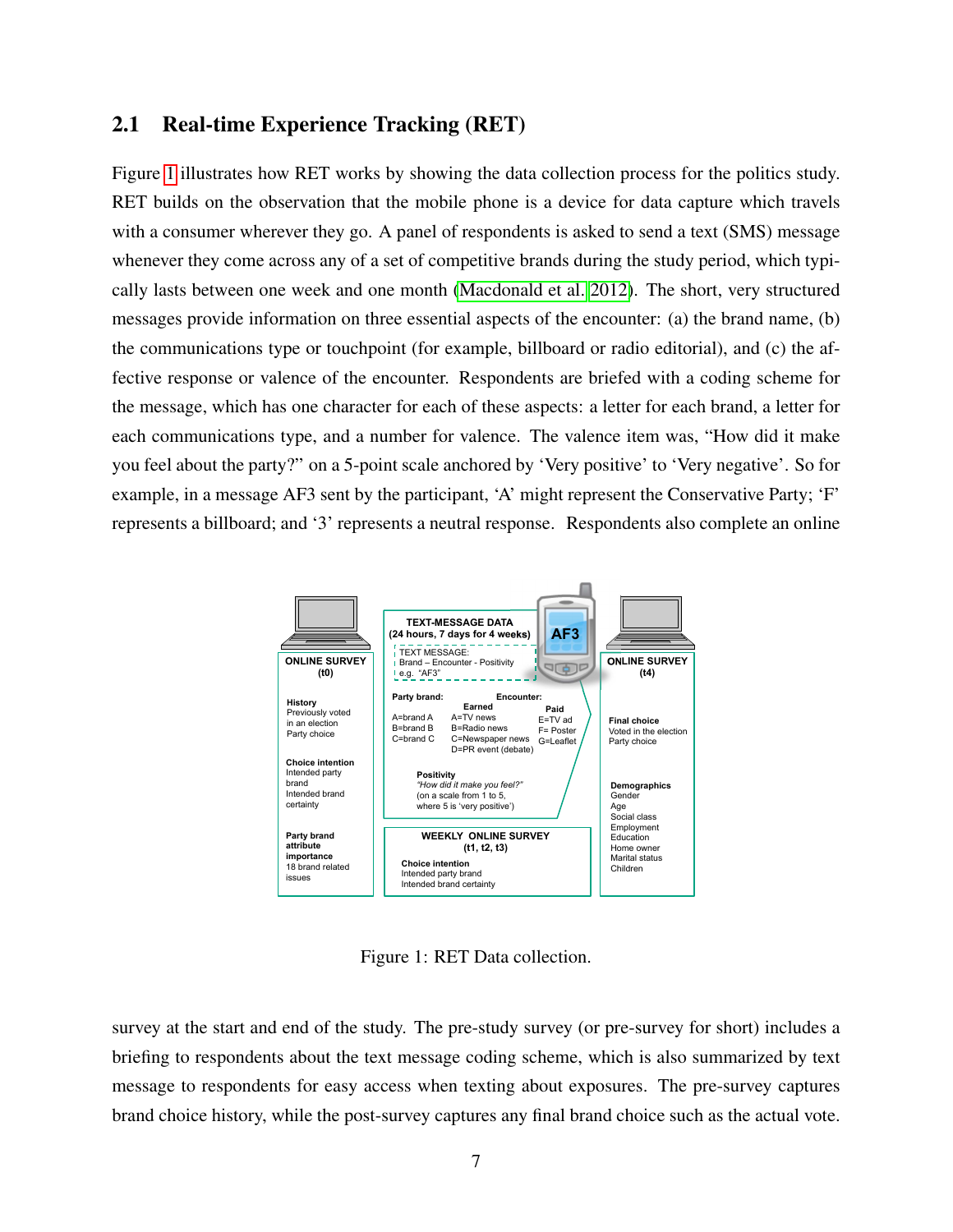The pre-survey also captures brand intention at the start of the study. The 4-week study was supplemented with a brief weekly survey that captures the evolution of a voter's intentions, to support a dynamic model.

To our knowledge, there have only been three previous papers using RET in the academic or hybrid academic-practitioner literature. The first two are primarily descriptive. [Macdonald et al.](#page-42-2) [\(2012\)](#page-42-2), describes the RET method to those practitioners who have not yet come across it. Drawing on only parts of the politics dataset used within this paper, [Baines et al.](#page-40-3) [\(2011\)](#page-40-3) focus on an interpretation of descriptive data concerning changing communications valence over time, suggesting that these shifting voter responses to communications - and not just their frequency - may have been influential in final voter choice. However, [Baines et al.](#page-40-3) [\(2011\)](#page-40-3) do not attempt to model this, and their only statistical analysis is a very simple exploratory one: a bivariate chi-squared test to assess the association of dichotomous exposure to different media at any point in the campaign with final vote. Neither does the paper describe or use the weekly survey incorporating intentions data, which plays a central role in our model and is critical in determining model efficacy. The third paper, [Baxendale, Macdonald and Wilson](#page-40-4) [\(2015\)](#page-40-4) examines the impact of exposures on brand attitude in a consumer goods context but without any dynamic modelling. In order to evaluate the relative impact on the choice of earned and paid/owned communications with more rigor and usefulness, a dynamic model is needed that takes account of: a) communications frequency, and not just dichotomous exposure; b) communications valence, as attitude towards communications influences attitude towards the party c) dynamics over time in both choice intentions and communications exposure and valence; and d) consumers' two-stage decision-making process of whether to vote, and if so which party to choose. We develop such a model in the next section.

First, however, we note that while the RET data collection method appears to have significant advantages for gathering dynamic choice views, it is not without flaw. First, there is likely to be some under-reporting of exposures, whether out of forgetfulness or laziness. For example, if while on the bus listening to radio coverage of an election a participant sees an election poster out of the bus window, the participant would need to be extremely diligent to record both events. We might, though, expect this under-reporting to be less than with surveys which rely on memory of exposures over a preceding week. Surveys are the only method aside from RET currently available for recording the complete range of exposure types that were studied in this paper, as many exposures such as offline word of mouth leave no objectively recorded trace. In support of this argument about under-reporting, our study has similarities with the earlier paper diary method commonly used to track consumer purchases by consumer panels, in that both involve self-reporting of actions by consumers; paper diaries have been experimentally compared with weekly surveys and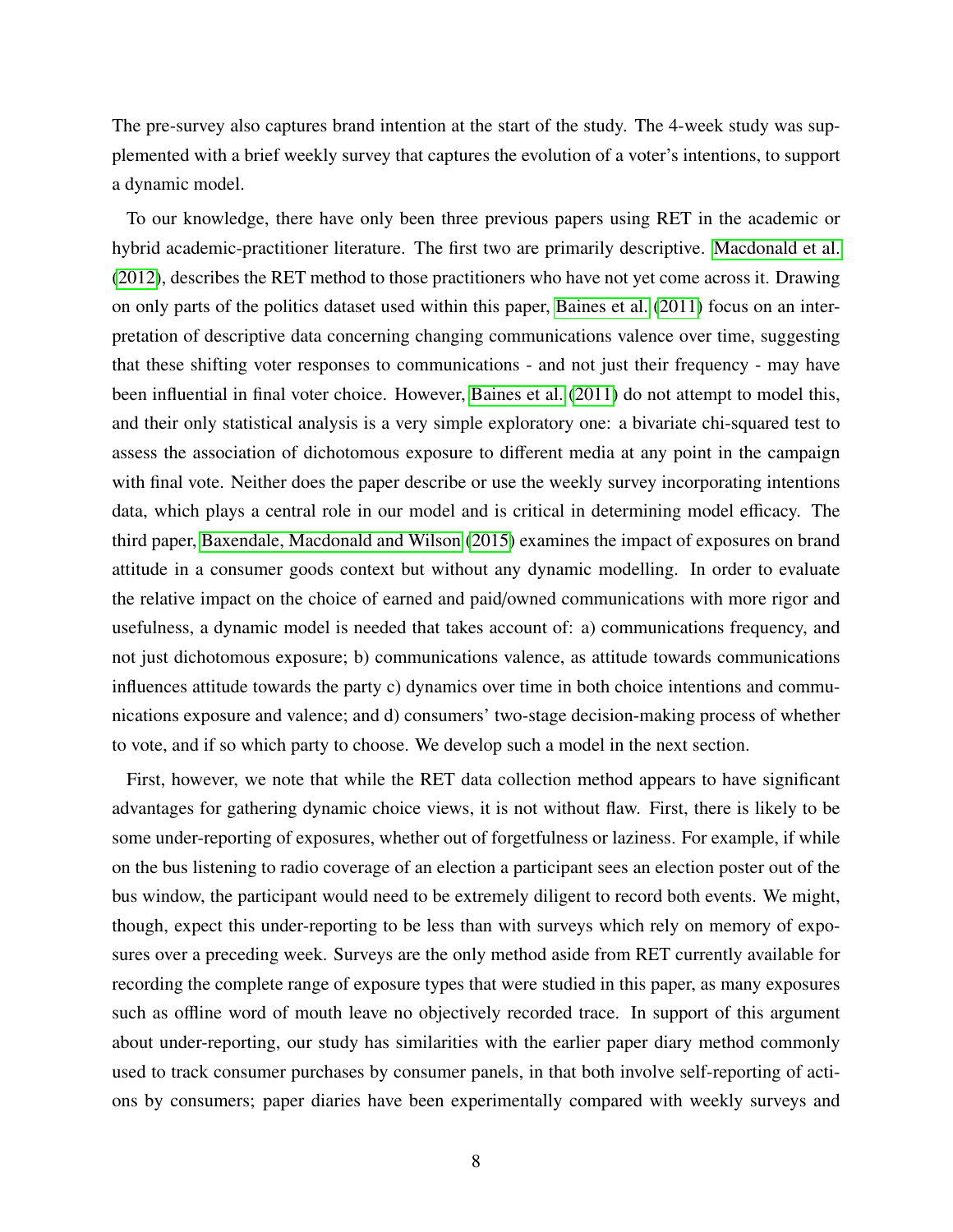found to be closer to objective purchase levels [\(Wind and Lerner 1979\)](#page-43-3). Nonetheless, an ideal method would capture exposure occurrence objectively and completely. This is currently only feasible for some exposures which leave a behavioural trace, such as receiving word of mouth in an email, or clicking on a digital advertisement. Future research might seek to fuse such objective exposure capture with self-reported RET data for other exposures such as offline WOM or seeing a billboard.

Regarding valence, too, RET has disadvantages as well as advantages. On the positive side, there are well-established problems of asking consumers to recall positivity or other valenced emotions retrospectively, as emotions decay rapidly and are subject to reconstruction for a variety of reasons such as reducing post-purchase cognitive dissonance [\(Cowley 2007\)](#page-40-5). RET therefore has the advantage that respondents are being asked to report on valence immediately after an exposure. However, a drawback that RET and surveys share is that self-reporting of attitudes is itself an intervention in the relationship, which may encourage respondents to firm up their views more rapidly than non-respondents, reducing their utility as a population sample [\(Cowley 2007\)](#page-40-5). Capture of exposure valence, like capture of exposure occurrence, would ideally occur objectively and without intervention. Again, this is possible currently only with some exposure types, such as social media [\(Berger et al. 2010\)](#page-40-6). We return to this matter in the Conclusions, indicating directions for future research to estimate more precisely the validity properties of RET.

#### 2.2 The Campaign: The 2010 UK General Election

The above mentioned RET method was used during the 2010 UK general election to collect our motivating data. The data were collected by market research agency MESH Planning, developers of the formulation of RET described here. Respondents were recruited from an online panel provider, ResearchNow. The sample comprised swing voters who were filtered through asking what party they would vote for if the election was held that day and their certainty of voting for that party on a 10-point scale; only those answering 8 or below were included. Quota sampling was used to recruit a sample of 1,100 respondents, representative of the UK population in terms of region, social status, age group and gender. As the study required a four-week commitment (i.e. the entire election cycle, as UK elections were at that time announced by the incumbent government only shortly before the elections take place), there was a significant drop-out rate resulting in a final sample of 480 respondents (see Table [1\)](#page-10-0). No additional fee was paid per text message, but the cost of the text message was refunded, in order to avoid under-reporting or over-reporting of exposures.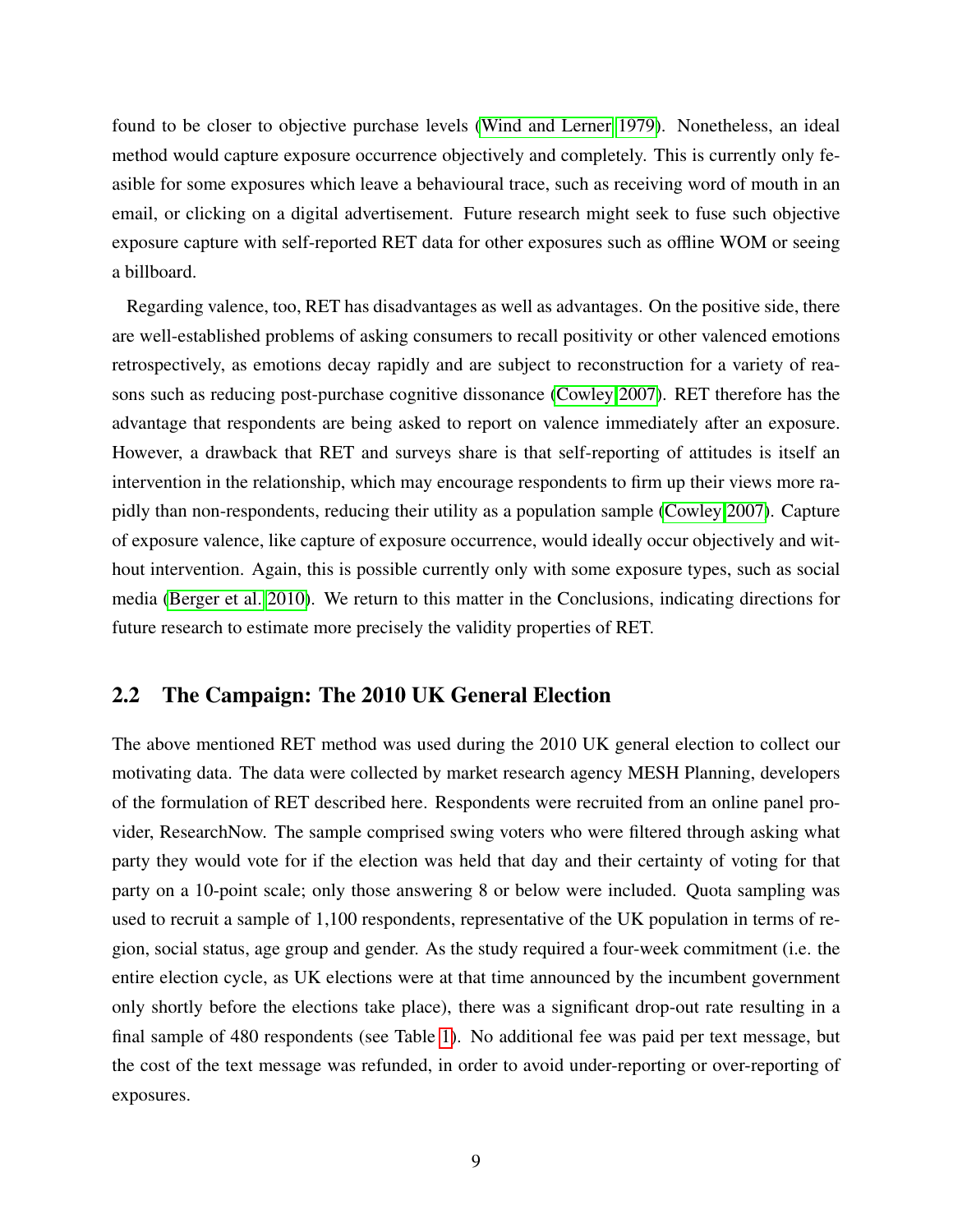The sampling of swing voters has the benefit for this study of making the best use of the available sample, as undecided voters are more likely to be swayed by communications. Amongst those who voted in this sample, in only 22.5% of cases was the final vote the same as the initial intention in the first survey, so the sample did indeed include a large amount of switching. While the UK political system includes multiple parties, at the time it was dominated by three: Labour, Conservative and Liberal Democrat gaining 88.1% of the total vote share. We focus purely on these in our analysis. The party shares in the sample's final vote were 31.2% Conservative, 22.9% Labour and 34.8% Liberal Democrat. This compares with national actual votes of 36.1%, 29.0% and 23.0% respectively. The Liberal Democrats' high share of switchers is consistent with the party's overall gains over the election period: for example, YouGov's national poll on the first day of this study, showed shares in voting intention of 41% Conservative, 32% Labour and 18% Liberal Democrat, with the Liberal Democrat's final 23% vote being achieved at the expense of both Conservatives and Labour.

As with other practitioner applications of RET, the study began and ended with a survey. The initial survey captured the respondent's voting history: here, whether they had voted in the last general election, and if so, what their vote had been. The initial survey also captured their voting intention and how certain they were of that vote. To capture heterogeneity in customer needs, respondents were profiled on eighteen issue-related items that captured the perceived importance to the respondent of each policy issue. The final survey, conducted immediately after polling, contained information on whether the respondent had voted and the party for which they voted, as well as demographic, socio-economic and political data.

Respondents were briefed with a coding scheme for the message, as described above in section 2.1. The first character represented the party, and codes were given for each party (A=Conservative, etc); the second character represented the type of encounter, with a list of codes such as A for news, etc; and the third character on valence was an answer to the question, "How did it make you feel about the party?", on a scale from 1 to 5. Thus, each respondent's was provided online at the end of the pre-survey and then the coding scheme was summarised by text message to the respondent for easy access when texting about exposures. Thus, each respondent's exposure to different communications could be classified into: (a) the total number of exposures of this communications type (*exposure frequency*) and (b) the average valence, or positivity, score across all exposures of this exposure type (*exposure valence*). While all brand communications were captured equally (including an 'Other' category in the texting framework to capture communications types not anticipated in advance), the analysis focuses on the most commonly reported communications types, as shown in Figure 1; other encounter types such as social media (far less prevalent in this 2010 UK election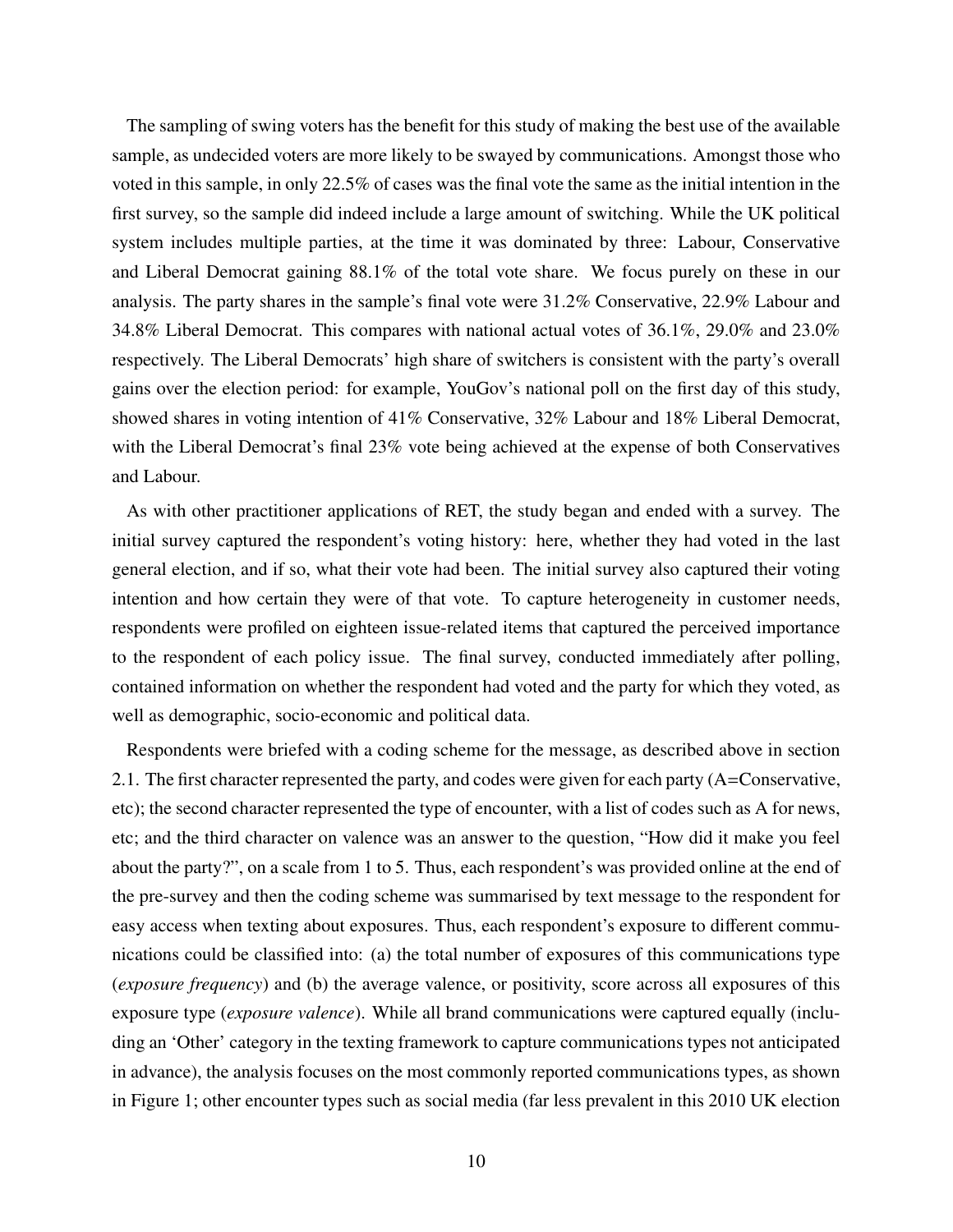<span id="page-10-0"></span>than in recent US presidential elections) were present in volumes too small to permit analysis. The conciseness of the message had the aim of minimizing the disruption to the respondent's life. In addition, the date and time of the message were automatically recorded.

| Gender                | $\%$ | Education                                | $\%$ |
|-----------------------|------|------------------------------------------|------|
| Female                | 53.3 | Low (High School and lower)              | 55.2 |
| Male                  | 46.7 | High (College/ University and above)     | 44.8 |
|                       |      |                                          |      |
| Age                   | $\%$ | Socio-Economic Status                    | $\%$ |
| <25                   | 12.7 | A                                        | 9.4  |
| 25-34                 | 15.4 | $\overline{B}$                           | 24.8 |
| 35-44                 | 22.7 | C <sub>1</sub>                           | 23.5 |
| 45-54                 | 18.1 | C <sub>2</sub>                           | 15.2 |
| 55-64                 | 16.3 | D                                        | 9.6  |
| $65+$                 | 14.8 | E                                        | 17.5 |
|                       |      |                                          |      |
| <b>Marital Status</b> | $\%$ | Occupation                               | $\%$ |
| Divorced/Widowed      | 12.1 | Unemployed (retired, student, housewife) | 44.4 |
| Married/Partnership   | 62.3 | Employed (paid, self-employed) full time | 40.4 |
| Single                | 25.6 | Employed (paid, self-employed) part time | 15.2 |
|                       |      |                                          |      |
| Children              | $\%$ | Home ownership                           | $\%$ |
| Children of any age   | 62.3 | Mortgagee                                | 36.3 |
| No children           | 37.7 | Owner                                    | 29.4 |
|                       |      | Tenant: private rental                   | 16.0 |
|                       |      | Tenant: social housing                   | 12.9 |
|                       |      |                                          |      |
|                       |      | Unspecified                              | 5.4  |

Table [1](#page-10-1): Summary Statistics<sup>1</sup>

<span id="page-10-1"></span><sup>&</sup>lt;sup>1</sup>For a detailed explanation of the the British socioeconomic status scale, JICNARS (Joint Industry Committee for National Readership Surveys), where A refers to high managerial, or professional class, B refers to the intermediate managerial, or professional class, C1 refers to the supervisory, clerical and junior managerial, administrative or professional class, C2 refers to skilled manual workers, D to semi-skilled and unskilled manual workers, and E to state pensioners, casual or low-grade workers, or the unemployed on state benefits only,

see: https://www.ipsos-mori.com/DownloadPublication/1285\_MediaCT\_thoughtpiece\_Social\_Grade\_July09\_V3\_WEB.pdf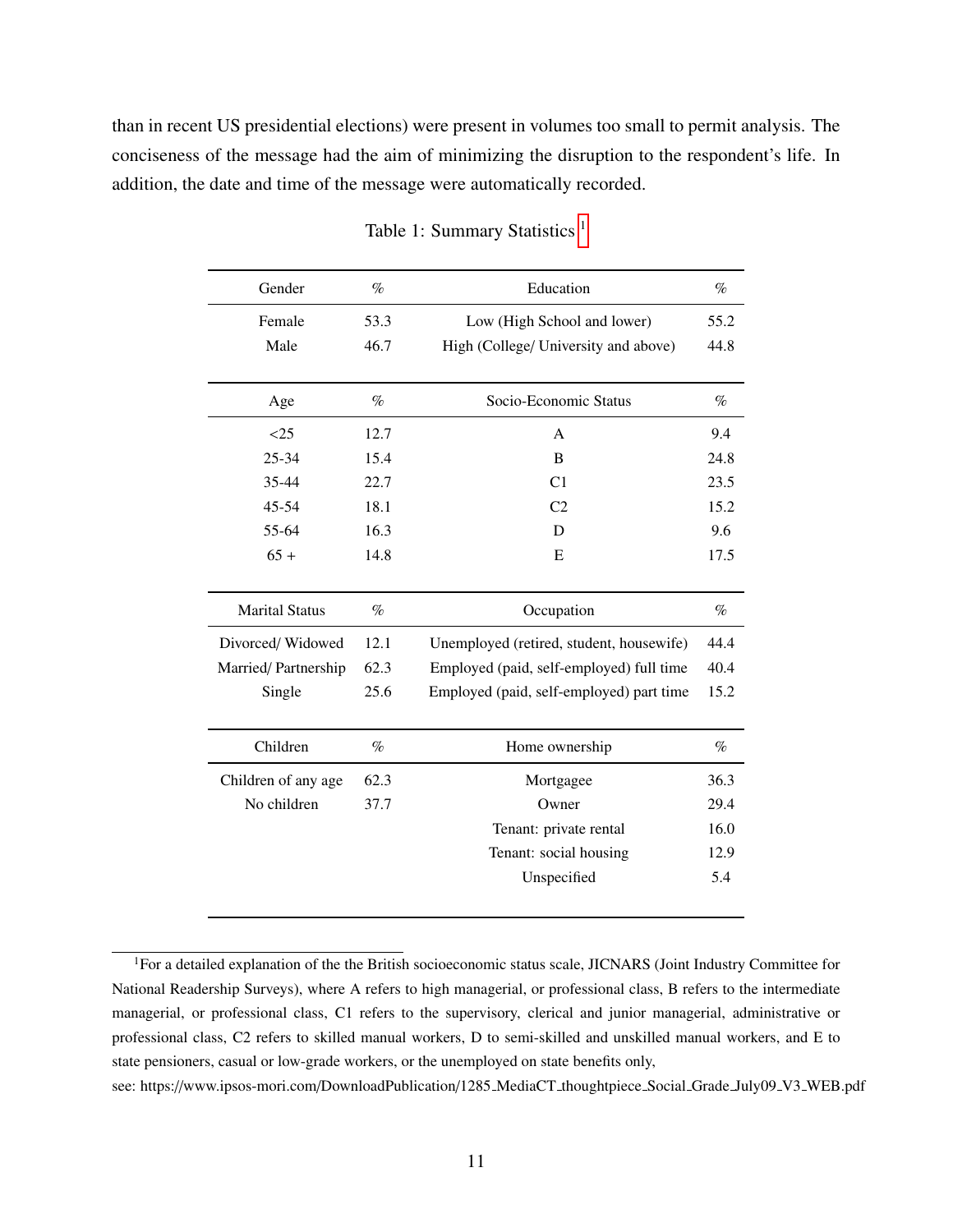After a period of majority Labour rule, the 2010 British general elections returned a LibDem-Conservative coalition government, putting the Liberals back in power for the first time since the 1920s. Interestingly, while the Conservatives maintained a steady lead in voting intentions over Labour from May/June 2009 [\(Worcester et al. 2011\)](#page-43-2), they failed to win the election, ending 20 seats short of an outright majority. Therefore, in this paper we attempt to understand how the election (marketing) campaign influenced voting intentions and actual voting behavior, as well as the relative role of different communication channels in generating such an outcome.

The essential features of the data, such as the distribution of voters by their choice of party and the frequency of exposures (earned and paid), are presented in Figures [2](#page-12-0)[-3.](#page-13-0) It is worth pointing out that earned media is considerably more important in the UK than it is in the US. The reason for this is that broadcast political advertising is illegal in the UK and ubiquitous in the US. In the UK, instead a limited quota of short 5-10 minute public service broadcast slots are made available on terrestrial channels.

## 3 A Zero-Inflated Joint Model of Media Communications and Voter Choice

Our joint model consists of five components that capture the impact of media exposures on choice. These are as follows:

1) a flexible multinomial logit model for *choice intentions* and their dynamics over time, including the impact of paid and earned media on party voting intentions.

2) a zero-inflated multinomial logit model to capture the *final vote choice* given the decision to vote.

3) a zero-inflated count model to capture the exposure *frequency*. Zero-inflated distribution is used in order to account for the excess zeros caused by the fact that respondents are typically not exposed to the majority of marketing communications on a daily or regular basis.

4) a zero-inflated log-normal model to capture the *average valence* of exposures.

5) finally, we join the models using a correlated random effects approach.

It is important to model the components jointly. Since all the dependent variables, viz., choice intentions, final vote, exposure valence and frequency are correlated for a voter, a joint model would allow us to borrow information and bring estimation efficiency by reducing bias. Another motivation for joint modeling is the fact that even when we are interested in understanding how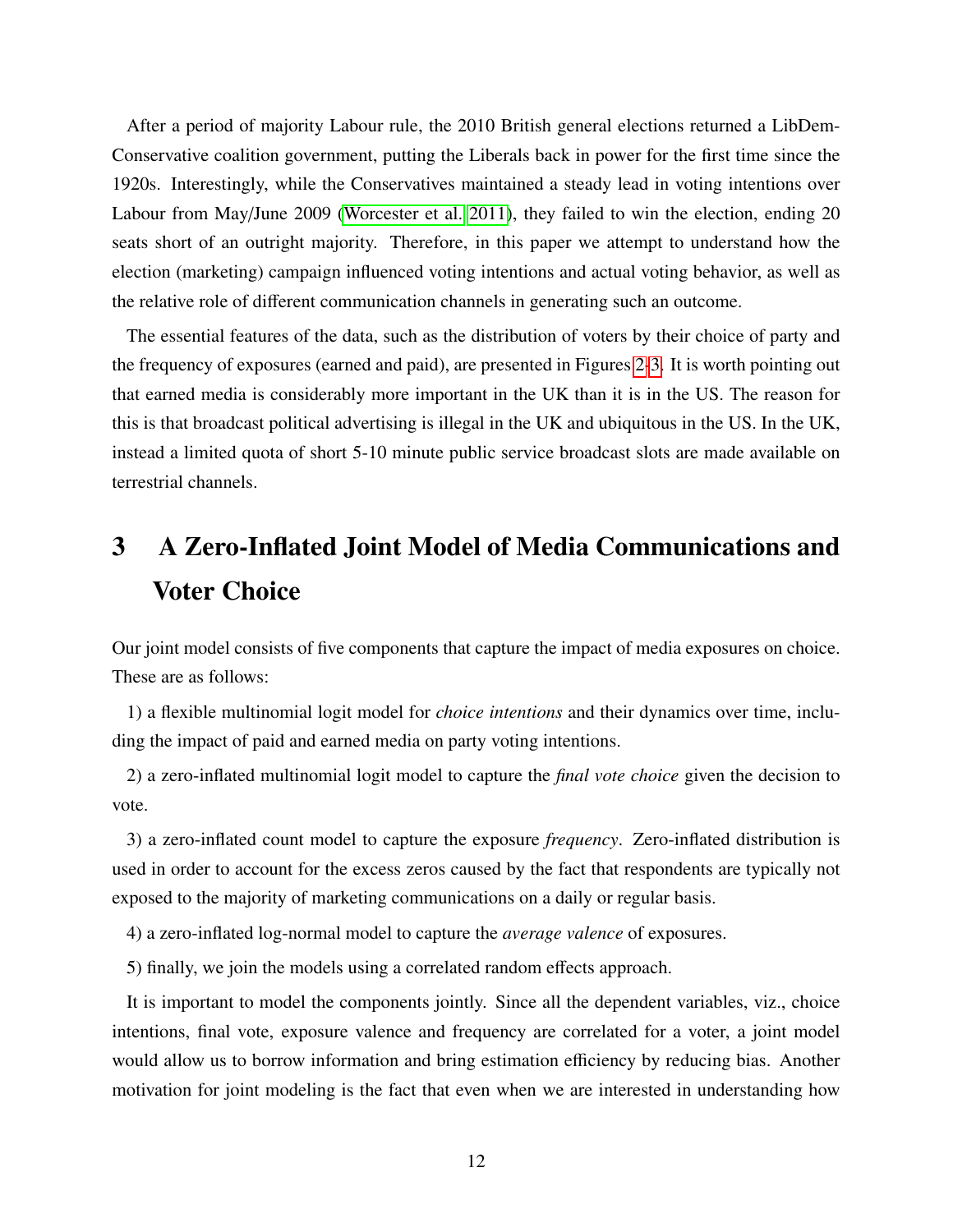<span id="page-12-0"></span>

Figure 2: Reporting of paid and earned encounters each week. Earned encounters are encounters with the brand (party) which are not controlled by the political party itself, such as news and editorial comment. More people are exposed to earned communications.

choice intentions depend on exposures, we need to jointly model since these exposures are not exogenously determined.

#### 3.1 Dynamic Multinomial Logit Model for Choice Intentions

To build the model for the intention to vote for a particular political party during any week of the campaign, we note that voters were faced with four primary choices, viz., 'Labour', 'Conservatives', 'Liberal Democrats' or 'Do Not Intend to Vote'. The intention to vote was measured at the end of Weeks 1, 2 and 3 using the following question: "If you had to decide today which party you would vote for, which would it be?" The 'None' response in Weeks 1, 2, and 3 is explained by those who did not intend to vote or those who intended to vote for an alternative minor party. For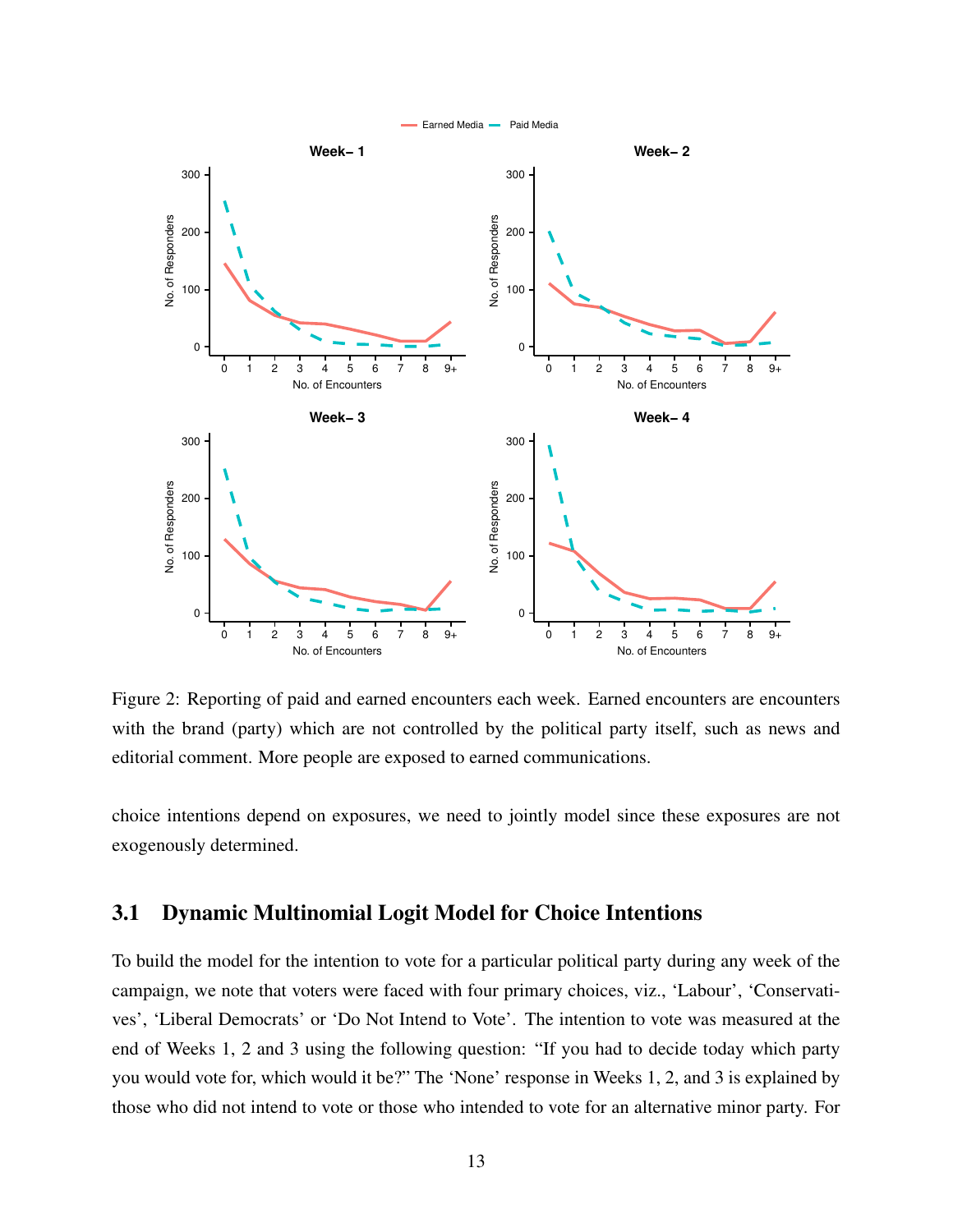

<span id="page-13-0"></span>

Figure 3: Reporting of encounter from each party each week.

the final vote, this last category had 84 participants, split as follows: 34 did not vote at all, and 50 voted for a minor party. That is, we found a total of 7% of the swing voters in our study did not make a final choice. These choices not only vary over time but they also have a carry over from the choices in the previous week, leading to an autocorrelation among the voters over the campaign time frame.

We model the choices with a flexible multinomial logit model and include a random voter effect to allow for the heterogeneity emanating from the choice behavior of individual voters.

Let *k* denote the choices available, where  $k = 1$  is for No Intention to Vote,  $k = 2$  is for Labour party,  $k = 3$  is for Conservative party, and  $k = 4$  is for Liberal Democrat party. Further, let  $(y_{it} = k)$ denote voter *i*'s intention to choose party  $k = (1, 2, 3, 4)$  in week *t*. We denote the random voter's heterogeneity effect for the *i*<sup>th</sup> voter and  $k$ <sup>th</sup> party as  $b_{ik}$ . Thus, conditional on  $b_{ik}$ , the response variable  $y_{it}$  has a multinomial logit model as described below:

<span id="page-13-1"></span>
$$
y_{it}|b_{ik} \sim \text{Multinomial}(\pi_{it1}, \pi_{it2}, \pi_{it3}, \pi_{it4}), \tag{1}
$$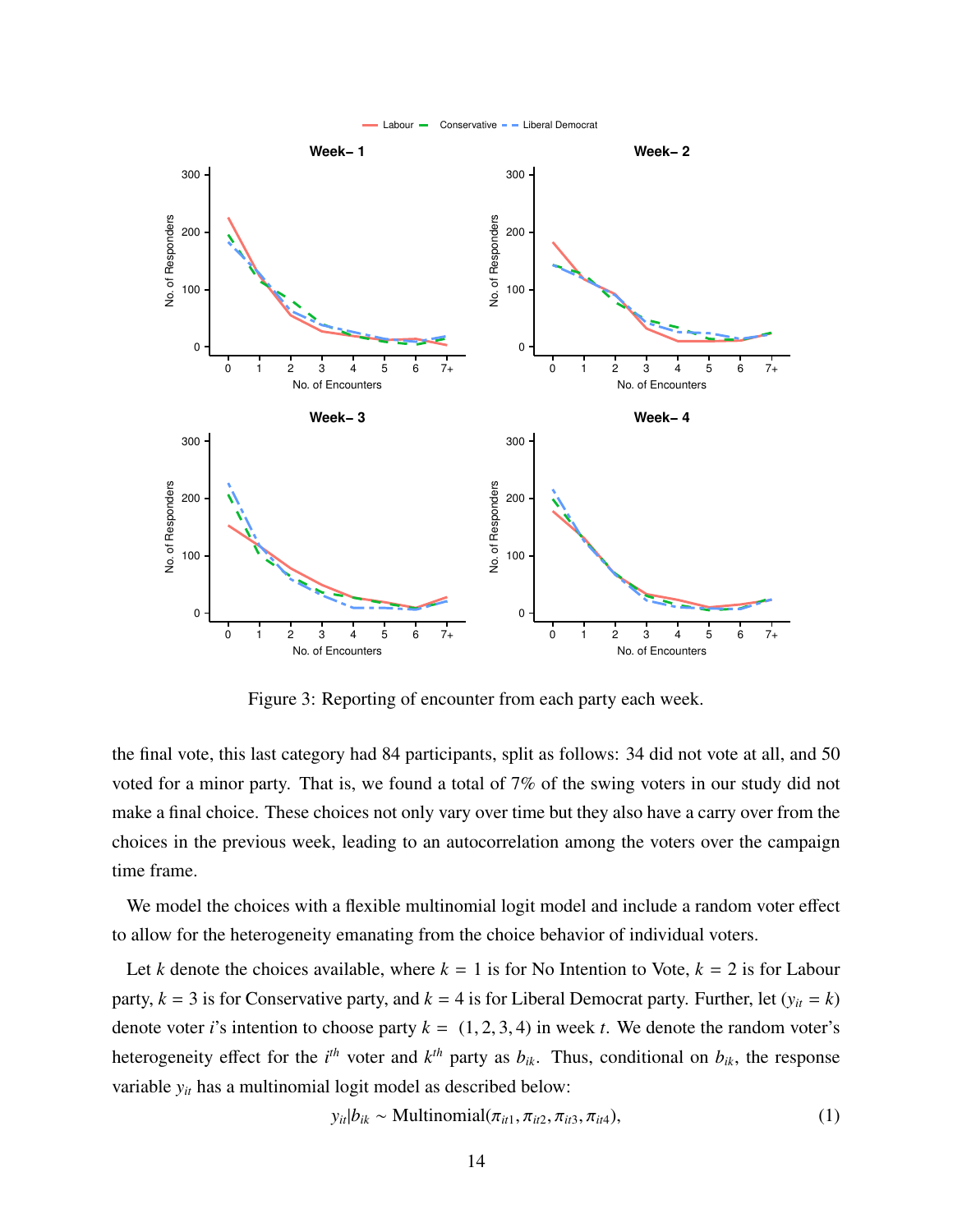where  $\pi_{itk} = \text{Prob}(y_{it} = k|b_{ik})$  is the probability of choosing alternative *k*, conditional on the random effects.

Assuming 'None' as the baseline category, we can model the  $\pi_{itk}$  as,

<span id="page-14-1"></span>
$$
Prob(y_{it} = k|b_{ik}) \propto \exp(U_{itk}) \tag{2}
$$

The utility for a voter *i*, associated with choice  $k$  in the  $t<sup>th</sup>$  week may now be described as follows:

<span id="page-14-0"></span>
$$
U_{itk} = \overbrace{x_{itk}^{V} \beta_{t}^{V} + (x_{itk}^{V})^{2} \mathbf{d}_{t}^{V}}^{\text{Aug valence}} + \underbrace{x_{itk}^{F} \beta_{t}^{V}}_{\text{predictors}} + \overbrace{x_{itk}^{F} \beta_{t}^{F} + (x_{itk}^{F})^{2} \mathbf{d}_{t}^{F}}^{\text{Frequency}}^{\text{Frequency interaction}} + \underbrace{e_{1}(x_{itk}^{F[eanned]} \times x_{itk}^{F[paid]})}_{\text{dylamine effects}} + \underbrace{e_{2}(x_{itk}^{V[earmed]} \times x_{itk}^{V[paid]})}_{\text{equations}}^{\text{valence interaction}}
$$
\n
$$
+ \underbrace{w_{i}^{T} \gamma_{k}}_{\text{predictors}} + \mathbf{z_{i}^{T} \eta_{k}} + \rho_{k}^{1} \mathbb{1}_{\{y_{i,t-1}=k\}} C_{i,t-1} + \rho_{k}^{2} \mathbb{1}_{\{y_{i,t-1}=k\}} + \rho \mathbb{1}_{\{y_{i,2005}=k\}} + \underbrace{b_{ik}}_{\text{random effects}}
$$
\n
$$
(3)
$$

where  $\epsilon_{itk}$  is an i.i.d extreme value type I distribution,  $x_{itk}^V$  and  $(x_{itk}^V)^2$  are respectively the linear and quadratic effects of average valence with corresponding parameter being  $\beta_t^V$  and  $\mathbf{d}_t^V$ . Likewise, for frequency we have  $x_{ik}^F$  and  $(x_{ik}^F)^2$  as the linear and quadratic effects with corresponding parameter being  $\beta_t^F$  and  $\mathbf{d}_t^F$ . The vector of choice varying predictors pertains to the total frequency (F) and average valence (V) of both paid and earned media exposures and captures the frequency of exposures/average valence to political campaign advertisements. As there is no a priori reason to assume a linear effect of exposure, and it may be more plausible to have higher-order effects of exposure as smaller exposures may be positive, and larger exposures may have a diminished or negative effect, we allow a nonlinear effect of exposure in the model [\(3\)](#page-14-0). The  $\ell_1$  and  $\ell_2$  are coefficients of interaction between earned media and paid media for frequency and valence respectively. These coefficients will help us to determine whether the earned and paid media support each other or cannibalize each other's effect. The  $w_i$  includes demographic variables, where  $w_i = (Age,$ Social Class, Gender, Marital Status, Children, Employment Category, Education Category, Home Ownership),  $\gamma_k$  is the corresponding parameter. In addition,  $\eta_k$  is a vector of parameters corresponding to z*<sup>i</sup>* which captures the importance of key election issues as perceived by voters. The issues considered in these data are: Health, Economy, Law & Order, Tax & Spend, Climate Change, The Environment, and World Poverty. In general, choice models have no memory. However, the loyalty of a voter to a political party is usually consistent and thus it is important to assess the presence of any stickiness in their intentions to choose from previous periods. We formulate a dynamic model with the lagged term ( $y$ <sub>*i*,*t*−1</sub>) incorporating the presence of any stickiness in voters' choices from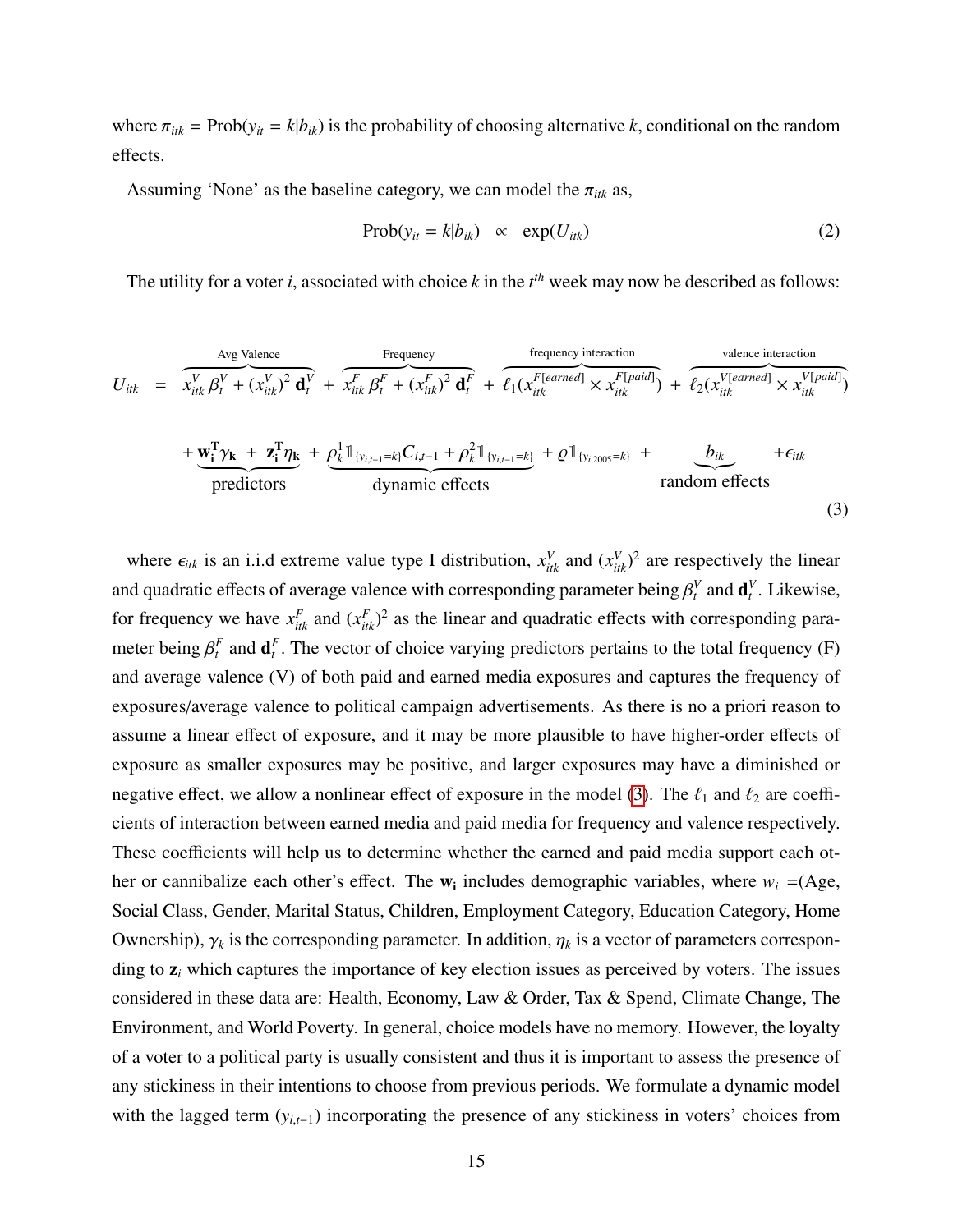previous periods. The  $\rho_k^2$  captures the carry-over effect while the term  $(1_{\{y_{i,t-1}=k\}}C_{i,t-1})$  measures the lagged interaction between voting intentions and a stated measure of the confidence that voters have that their voting intentions will be the same as their actual vote  $(C_{i,t-1})$ . Here  $\mathbb{1}_{\{y_{i,t-1}=k\}}$  is an indicator variable that equals 1 for those who intended to vote for party *k*. Similarly  $\mathbb{1}_{\{y_{i,2005} = k\}}$  is an indicator function which represents if voter *i* voted for party *k* in the previous election in year 2005.

Some covariates, including voters' demographics, are included as fixed with respect to time in the models (data on these were collected once at the start of the survey). However, it is likely that only a very small proportion of the respondent's circumstances will have changed with regard to one or more of these variables (i.e. employment, housing type and education category) during the 4 week period of data collection. This is especially likely to be the case in relation to the education category as respondents were aged 18+ and changes in educational status at that age and beyond would be limited to a shift from school education to university undergraduate and postgraduate education, both of which finish in July and September in the UK and the data were collected in April/May. However, voting intention tends to be influenced more by voter psychographics than demographics [\(Newman and Sheth 1985;](#page-42-5) [Baines et al. 2011\)](#page-40-3), hence there may be a very small accounted-for volatility in these covariates and their effect is likely to be small.

An important feature of our model is the use of time-varying parameters,  $\beta_t^V$ ,  $d_t^V$ ,  $\beta_t^F$ ,  $d_t^F$  which vary over each week of the campaign. There are several reasons why these coefficients might vary over time, e.g., due to changes in exposures, changes in the policy of the party, or occurrence of unexpected events which may lead the voters to think differently. Hence, it is necessary to develop an empirical model that would be able to absorb these changes, if any, and also be capable of determining the right parameter values in time to help the analyst predict the final outcome. In addition, time-varying coefficients improve the predictive power of a model (see [West and Harrison](#page-43-4) [1997\)](#page-43-4). Therefore, we assume that these parameters have a first-order random walk prior. Thus, for example,  $\beta_t^V$  will have a prior like:

<span id="page-15-0"></span>
$$
\beta_t^V = \beta_{t-1}^V + e_t^V; \qquad e_t^V \sim N(0, \tau I)
$$
\n(4)

The precision parameter  $\tau$  in the above distribution of  $\beta_t$  in equation [\(4\)](#page-15-0) is a hyperparameter and takes an assumed value of 0.25 [\(Dunson et al. 2003\)](#page-41-5).

#### 3.2 Zero-Inflated Multinomial Logit Model for Final Vote

Since the final choice (vote) took place at the same time for all respondents, the data for the final vote is not time varying. As explained earlier, we model the decision of whether or not to vote with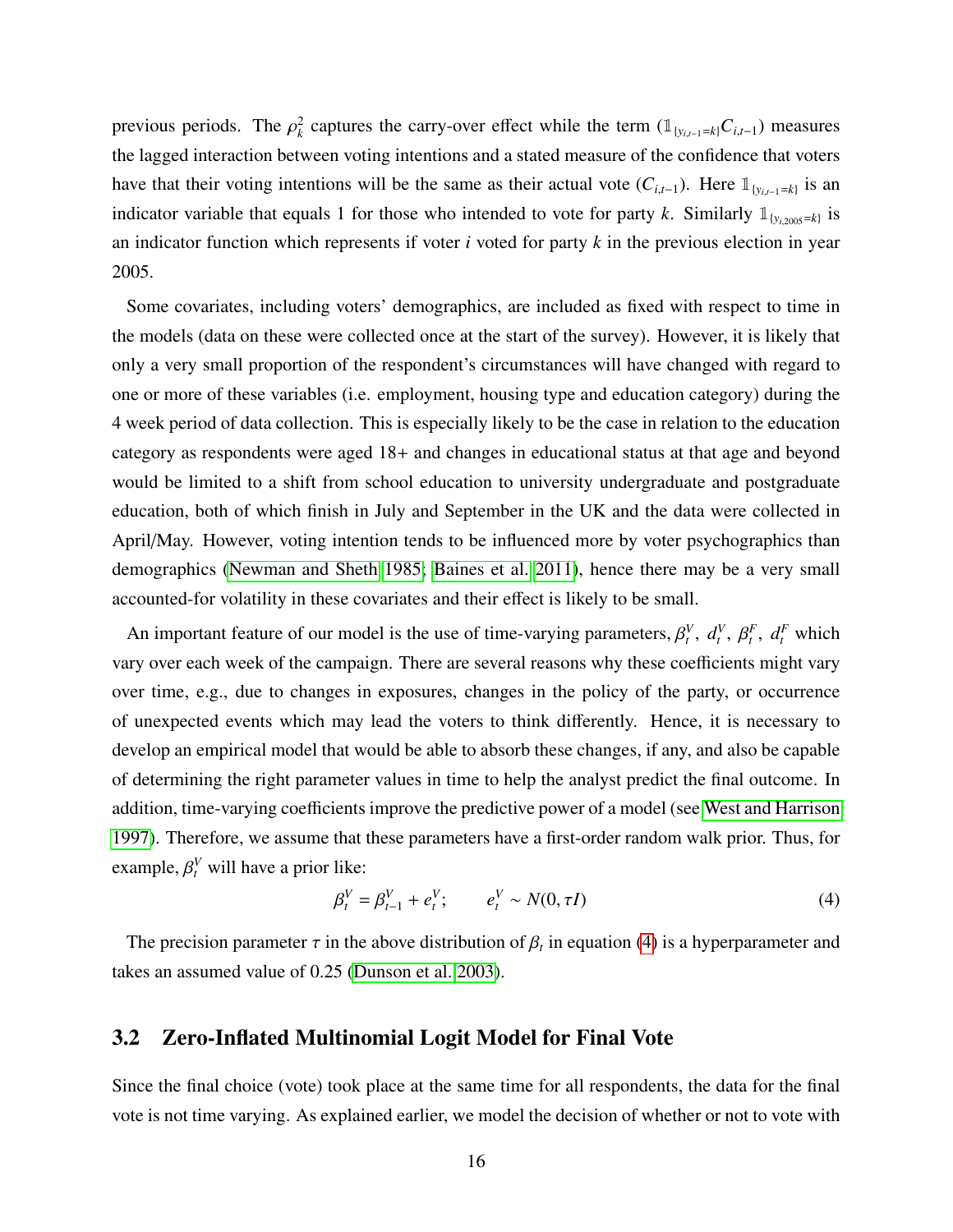a binary distribution and the conditional choice decision as a multinomial logit model, resulting in a zero-inflated multinomial model. Letting  $F_i$  be the final choice for the *i*th voter and  $p_i$  the probability of voting, we model the outcome of the final vote as:

$$
F_i = \begin{cases} 0 & \text{with probability } (1 - p_i), & \text{for not voting} \\ G(F_i), & \text{with probability } p_i, & \text{for voting} \end{cases}
$$
(5)

Combining the above two equations, we get the following distribution for the *F<sup>i</sup>* :

$$
\pi(F_i|p_i) = (1 - p_i)I_{\{0\}} + p_i G(F_i)
$$
\n(6)

We conceptualize the degenerate distribution as representing a "reporting inactive or no vote" state of voter *i* with probability (1−*pi*), while the probability mass function *G*(*Fi*) represents a "reporting active or voting" state. In general when a voter does vote,  $F_i$  can take any of the values among  $k = 1, 2, 3, 4$ , with "1" representing the base category of "Other Party" and "2,3,4" denoting the three parties. Thus,  $G(F_i)$  assumes a multinomial choice model. Therefore, the final voting model with predictors is:

*Voting Probability*:

<span id="page-16-0"></span>
$$
logit(p_i) = \phi_1 + \phi_2 \times Voted-2005_i + \underbrace{S_3 \mathbb{1}_{\{y_{i3} \in (2,3,4)\}} + S_2 \mathbb{1}_{\{y_{i2} \in (2,3,4)\}} + S_1 \mathbb{1}_{\{y_{i1} \in (2,3,4)\}} + \mathbf{w}_i^T \varpi_k + \mathbf{z}_i^T \varkappa_k \quad (7)
$$
  
voting intentions for major parties

*Final Vote Conditional on Voting*:

<span id="page-16-1"></span>
$$
G(F_i = k) \sim \text{Multinomial } (1; \Pi_{i1}, \Pi_{i2}, \Pi_{i3}, \Pi_{i4})
$$
  
\n
$$
\Pi_{ik} \propto \exp \left( \mathbf{c}_{ik}^T \theta + \mathbf{w}_i^T \Gamma_k + \mathbf{z}_i^T \kappa_k + u_i + \underbrace{a_3 \mathbb{I}_{\{y_{i3} = k\}} + a_2 \mathbb{I}_{\{y_{i2} = k\}} + a_1 \mathbb{I}_{\{y_{i1} = k\}}}_{\text{voting intentions}} + \tilde{a} \mathbb{I}_{\{y_{i,2005} = k\}} \right) (8)
$$

where  $\mathbf{c}_{ik}^T$  is the vector consisting of cumulative frequency and valence for both paid and earned exposures and interaction of paid media and earned media valence and frequency, i.e.,  $\mathbf{c}_{ik}$  =  $(c_{ikl}^F, c_{ikl}^V)$ ;  $(l = 1$ (paid media),  $l = 2$ (earned media)),  $\varpi_k$  and  $\varkappa_k$  are the coefficients associated with the demographics  $(\mathbf{w}_i^T)$  and election issues  $(\mathbf{z}_i^T)$  respectively in the voting probability model, and  $\Gamma_k$  and  $\kappa_k$  are the corresponding coefficients in the final voting model. The  $\phi_1$  is the intercept and  $\phi_2$  is the coefficient associated with whether or not individuals voted in the year 2005 (i.e., the previous election). We also include the factor of whether the voter intended to vote for any major parties in previous weeks. The coefficients  $\zeta_3, \zeta_2, \zeta_1$  in equation [\(7\)](#page-16-0) are the effects of intending to vote for major parties in week  $t = 3, 2, 1$ . We assume the effect decays as the week passes and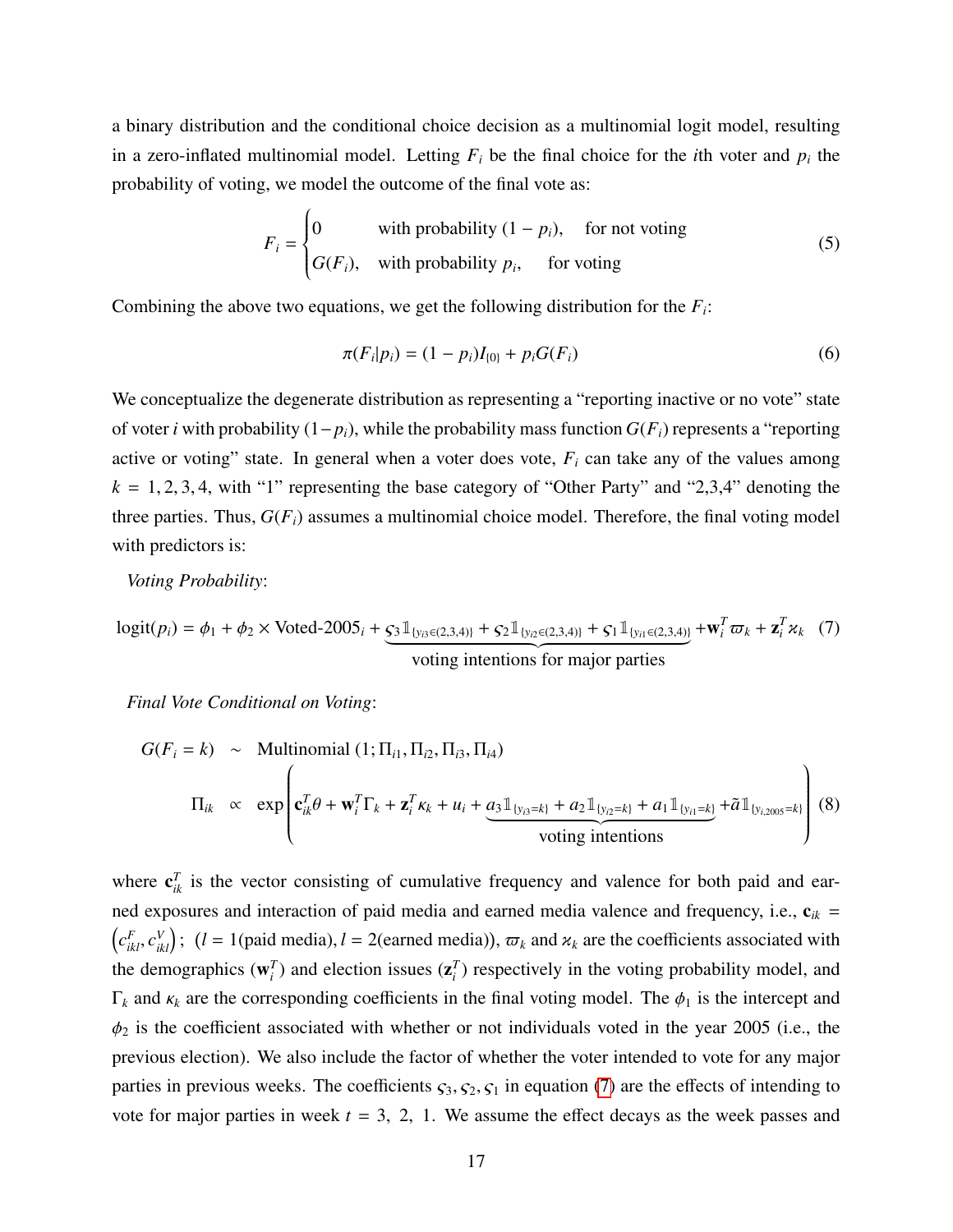thus, we write  $\varsigma_t = \varsigma \times \phi_3^{3-t}$  $3^{3-t}$ . Here  $\varsigma$  is the overall effect and  $\phi_3$  captures the decay effect. Note that in equation [\(8\)](#page-16-1), the final vote is connected with voting intentions to better describe the sequential nature of the data generating process. The *u<sup>i</sup>* represents the heterogeneity corresponding to the *i*th voter. The,  $a_t$  is the effect of the  $t^{th}$  week's voting intention on the final vote and since these effects will also have diminishing effects over time, we assume that  $a_t = a \times \phi^{3-t}$ . Here *a* is the overall effect and  $\phi$  measures the decay over weeks.

#### 3.3 Model for the Frequency and Valence of Communications Exposures

We include both the frequency and the average valence of communications exposures within this model to separately capture the effect of the number of exposures and the encounter valence in the model. Frequency of communications exposure may impact on voter choice in several ways. First, repeated messages of the same type (whether or not the messages are identical) can increase voters' awareness and hence intentions to vote [\(Yaveroglu and Donthu 2008\)](#page-43-5). Second, any associations that are influenced by the message may grow in attitude strength through familiarity [\(Erdem and](#page-41-6) [Keane 1996\)](#page-41-6). These party associations may of course be negative as well as positive: for example, inconsistency in the message across communications exposures can negatively impact party loyalty [\(Erdem and Keane 1996\)](#page-41-6). Third, repetition can increase learning of cognitive message content [\(Goh et al. 2011\)](#page-41-3).

The valence of communications may also have an impact on the choice of the party. Empirically, this has been observed both in the paid communications context of advertisements and with earned communications such as word-of-mouth (WOM) [\(Berger et al. 2010\)](#page-40-6), though not to our knowledge in both at the same time. Mechanisms for this may include increased attention when affect is positive [\(Baumeister et al. 2007\)](#page-40-7), increased source credibility when the source is liked [\(Kahn and](#page-42-6) [Isen 1993\)](#page-42-6), and direct approach/avoidance effects of some positive and negative emotions [\(Romani](#page-42-7) [et al. 2012\)](#page-42-7). As these mechanisms are not identical to those by which frequency impacts party choice, it seems plausible that frequency and valence effects may both be present but working in opposite directions. This is supported by [Berger et al.](#page-40-6) [\(2010\)](#page-40-6), who find that negative book reviews have a negative effect for well-known authors but a positive effect for unfamiliar ones, due to increased awareness.

The exposure frequency variable, i.e.,  $x_{ikl}^F$  in equation [\(3\)](#page-14-0), reflects the total frequency of exposures of the *i*th voter to the campaign of the *k*th party in the *t*th week through media *l* (= 1 for paid and = 2 for earned exposures). Consistent with the literature, not all voters are exposed to every medium each week, resulting in an excessive number of zero observations for the exposure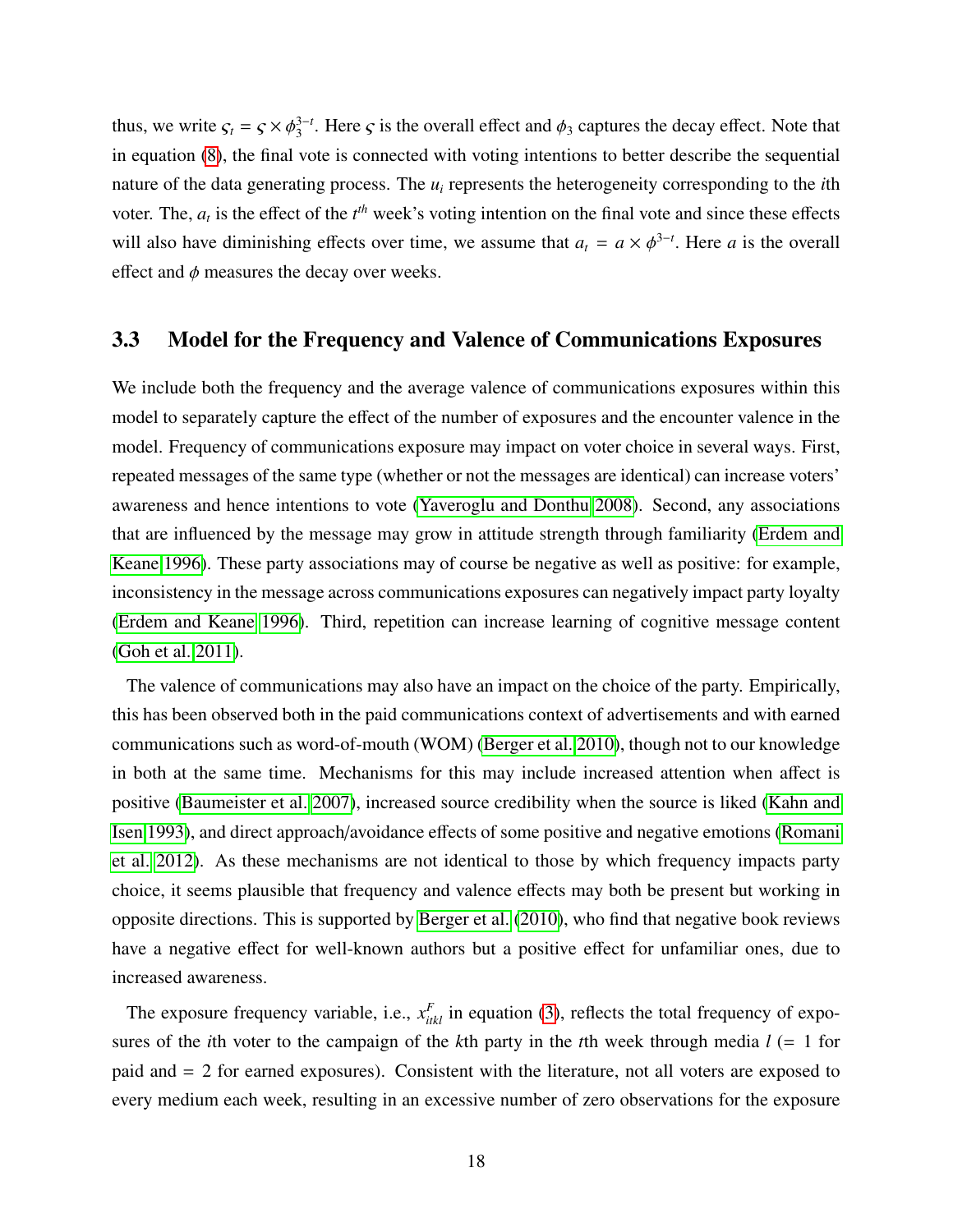frequency. Since the presence of these excessive zeros leads to spurious over-dispersion [\(Park et al.](#page-42-8) [2011\)](#page-42-8), we fit a zero-inflated Poisson (ZIP) regression model which is a discrete mixture of true zeros (degenerate distribution) and positive counts for frequency of exposures [\(Lambert 1992\)](#page-42-9). The zero inflated model overcomes the limiting assumption implicit in basic count models that every voter has some probability of being exposed to communications.

Thus we model the frequency of exposures  $x_{itkl}^F$  as:

*Exposure Frequency*:

$$
P(x_{itkl}^F = x) = (1 - \alpha_{il}^F) \mathbb{1}_{\{x_{itkl}^F = 0\}} + \alpha_{il}^F \times Poisson(\lambda_{itkl})
$$
\n(9)

where,  $0 < \alpha_{il}^F < 1$  is the probability that the *i*<sup>th</sup> person is exposed to the *l*<sup>th</sup> category and the total number of exposures is a count process with rate parameter  $\lambda_{itkl}$ . We further assume that:

<span id="page-18-0"></span>
$$
\log(\lambda_{itkl}) = \mathbf{w}_i^T \zeta_l^{F1} + \zeta^{F2} \mathbb{1}_{\{y_{i,t-1}=k\}} C_{i,t-1} + \zeta^{F3} \mathbb{1}_{\{y_{i,t-1}=k\}} + h_{il}^F.
$$
 (10)

Here, the  $w_i$  are the demographic variables described earlier, the  $h_i^F$  is the unobserved heterogeneity due to voter choice on the media *l*. We assume a Beta $(a, b)$  prior for the probability  $\alpha_{il}^F$ .

Finally, we also need to model average valence due to exposures  $(x_{itkl}^V)$ . Note that although exposure valence is measured on a five-point scale, in our data we have these scores averaged over each week, which makes  $x_{ikl}^V$  a continuous variable. Exposure valence also encounters many zeros and thus we fit a zero-inflated log-normal model for exposure valence with the mean dependent on the demographics.

*Exposure Valence*:

<span id="page-18-1"></span>
$$
x_{itkl}^V = (1 - \alpha_{il}^V) \mathbb{1}_{\{x_{itkl}^V = 0\}} + \alpha_{il}^V \times LN(\mu_{itkl}, \tau_2^2) \mathbb{1}_{\{x_{itkl}^V > 0\}}
$$
  
\n
$$
\mu_{itkl} = \mathbf{w}_i^T \zeta_l^{V1} + \zeta^{V2} \mathbb{1}_{\{y_{i,t-1} = k\}} C_{i,t-1} + \zeta^{V3} \mathbb{1}_{\{y_{i,t-1} = k\}} + h_{il}^V
$$
\n(11)

We assume a Beta $(a, b)$  prior for the probability  $\alpha_{il}^V$ .

#### 3.4 Correlation Structure and Heterogeneity: Combining the Models

All the three models described above carry information about the voting pattern of the voters and are therefore inter-related. To get the complete picture and to account for the heterogeneity across voters' outcomes, one must combine these effects by correlating the multiple outcomes. However, since these outcomes are measured on a variety of different scales (viz., multinomial,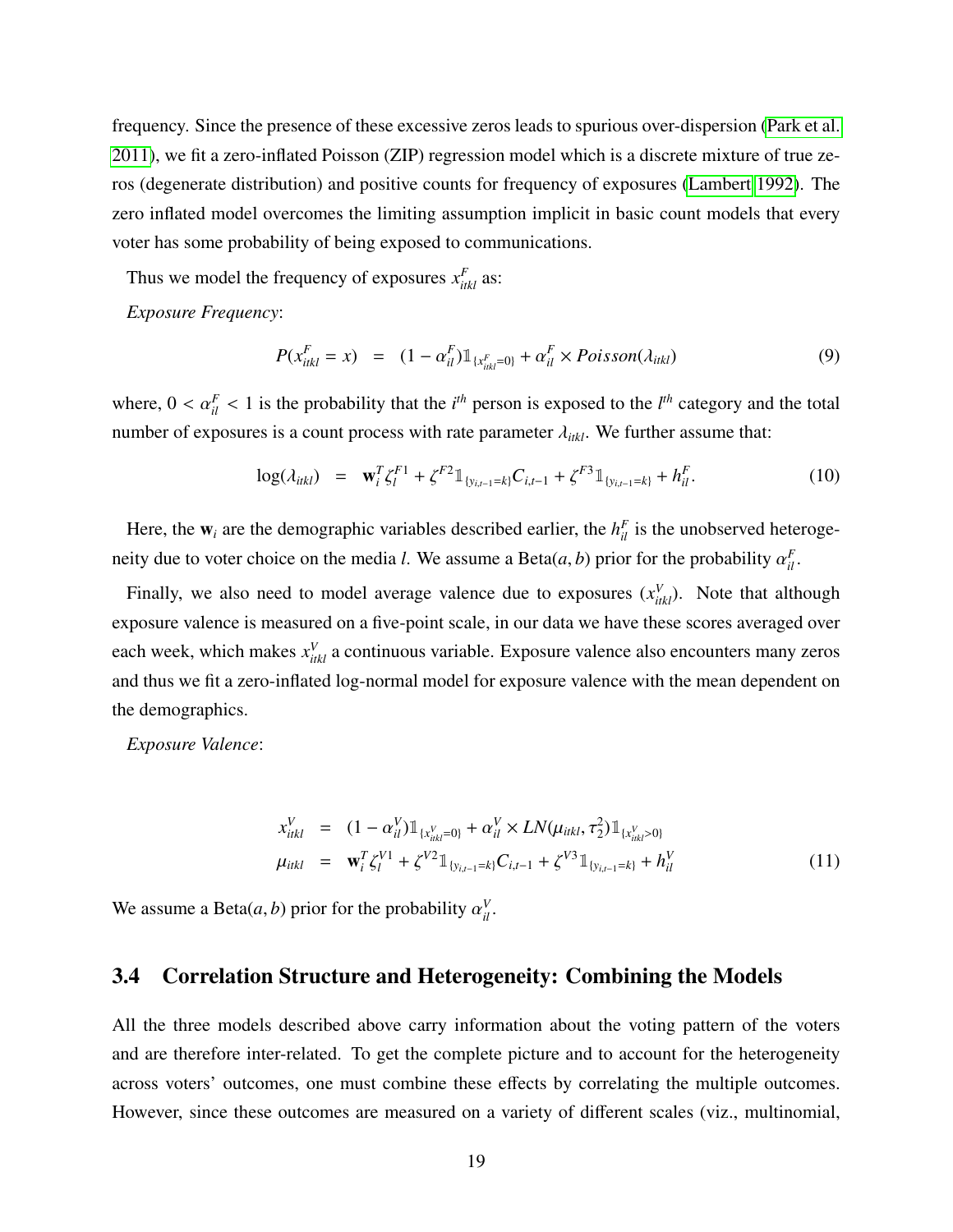ZIP), it is not possible to directly model the joint predictors' effects due to the lack of any natural multivariate distribution for characterizing such a dependency. Moreover, without inter-relating or jointly considering these outcomes, it is hard to answer questions about how the evolution of one response (e.g., intention to vote) is related to the evolution of another (e.g., final vote). In such cases, it is natural to consider models where the dependency among the responses may be incorporated via the presence of one or more latent variables [\(Dunson 2003;](#page-40-8) [Christel et al. 2008\)](#page-40-9).

A flexible solution is to model the association between different responses by correlating the random heterogeneous effects from each of the responses. In our joint modeling approach, random effects are assumed for each response process and the different processes are associated by imposing a joint multivariate distribution on the random effects. Such a model not only gives us a covariance structure to assess the strength of association between the responses, but also borrows information across the communications types and offers an intuitive way of describing the dependency between the responses. Accordingly, we account for this heterogeneity by assuming correlated random effects, i. e.,  $V_i = (b_{i2}, b_{i3}, b_{i4}, u_i, h_{i1}^F)$  $_{i1}^{F}, h_{i2}^{F}$  $_{i2}^{F}, h_{i1}^{V}$  $_{i1}^{V}, h_{i2}^{V}$  $\binom{V}{i2}$ <sup>T</sup>:

<span id="page-19-0"></span>
$$
\mathbf{V}_i \sim N_8(\mathbf{0}, \Sigma) \tag{12}
$$

where  $\Sigma$  is the variance-covariance matrix.

There is an additional advantage of having correlated random effects. Due to the IIA property of the multinomial logistic model, it is not possible to find cross effects it is not possible to incorporate cross effects (e.g., how a negative exposure to Labour may affect the voting intention for the Liberal Democrats) directly in the utility equation [\(3\)](#page-14-0). We do address the issue implicitly in our model following the suggestion of [Brownstone et al.](#page-40-10) [\(1999\)](#page-40-10), by assuming individual specific correlated random effects across choices (also across exposures).

### 4 Bayesian Inference

#### 4.1 Likelihood

Let  $\Omega = (\beta_t, \mathbf{d}_t, \ell_1, \ell_2, \gamma_k, \eta_k, \rho_k^1, \rho_k^2, \phi_1, \phi_2, \varpi_k, \varkappa_k, \theta, \Gamma_k, \kappa_k, \delta, \alpha_{il}, \zeta_k^{F,V}, \tau_1^2, \tau_2^2, a_1, a_2, a_3, \mathbf{V}_i, \Sigma)$  be the set of all parameters. To obtain the likelihood function for **voting intentions**, we multiply equation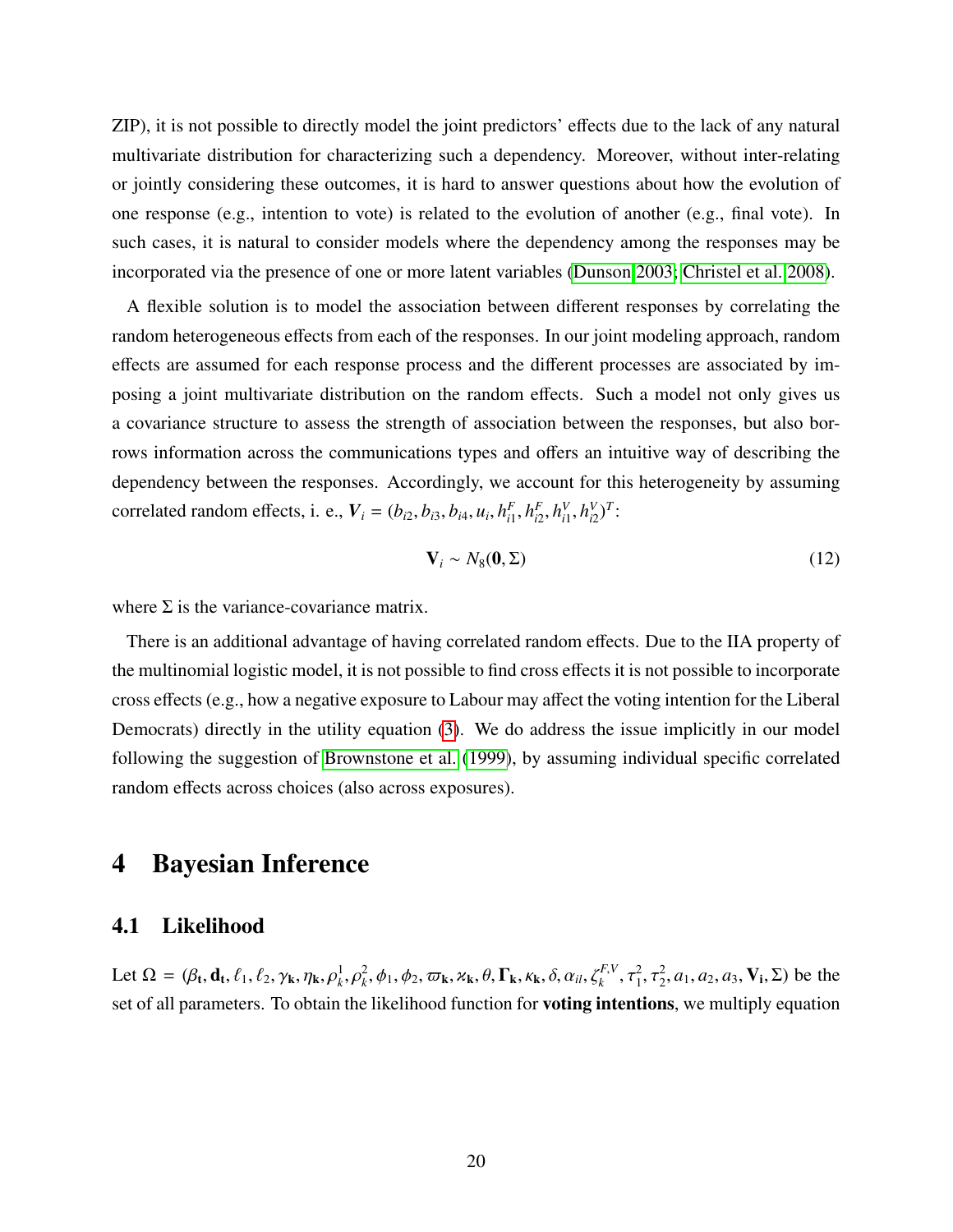[\(2\)](#page-14-1) across the voters, week and choice:

<span id="page-20-0"></span>
$$
f(y|\Omega, \mathbf{v}_i, \mathbf{x}_{it}) \propto \prod_{i,t,k} \left[ \frac{\exp(U_{itk})}{\sum_{k=1}^4 \exp(U_{itk})} \right]^{1_{\{y_{i,t}=k\}}},
$$
  
where  $U_{itk} = x_{itk}^V \beta_t^V + (x_{itk}^V)^2 \mathbf{d}_t^V + x_{itk}^F \beta_t^F + (x_{itk}^F)^2 \mathbf{d}_t^F + \ell_1(x_{itk}^{F|earned} \times x_{itk}^{F[paid]}) + \ell_2(x_{itk}^{V|earned} \times x_{itk}^{V[paid]})$   

$$
+ \mathbf{w}_i^T \gamma_k + \mathbf{z}_i^T \eta_k + \rho_k^1 \mathbb{1}_{\{y_{i,t-1}=k\}} C_{i,t-1} + \rho_k^2 \mathbb{1}_{\{y_{i,t-1}=k\}} + \rho \mathbb{1}_{\{y_{i,2005}=k\}} + b_{ik}
$$
(13)

and,  $\mathbb{1}_{\{y_{i,t}=k\}} = 1$  if the individual *i* chooses alternative *k* at week *t* and zero otherwise.

Similarly, the likelihood function for the final vote is given by :

<span id="page-20-1"></span>
$$
f(F|\Omega, \mathbf{v}_i, \mathbf{x}_{it}) \propto
$$
\n
$$
\prod_{i,k} \left[ \frac{1}{1 + exp(\phi_1 + \phi_2 \times \text{Voted-}2005_i + \sum_i(\mathbf{y}_i) + \mathbf{w}_i^T \varpi_k + \mathbf{z}_i^T \mathbf{x}_k)} \right]^{1_{\{F_i = 0\}}}
$$
\n
$$
\times \left[ \frac{exp(\phi_1 + \phi_2 \times \text{Voted-}2005_i + \sum_i(\mathbf{y}_i) + \mathbf{w}_i^T \varpi_k + \mathbf{z}_i^T \mathbf{x}_k)}{1 + exp(\phi_1 + \phi_2 \times \text{Voted-}2005_i + \sum_i(\mathbf{y}_i) + \mathbf{w}_i^T \varpi_k + \mathbf{z}_i^T \mathbf{x}_k)} \right]^{1_{\{F_i \neq 0\}}}
$$
\n
$$
\times \left[ \frac{exp(\mathbf{c}_{ik}^T \theta + \mathbf{w}_i^T \Gamma_k + \mathbf{z}_i^T \mathbf{x}_k + u_i + \sum_i(a_i) + \tilde{a} \mathbb{1}_{\{y_{i,2005} = k\}})}{\sum_{k=1}^4 exp(\mathbf{c}_{ik}^T \theta + \mathbf{w}_i^T \Gamma_k + \mathbf{z}_i^T \mathbf{x}_k + u_i + \sum_i(a_i) + \tilde{a} \mathbb{1}_{\{y_{i,2005} = k\}})} \right]^{1_{\{F_i \neq 0 \ \& \ F_i = k\}}}
$$
\n(14)

where Voted-2005*<sup>i</sup>* represents whether the individual voted in the 2005 UK general election (from equation [\(7\)](#page-16-0));  $\sum_{t}(s_t) = s_3 1_{\{y_{i3} \in (2,3,4)\}} + s_2 1_{\{y_{i2} \in (2,3,4)\}} + s_1 1_{\{y_{i1} \in (2,3,4)\}}$  and  $\sum_{t}(a_t) = [a_3(y_{i3} = k) + a_2(y_{i2} = k)]$  $k) + a_1(y_{i1} = k)$ ].

Next, the likelihood function for exposure frequency is:

<span id="page-20-2"></span>
$$
f(x_{itkl}^F|\Omega, \mathbf{V}_i) \propto \prod_{i,t,k,l} \left[ (1 - \alpha_{il}^F) + \alpha_{il}^F e^{-\lambda_{itkl}} \right]^{1 - 1(x_{itkl}^F = 0)} \times \left[ \frac{\alpha_{il}^F e^{-\lambda_{itkl}} \lambda_{itkl}^{x_{itkl}^F}}{x_{itkl}^F!} \right]^{1(x_{itkl}^F = 0)}
$$
(15)

where  $\alpha_{il}^F$  and  $\lambda_{itkl}$  are given in equation [\(10\)](#page-18-0).

Finally, the likelihood function for average valence is:

<span id="page-20-3"></span>
$$
f(x_{itkl}^V|\Omega, \mathbf{V}_i) \propto \prod_{i,t,k,l} (1 - \alpha_{il}^V)^{1 - 1(x_{itkl}^V = 0)} \times (\alpha_{il}^V \times LN(\mu_{itkl}, \tau_2^2))^{1(x_{itkl}^F > 0)}
$$
(16)

Combining these equations, the joint likelihood function of our proposed model is given by:

$$
L|\Omega, \mathbf{V}_i = \text{Equation (13)} \times \text{Equation (14)} \times \text{Equation (15)} \times \text{Equation (16)} \quad (17)
$$
  
 
$$
\times f(\mathbf{V}_i|\Sigma) \times \prod_t f(\beta_t^V) \times \prod_t f(\beta_t^F) \times \prod_t f(d_t^V) \times \prod_t f(d_t^V)
$$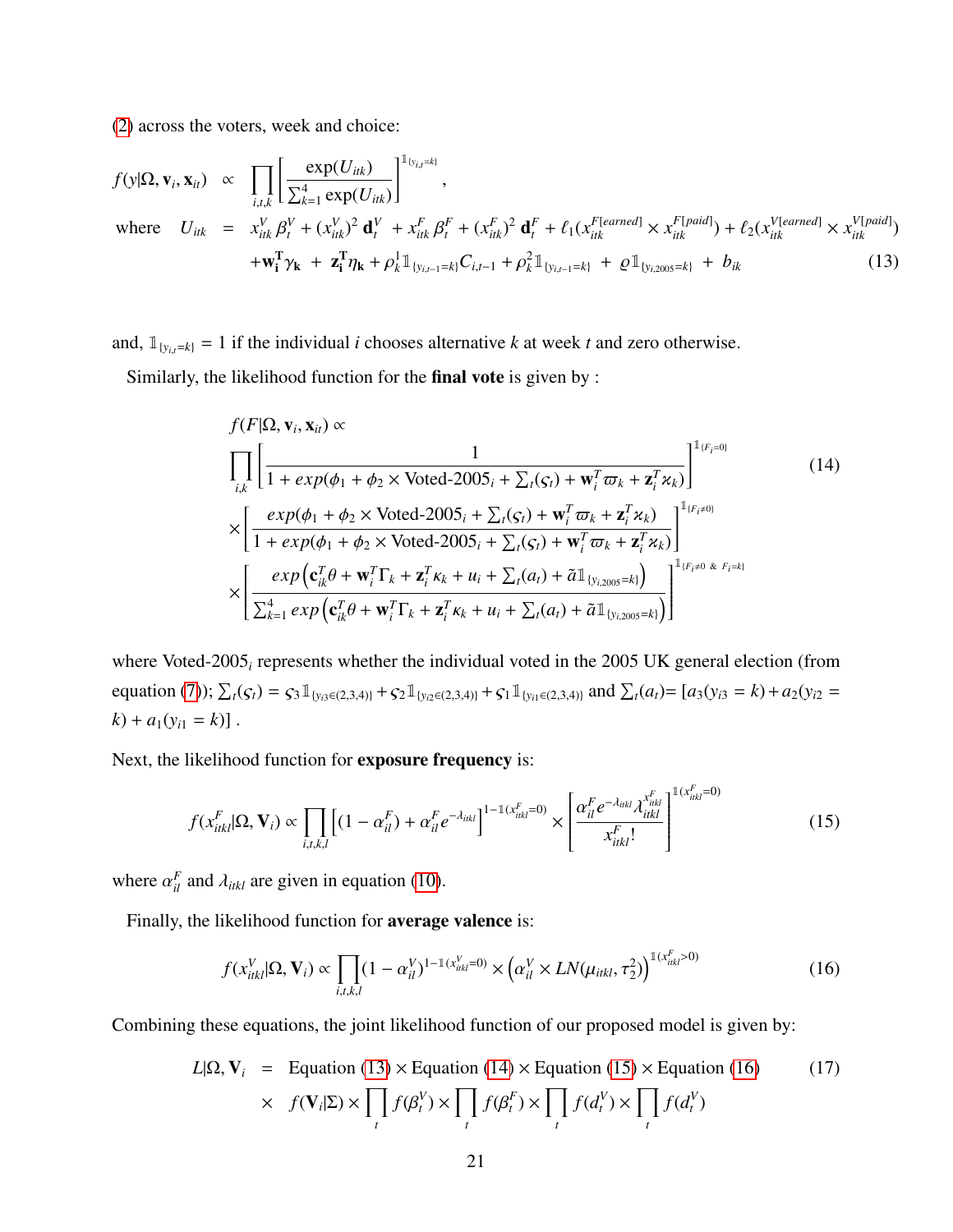#### 4.2 Prior Specification and Posterior Inference

We estimate the model parameters using a Bayesian framework. We now describe the prior distributions for the model parameters. We use a zero-mean prior because we are uncertain of the expected value of the parameter. A similar approach has been used in mixed effects model settings [\(Natarajan and McCulloch 1998\)](#page-42-10). Since our model has a logistic regression structure, the inferences are mainly based on the odds-ratio. Thus, for the regression parameters we assume the prior  $N(0, \text{var} = 4)$ . This prior implies that the odds ratio (centered at 1) has a 95% interval between exp(-4) to exp(4), which has a very wide range and is weakly informative [\(Dunson et al. 2003;](#page-41-5) [Gel](#page-41-2)[man et al. 2008\)](#page-41-2). For the variance-covariance matrix  $\Sigma$ , we assumed inverse-Wishart(6, 0.1  $* I_{4\times4}$ ) as the prior distribution. For the variance parameters, we assume inverse-Gamma (IG) priors of *IG*(2.01; 1.01), giving rise to a prior mean of 1 and a prior variance of 100 [\(Ghosh and Tu 2009\)](#page-41-7). This is also vaguely informative. These vaguely informative priors ensure proper posteriors and also allow the data, rather than the assumptions, to dominate the inferences. We assume a Beta $(1, 1)$ prior for  $\alpha_{il}^F$  and  $\alpha_{il}^V$ .

Posterior inferences were obtained using the MCMC sampler, implemented in the freely available software Bayesian Inference Using Gibbs Sampling, WinBUGS [\(Spiegelhalter et al. 2005\)](#page-43-6). The sampler from the posterior obtained from the Markov Chain Monte Carlo (MCMC) simulation allowed us to achieve a summary measure of the parameter estimates. For all posterior computations, MCMC simulation was implemented with an initial burn-in of 5000 iterations and a total of 10000 iterations, thinning out in batches of 10. This worked well, with convergence diagnostics using the R package coda showing no evidence of practical convergence problems.

#### 4.3 Model Selection and Model Fit

Before discussing our results, we first compare our proposed model with some alternative models to test the quality of model fit. In order to assess our model, we compare it with a variety of different nested models as follows:

- Model-1: Our proposed dynamic joint estimation model (as outlined in section 3), but with only linear exposure effects (that is, without the quadratic terms in equation 3)
- Model-2: Our proposed dynamic joint estimation model with linear and quadratic exposure effects (that is, the full model described in section 3)
- Model-3: A static model with no dynamic or time-dependent parameter effects in the model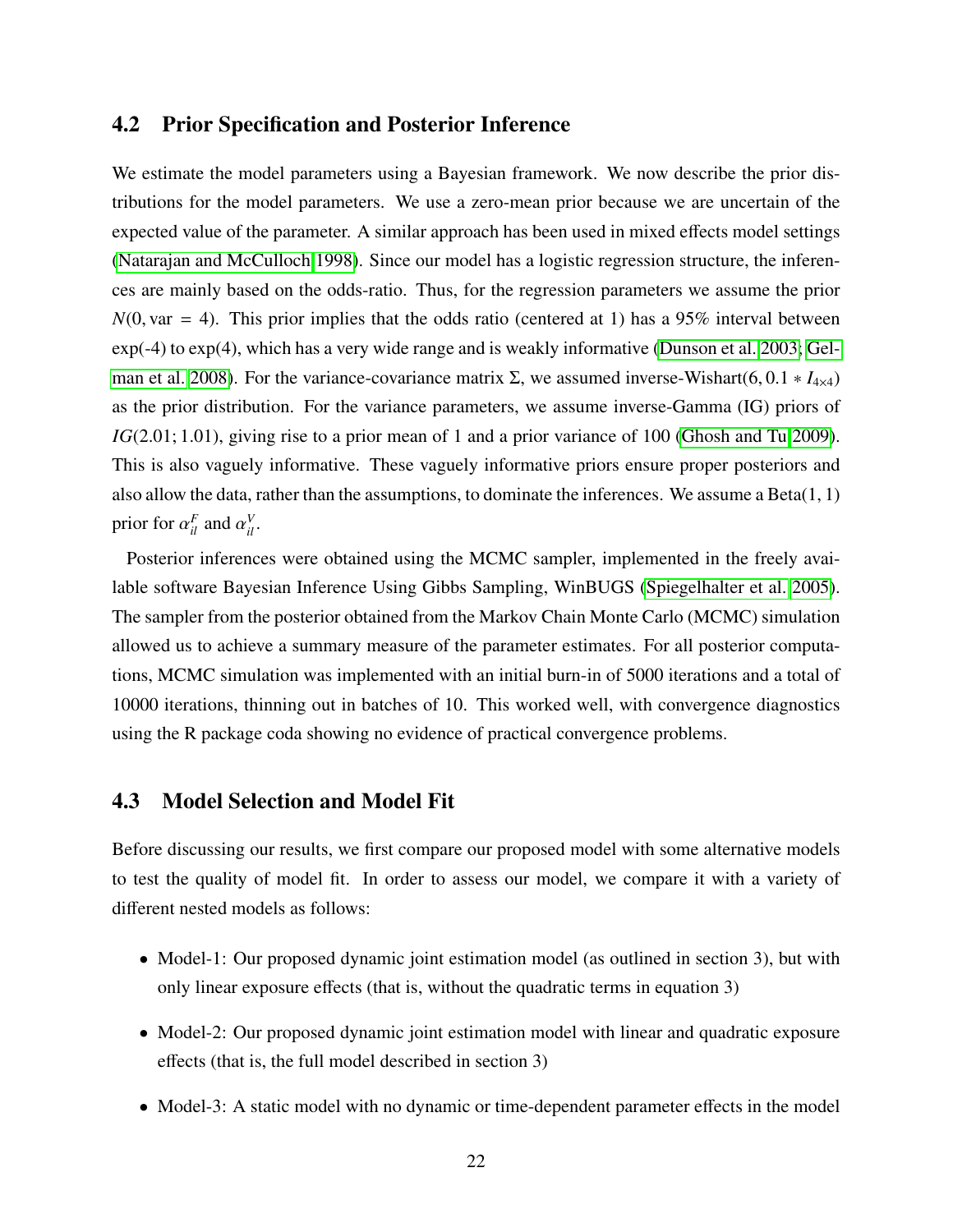• Model-4: A model which has all the components as independent (no joint model)

We apply deviance information criteria (DIC) proposed by [Spiegelhalter et al.](#page-43-7) [\(2002\)](#page-43-7), Logpseudo marginal likelihood (LPML) and Bayesian p-value to determine the best model. In a complicated data likelihood with shared parameters as in our case, DIC4 seems to be a better method [\(Celeux et al. 2006,](#page-40-11) [Jiang et al. 2015\)](#page-42-11) amoung the other variants of DICs such as "Complete DICs" and "Conditional DICs". To compute the DIC4 from MCMC output, we follow the paper by [Jiang](#page-42-11) [et al.](#page-42-11) [\(2015\)](#page-42-11), which has shown explicitly how to compute DIC4 from the MCMC output when there are latent variables and the posterior does not have a closed form. We also compute Log-Pseudo Marginal Likelihood (LPML) as an additional model selection criterion and Posterior Predictive P-value for model fit.

Let  $\mathbf{D} = (y, F, x^F, x^V)$  be the observed data,  $\theta$  be the set of parameters and **b** the set of latent random effects variables.

DIC in its basic form is defined by

$$
\text{DIC}(\mathbf{D}) = \mathbf{D}(\theta) + \mathbf{p}_{\mathbf{D}} = -4\mathbf{E}_{\theta}[\log \mathbf{p}(\mathbf{D}|\theta)|\mathbf{D}] + 2\log \mathbf{p}(\mathbf{D}|\mathbf{E}_{\theta}(\theta|\mathbf{D})).
$$

However, in our setting, with latent variable **b**,  $p(\mathbf{D}|\theta)$  is not in a closed form. Hence, we follow the approach in [Jiang et al.](#page-42-11) [\(2015\)](#page-42-11), and [Celeux et al.](#page-40-11) [\(2006\)](#page-40-11), and calculate DIC(D), by first considering the DIC measure with "complete data" with b and then integrating out the unobserved b.

$$
E_{\mathbf{b}}\{\text{DIC}(\mathbf{D}, \mathbf{b})\} = -4E_{\theta}[\log p(\mathbf{D}, \mathbf{b}|\theta)|\mathbf{D}, \mathbf{b}]+2\log p(\mathbf{D}, \mathbf{b}|E_{\theta}(\theta|\mathbf{D}, \mathbf{b}).
$$

Integrating out b gives

$$
\text{DIC4} = \text{DIC}(\mathbf{D}) = E_{\mathbf{b}}[-4E_{\theta}[\{\log p(\mathbf{D}, \mathbf{b}|\theta)|\mathbf{D}\} + 2\log\{(\mathbf{D}, \mathbf{b}|E_{\theta}(\theta|\mathbf{D}, \mathbf{b})\}] \tag{18}
$$

$$
= -4E_{\mathbf{b},\theta}\{\log p(\mathbf{D},\mathbf{b}|\theta)|\mathbf{D}\} + 2E_{\mathbf{b}}[\log{\{\mathbf{D},\mathbf{b}|E_{\theta}(\theta|\mathbf{D},\mathbf{b})\}}|\mathbf{D}].
$$
 (19)

where integration over **b** is obtained via numerical methods [\(Jiang et al. 2015\)](#page-42-11). The smaller the *DIC*4 values the better the model is.

In addition to the *DIC*4 measure, we also we compute  $p(\mathbf{y}_i, \mathbf{F}_i, \mathbf{x}_i^F, \mathbf{x}_i^V)$ *<sup>V</sup>*</sup> |**y**−*i*</sub>, **F**−*i*</sub>, **x**<sup>*F*</sup><sub>−*i*</sub></sub>, **x**<sup>*V*</sup><sub>−*i*</sub></sub>) [\(Geisser](#page-41-8) [and Eddy 1979\)](#page-41-8), which is the posterior predictive density of  $(\mathbf{y}_i, \mathbf{F}_i, \mathbf{x}_i^F, \mathbf{x}_i^V)$  $i$ <sup>V</sup>) for subject *i* conditional on the observed data with a single data point deleted. This value is known as the conditional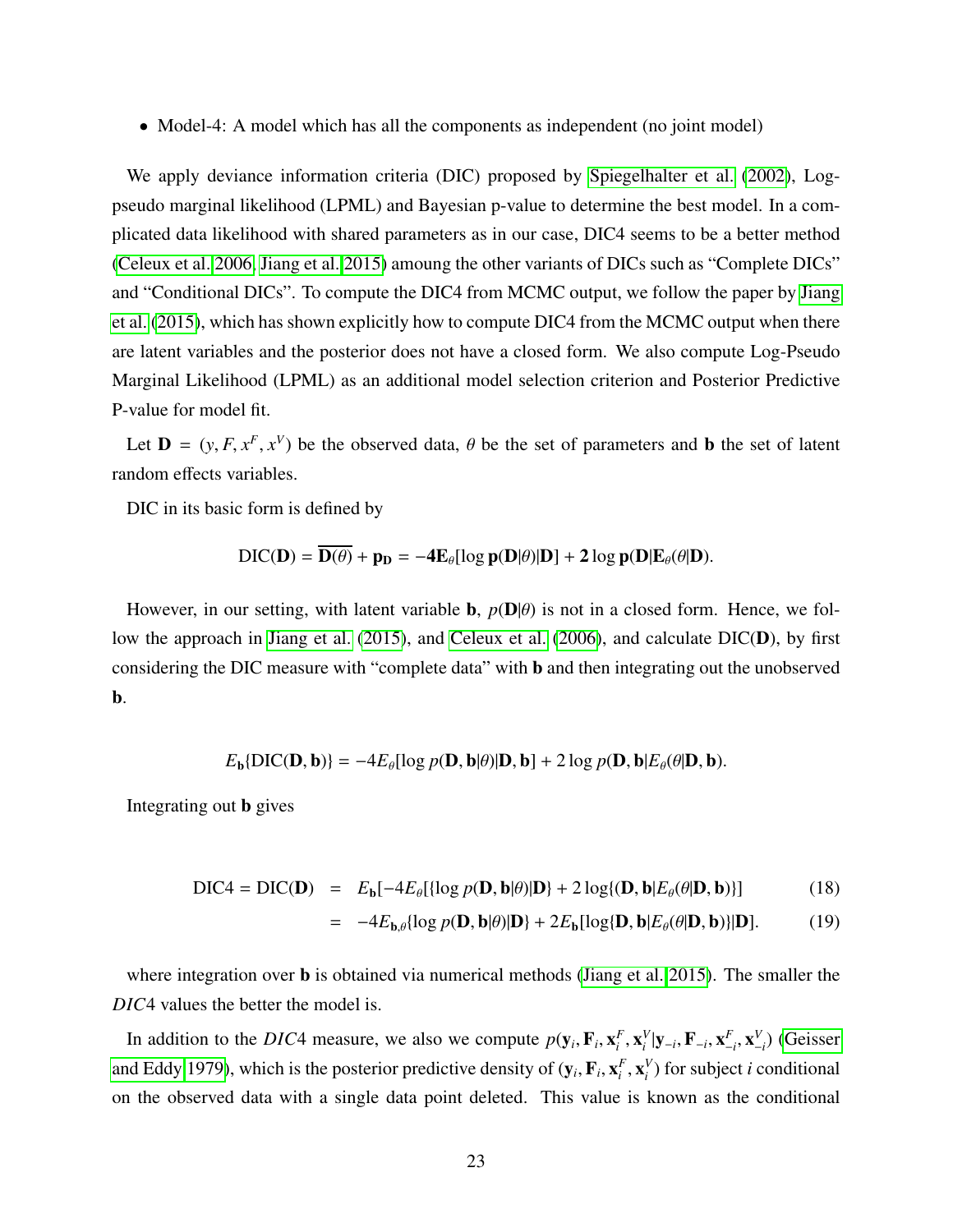predictive ordinate (CPO; Gelfand et al. (1992); [Jiang et al.](#page-42-11) [\(2015\)](#page-42-11)) and has been widely used for model diagnostics and assessment.

For the *i*th subject, the CPO statistic under model is defined as:

$$
\begin{array}{rcl}\n\text{CPO}_{i} & = & p(\mathbf{y}_{i}, \mathbf{F}_{i}, \mathbf{x}_{i}^{F}, \mathbf{x}_{i}^{V} | \mathbf{y}_{-i}, \mathbf{F}_{-i}, \mathbf{x}_{-i}^{F}, \mathbf{x}_{-i}^{V}) \\
& = & E_{\boldsymbol{\theta}}[p(\mathbf{y}_{i}, \mathbf{F}_{i}, \mathbf{x}_{i}^{F}, \mathbf{x}_{i}^{V} | \boldsymbol{\theta}) | \mathbf{y}_{-i}, \mathbf{F}_{-i}, \mathbf{x}_{-i}^{F}, \mathbf{x}_{-i}^{V}] \\
\end{array}
$$

where  $-i$  denotes the exclusion of the data from subject *i*.  $p(\mathbf{y}_i, \mathbf{F}_i, \mathbf{x}_i^F, \mathbf{x}_i^V)$  $\mathbf{v}_i^V|\theta$  is the sampling density of the model evaluated at the *i*th observation. The expectation above is taken with respect to the posterior distribution of the model parameters  $\theta$  given the cross-validated data ( $\mathbf{y}_{-i}$ ,  $\mathbf{F}_{-i}$ ,  $\mathbf{x}_{-i}^F$ ,  $\mathbf{x}_{-i}^V$ ). For subject *<sup>i</sup>*, the CPO*<sup>i</sup>* can be obtained from the MCMC samples by computing the following weighted average:

$$
\widehat{\text{CPO}}_i = \left(\frac{1}{M} \sum_{m=1}^{M} \frac{1}{f(\mathbf{y}_i, \mathbf{F}_i, \mathbf{x}_i^F, \mathbf{x}_i^V | \boldsymbol{\theta}^{(m)})}\right)^{-1}
$$

where *M* is the number of simulations.  $\theta^m$  denotes the parameter samples at the *m*th iteration. A large CPO value indicates a better fit. A useful summary statistic of the CPO*<sup>i</sup>* is the logarithm of the pseudomarginal likelihood (LPML), defined as LPML =  $\sum_{i=1}^{n} \log(\widehat{CPO}_{i})$ . Models with greater LPML values represent a better fit.

To assess the goodness of fit of the models, we also computed the Bayesian p-value/ posterior predictive p-value (ppp, [Gelman et al.](#page-41-9) [\(2004\)](#page-41-9), [Meng](#page-42-12) [\(1994\)](#page-42-12)), which measures the discrepancy between the data and the model by comparing a summary  $\chi^2$  statistic of the posterior predictive distribution to the true distribution of the data. The summary statistics from the predicted and observed data are given by  $\chi^2$ (y,  $\theta^g$ ) and  $\chi^2$ (y<sup>rep,*g*</sup>,  $\theta^g$ ), respectively, where y<sup>rep,*g*</sup> denote the replicated value of y from the posterior predictive distribution of  $\theta$  at the *g*th iteration of the Gibbs sampler. The Bayesian p-value was then calculated as  $P(\chi^2(\mathbf{y}^{rep,g}, \theta^g) > \chi^2(\mathbf{y}, \theta^g))$ , that is, the proportion of times  $\chi^2(\mathbf{y}^{rep,g}, \theta^g)$  exceeds  $\chi^2(\mathbf{y}, \theta^g)$  out of  $g = 1, 2, \cdots, G$  simulated draws from the posterior predictive distribution. A ppp value close to 0.5 is considered to be a good fit, as then the observed pattern would likely be seen in replications of the data under the true model.

| Model   |      | DIC4 LPML | ppp  |
|---------|------|-----------|------|
| Model-1 | 3908 | -1772     | 0.47 |
| Model-2 | 3754 | $-1563$   | 0.51 |
| Model-3 | 3978 | $-1850$   | 0.45 |
| Model-4 | 4162 | $-1900$   | 0.58 |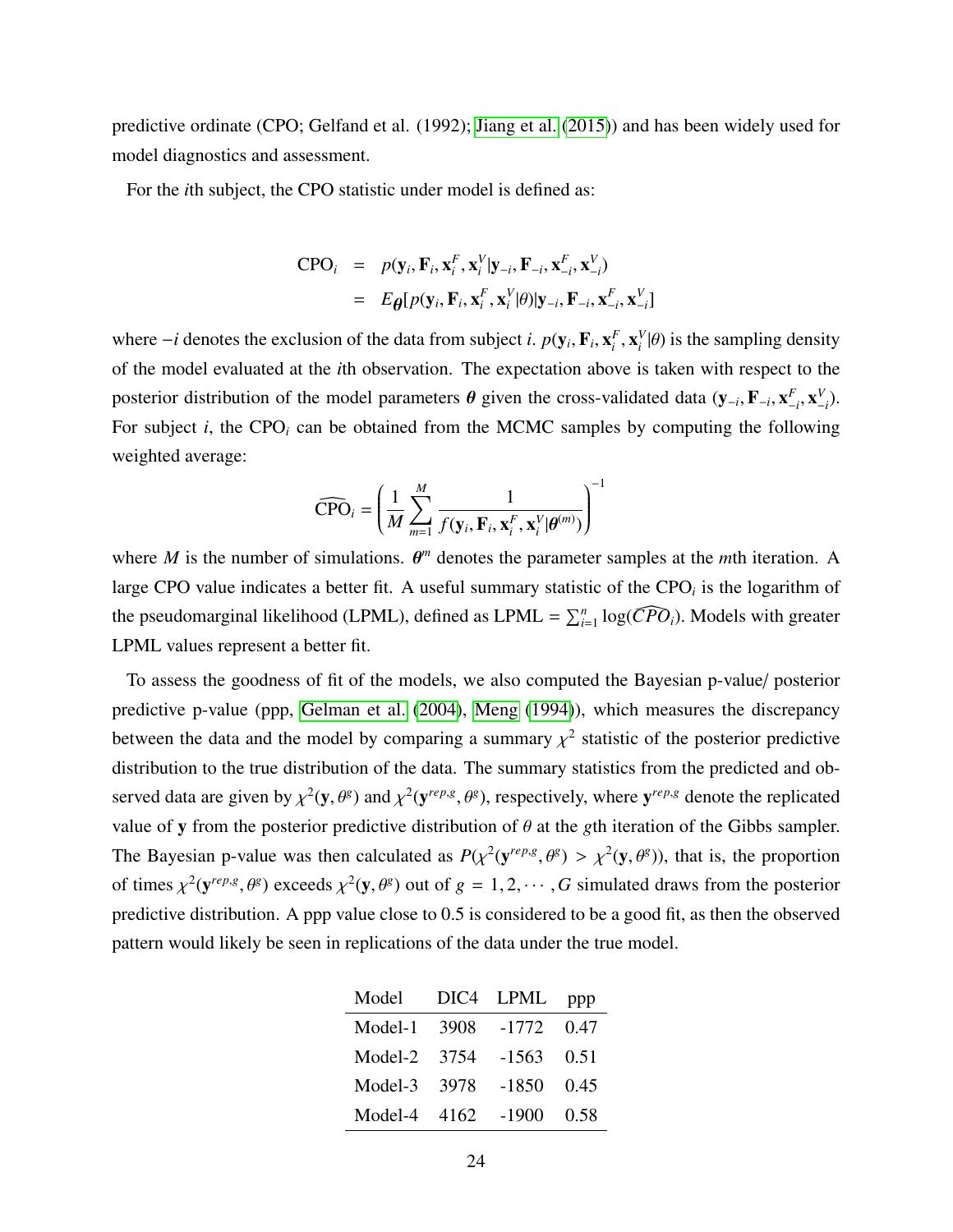From the above results, we see that for our proposed model (model-2) the DIC4 value is the lowest and the LPML value is the highest. Also, the ppp value is close to 0.5. Thus, among the models considered, our model is the best in terms of model selection criteria.

## 5 Empirical Results

## 5.1 Results for the The Impact of Paid and Earned Media Exposures on Voting Intention

In this section, we describe results pertaining to Equations [1](#page-13-1) to [3](#page-14-0) (detailed in Section 3.1) including Equation [3,](#page-14-0) the model for voting intentions.

Table [2](#page-24-0) depicts the results of the lagged variables on the voting intentions model. The coefficients for the lagged choice of voters,  $\rho_k^2$  are positive and significant for all parties, implying that the voters for these parties are sticky in the sense they are loyal to their previous choices and intend to repeat their choice. The coefficients  $\rho_k^1$  are also positive and significant, implying that the interaction of voting intentions and a stated measure of confidence is also sticky. The other variable  $\rho$  is also positive and significant, implying that if an individual voted for a party in the previous election, he/she is more likely to intend to vote for the same party in this election.

<span id="page-24-0"></span>

| Covariates                      |                         | Parameter              | mean  | $2.5\%$ | 97.5% |
|---------------------------------|-------------------------|------------------------|-------|---------|-------|
| Confidence in Voting Intentions | Labor $\rho_1^1$        |                        | 0.127 | 0.023   | 0.227 |
| (lagged)                        | Conservative            | $\rho^I$               | 0.142 | 0.064   | 0.216 |
|                                 | <b>Liberal Democrat</b> | $\rho^{\rm I}$         | 0.113 | 0.021   | 0.196 |
| Voting Intentions               | Labor                   | $\rho_1^2$             | 1.404 | 0.731   | 2.064 |
| (lagged)                        | Conservative            | $\rho^2$               | 2.112 | 1.616   | 2.647 |
|                                 | <b>Liberal Democrat</b> | $\rho^2$               | 1.172 | 0.607   | 1.820 |
| Party Voted in 2005             |                         | $\boldsymbol{\varrho}$ | 0.717 | 0.479   | 0.961 |

| Table 2: Parameter Estimates-Dynamic Coefficients (Intention to Vote Model). |  |
|------------------------------------------------------------------------------|--|
|------------------------------------------------------------------------------|--|

Note: Emboldened variables are significant.

Table [3](#page-26-0) depicts the impact of the frequency and valence of both paid and earned media exposures in the intention to vote model. In the case of both frequency and valence, we estimated both linear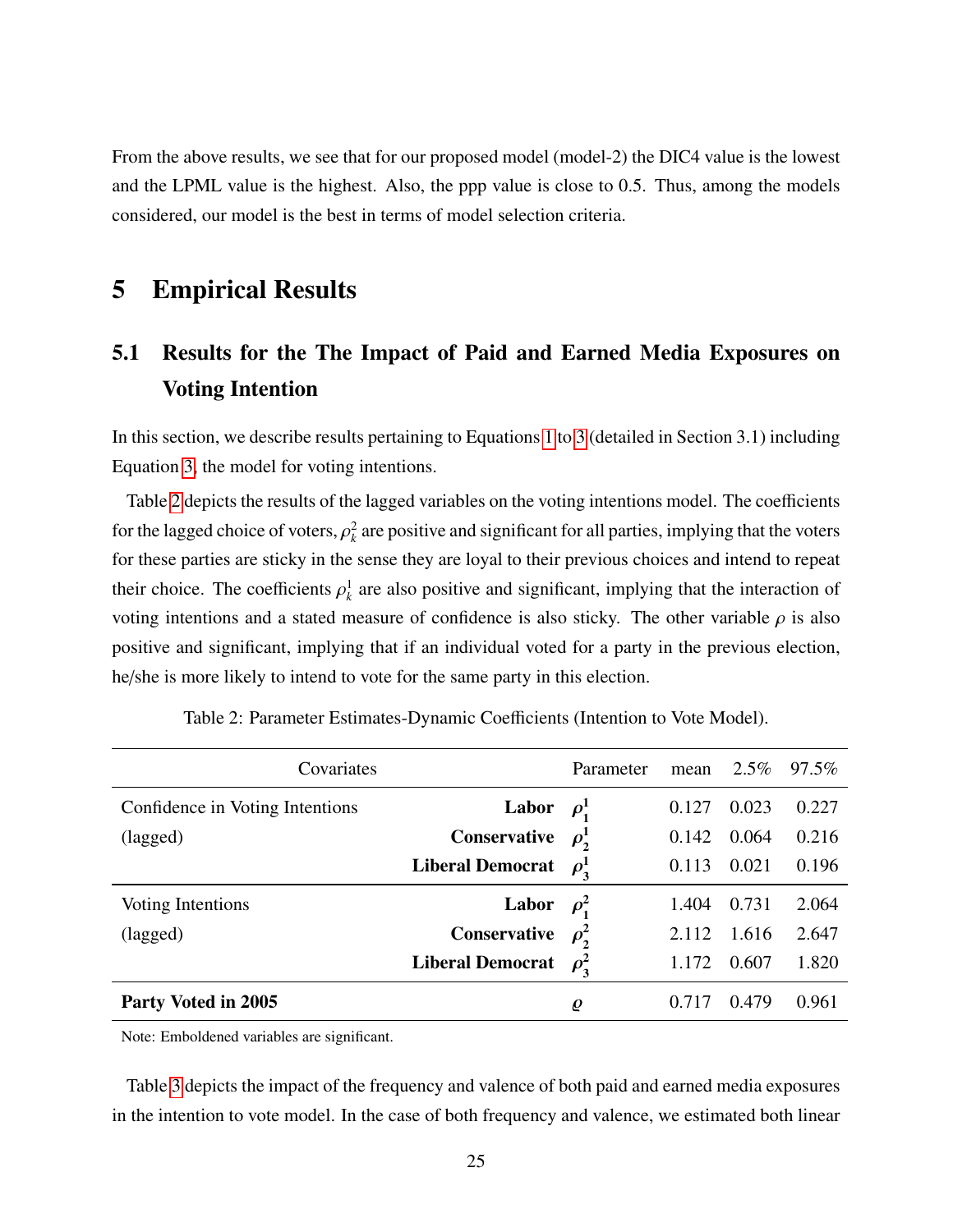and quadratic effects on intention to vote. The coefficients  $\beta_{1i}^V$  $\frac{V}{1t}$  capture the linear impact of the voter's affective response to communications with political parties via various earned media, like debates, TV news, newspaper articles and radio news. Likewise  $d_{1i}^V$  $\frac{V}{1t}$  capture the quadratic impact of earned media valence. Similarly,  $\beta_{2i}^V$  $\frac{V}{2t}$  and  $d_{2i}^V$  $\frac{V}{2t}$  correspond to the linear and quadratic impacts of the exposure valence of paid communications, i.e. exposures with political parties via their own posters, leaflets and party election broadcasts. We find that the valence of both paid and earned media has a positive and significant impact on voting intentions (with the exception of earned media valence for week 2 and paid media valence for week 1, which are non-significant). Furthermore, with the same exceptions, there is an additional positive quadratic effect of valence. This is consistent with psychology research showing that peaks in affective experience have a disproportionate effect on overall retrospective evaluations [\(Fredrickson 2000\)](#page-41-10).

However, none of the frequency terms in Table [3](#page-26-0) is significant, whether for earned media ( $\beta_{1}^F$  $\int_{1,t}^{F}$  and  $d_1^F$  $f_{1,t}^F$ ) or for paid media ( $\beta_{2,t}^F$  $E_{2,t}$  and  $d_{2,t}^F$  $2t_{2,t}$ ). That is, the frequency of exposures does not significantly affect intention to vote. This is most interesting, as a pervasive assumption in political marketing practice is the need to constantly reinforce a party's messages as an election approaches [\(O'Cass 2002;](#page-42-3) [Klein and Ahluwalia 2005\)](#page-42-4). Furthermore, this assumption was present among the participants in the 2010 UK election [\(Worcester et al. 2011\)](#page-43-2). In support of this assumption about the importance of frequency is work on commercial brands suggesting that a higher frequency can help with attitude accessibility [\(Fazio and Williams 1986\)](#page-41-11) and hence behaviour, via the theory of planned behavior [\(Herr and Fazio 1993\)](#page-42-13). However, this effect is more prominent with less well known brands, where attitudes are not already accessible [\(Goh et al. 2011\)](#page-41-3). For better known brands, which would certainly include the three main parties in the UK, exposure frequency of both paid media [\(Yaveroglu and Donthu 2008\)](#page-43-5) and earned media [\(Stephen and Galak 2012\)](#page-43-0) can cease to be a positive factor. Indeed, contrary to the assumption of the benefits of repeated exposure, some studies have reported advertisement wearout effects, where the impact of repeated advertisement exposures can tail off or even become negative [\(Bass et al. 2007\)](#page-40-12). We find that the same can apply to earned media. Table [3](#page-26-0) suggests that during the final weeks before an election, voters were thoroughly saturated with the parties' political messages, and that they continued to be influenced not by their quantity but only by their quality, as assessed through exposure valence.

This raises the question whether exposure wearout, a phenomenon reported in empirical work which only measures exposure frequency [\(Bass et al. 2007\)](#page-40-12), also applies to valence. That is, does a high (or low) valence of exposures have a lesser impact on voters as the voting choice approaches? In the case of earned media, there is some indication that this is so, with parameter values somewhat higher in week 1 than weeks 2 and 3 (compare  $\beta_{1,1}^V$  with  $\beta_{1,2}^V$  $\int_{1,2}^{V}$  and  $\beta_{1}^{V}$  $_{1,3}^V$ ; similarly,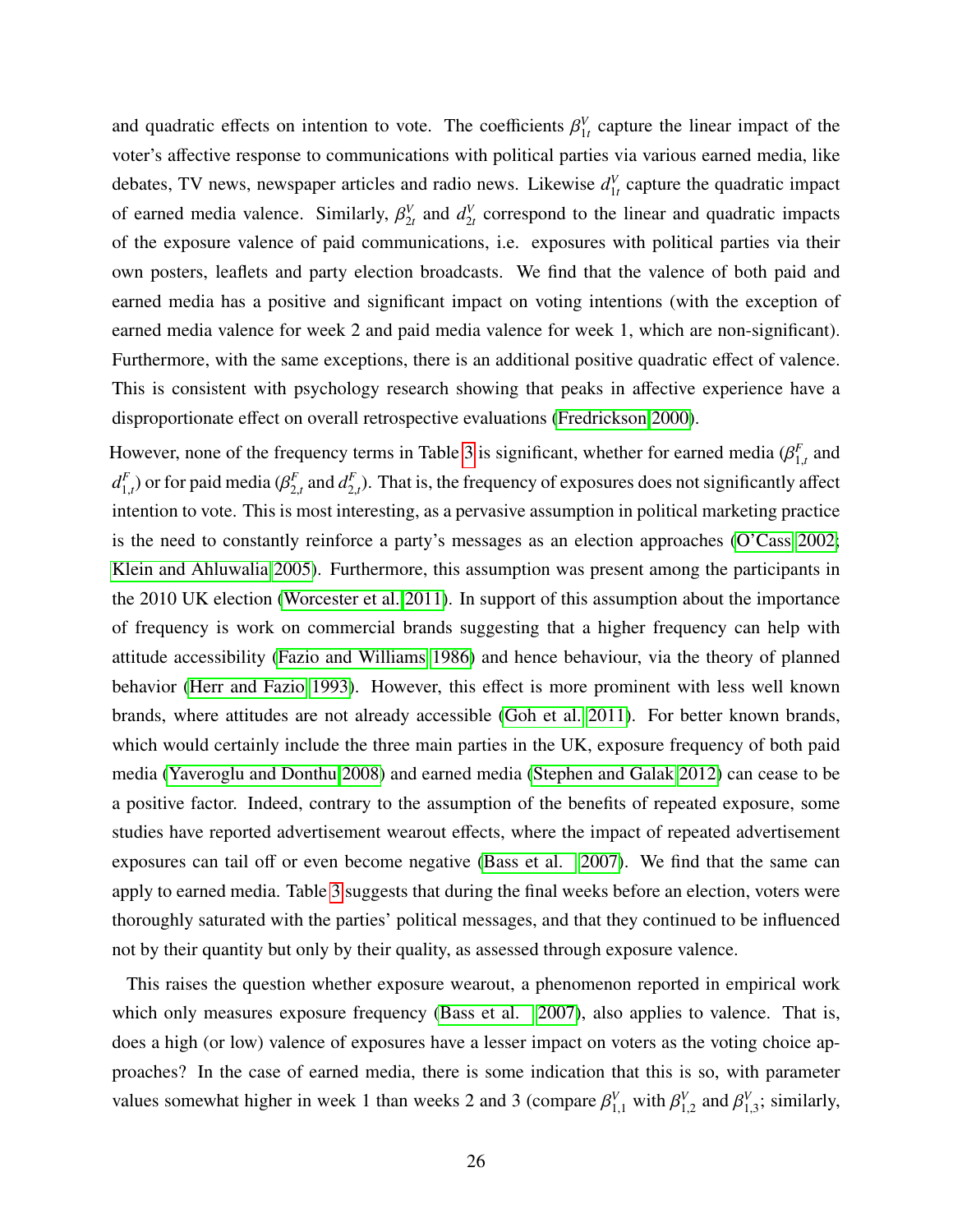<span id="page-26-0"></span>

| <b>Covariates</b>                      |                | <b>Parameter</b> | <b>Mean</b> | $2.50\%$  | 97.50% |
|----------------------------------------|----------------|------------------|-------------|-----------|--------|
|                                        | Week 1         | $\beta^V_{1,1}$  | 1.022       | 0.300     | 2.8    |
| Earned Media Exposure Valence          | Week 2         | $\beta_{1,2}^V$  | $-0.125$    | $-0.569$  | 0.497  |
| Linear                                 | Week 3         | $\beta_{1,3}^V$  | 0.395       | 0.0131    | 1.251  |
|                                        | Week 1         | $d_{1,1}^V$      | 0.322       | 0.238     | 0.914  |
| Earned Media Exposure Valence          | Week 2         | $d_{1,2}^V$      | 0.005       | $-0.061$  | 0.167  |
| Quadratic                              | Week 3         | $d_{1,3}^V$      | 0.154       | 0.046     | 0.3    |
|                                        | Week 1         | $\beta^V_{2,1}$  | 0.81        | $-0.0218$ | 1.507  |
| Paid Media Exposure Valence            | Week 2         | $\beta_{2,2}^V$  | 1.12        | 0.466     | 3.191  |
| Linear                                 | Week 3         | $\beta_{2,3}^V$  | 1.355       | 0.288     | 3.755  |
|                                        | Week 1         | $d_{2,1}^V$      | 0.186       | $-0.012$  | 0.355  |
| Paid Media Exposure Valence            | Week 2         | $d_{2,2}^V$      | 0.251       | 0.102     | 0.751  |
| Quadratic                              | Week 3         | $d_{2,3}^V$      | 0.074       | $-0.095$  | 0.271  |
|                                        | Week 1         | $\beta_{1,1}^F$  | $-0.967$    | $-3.851$  | 1.33   |
| <b>Earned Media Exposure Frequency</b> | Week 2         | $\beta_{1,2}^F$  | $-1.312$    | $-3.819$  | 0.922  |
| Linear                                 | Week 3         | $\beta_{1,3}^F$  | $-1.49$     | $-4.02$   | 0.784  |
|                                        | Week 1         | $d_{1,1}^{F}$    | $-0.530$    | $-1.676$  | 0.418  |
| <b>Earned Media Exposure Frequency</b> | Week 2         | $d_{1,2}^{F}$    | $-0.454$    | $-1.478$  | 0.472  |
| Quadratic                              | Week 3         | $d_{1,3}^{F}$    | $-0.786$    | $-1.719$  | 0.181  |
|                                        | Week 1         | $\beta_{2,1}^F$  | $-1.222$    | $-4.041$  | 1.583  |
| Paid Media Exposure Frequency          | Week 2         | $\beta_{2,2}^F$  | $-2.180$    | $-5.067$  | 0.724  |
| Linear                                 | Week 3         | $\beta_{2,3}^F$  | $-0.089$    | $-2.444$  | 2.059  |
|                                        | Week 1         | $d_{2,1}^{F}$    | $-0.486$    | $-1.669$  | 0.706  |
| Paid Media Exposure Frequency          | Week 2         | $d_{2,2}^{F}$    | $-0.992$    | $-2.298$  | 0.314  |
| Quadratic                              | Week 3         | $d_{2,3}^{F}$    | $-0.402$    | $-1.361$  | 0.386  |
|                                        | <b>Valence</b> | $\ell_1$         | 0.146       | 0.0852    | 0.3445 |
| Interaction (Paid *Earned Media)       | Frequency      | $\ell_2$         | $-0.4822$   | $-2.031$  | 0.452  |

| Table 3: Parameter Estimates for Exposures (Intention to Vote Model) |  |  |  |  |
|----------------------------------------------------------------------|--|--|--|--|
|----------------------------------------------------------------------|--|--|--|--|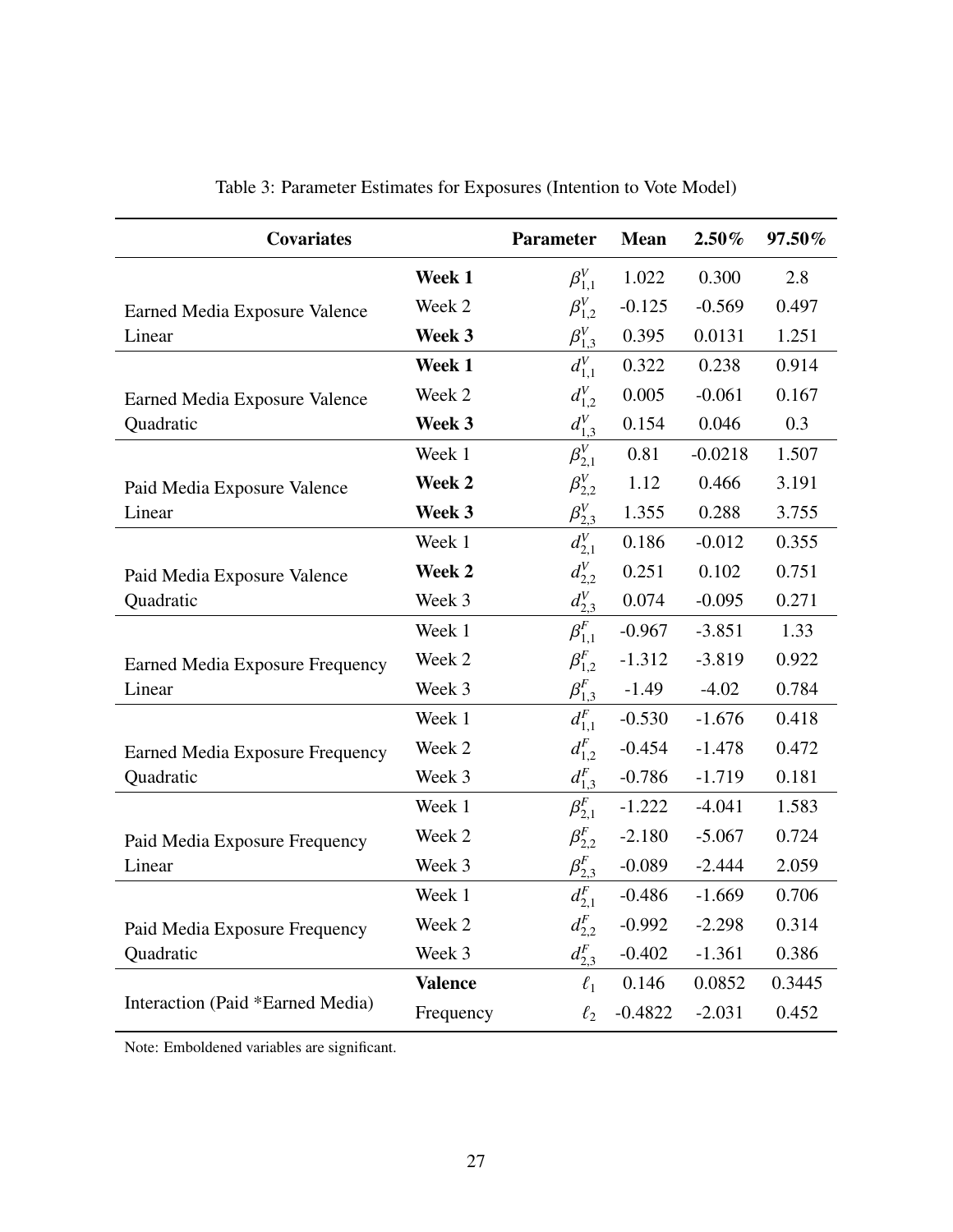compare  $d_{1,1}^V$  with  $d_{1,1}^V$  $_{1,2}^V$  and  $d_{1,2}^V$  $1_{1,3}^V$ ). No such pattern is evident with paid media, however. Decisionmaking research suggests a possible mechanism for such a difference between earned and paid media in wearout of exposure valence. Object-evaluation associations such as an attitude towards a party are more likely to guide intentions and behaviour when these associations are strong and accessible [\(Fazio and Williams 1986\)](#page-41-11), hence the strong role of valence overall in Table [3.](#page-26-0) Once an attitude is formed, individuals are motivated to deliberate as to its validity when approaching a high-involvement decision [\(Herr and Fazio 1993\)](#page-42-13). This deliberation may involve a greater willingness to pay attention to direct communications from the brand- in this case, the party [\(Baxendale,](#page-40-4) [Macdonald and Wilson 2015\)](#page-40-4). Further work is required to check these observations about valence wearout, which ideally would be studied over longer periods and in alternative decision contexts.

The significance of the interaction between paid and earned media valence shows that positively received (and indeed negatively received) media exposures from these different sources are mutually reinforcing in relation to voting intention. Where both paid and earned media give a similarly positive (or a similarly negative) impression, this presumably adds to the voter's confidence in their assessment. Such synergies have been observed in online versus offline paid media [\(Naik and](#page-42-1) [Peters 2009\)](#page-42-1); we find a similar phenomenon in paid versus earned media.

Parameter estimates for the impact of demographics and socio-political issues on voting intentions also provide some interesting insight. For example, while social class and gender do not impact voting, we find that age has a negative and significant impact on voting intentions for Labour and the Liberal Democrat parties. Those concerned with climate change were less likely to vote for any of the main parties, perhaps due to mistrust of the establishment among these voters due to the UK's "Climategate" controversy. For these socio-demographic results and their interpretation, see Appendix A1.

#### 5.1.1 Impact of Increased Exposure Frequency and Valence

Having established the importance of these media effects, we assess the impact of marginal increases in exposure frequency or valence on choice behavior. Let *i*, *k*, and *t* denote individuals, brand choices and time respectively;  $k = 1, 2, 3$  and  $t = 1, 2, 3$  (as in the voting data) and  $Y_{i,t}$  be the choice of *i th* individual at time *t*. Individual probabilities of choice are represented as:

$$
Y_{i,t} \sim \text{Multinomial}\left(p_{i,t}^k, k=1,2,3 \text{ brands}\right) \tag{20}
$$

where

$$
p_{i,t}^k = \frac{q_{i,t}^k}{q_{i,t}^1 + q_{i,t}^2 + q_{i,t}^3}
$$
 (21)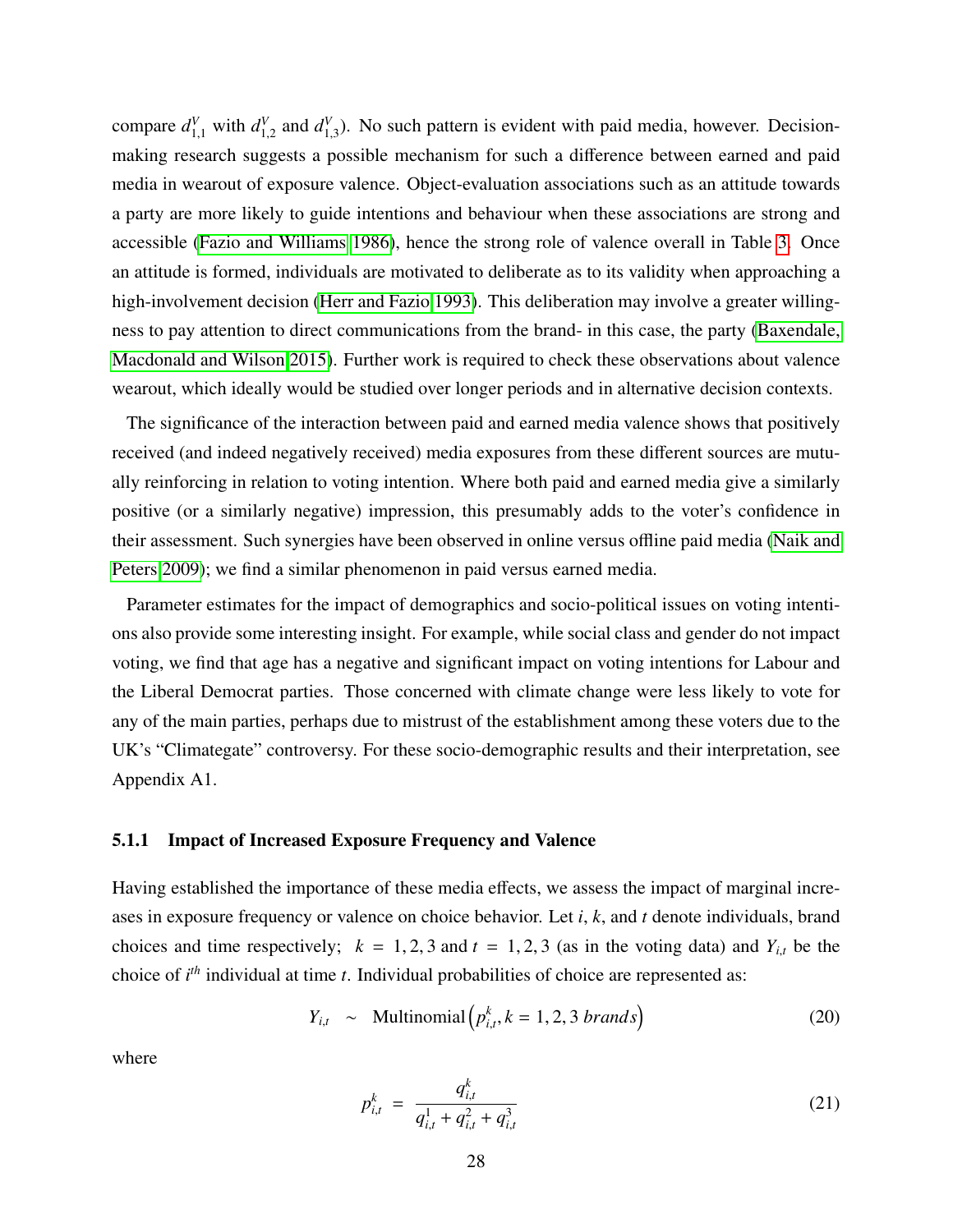and

$$
q_{i,t}^{k} = \exp \left(a_{0} + \beta_{1,t}^{V} \cdot V_{i,t,k}^{1} + \beta_{2,t}^{V} \cdot V_{i,t,k}^{2} + d_{1,t}^{V} \cdot (V_{i,t,k}^{1})^{2} + d_{2,t}^{V} \cdot (V_{i,t,k}^{2})^{2} + \beta_{1,t}^{F} \cdot F_{i,t,k}^{1} + \beta_{2,t}^{F} \cdot F_{i,t,k}^{2} + d_{1,t}^{F} \cdot (F_{i,t,k}^{1})^{2} + d_{2,t}^{F} \cdot (F_{i,t,k}^{2})^{2} + \ell_{1} (V_{i,t,k}^{1} \cdot V_{i,t,k}^{2}) + \ell_{2} (F_{i,t,k}^{1} \cdot F_{i,t,k}^{2}) + \gamma_{1} Z + b_{i,1} \right)
$$
\n(22)

 $V_i^l$  $\sum_{i,t,k}^{l}$  is average valence of individual *i* after encountering  $F_i^l$  $\sum_{i,t,k}^{l}$  number of encounters via media *l* at time *t* of brand *k*. *Z* are other control variables and *b* are random effects. Political parties are particularly interested in knowing the impact of improvements in their communications on their share of vote. Since our data pertain to exposure frequencies and their average valence, we can compute the change in likelihood of choosing party *k* if they encounter *x*% more exposures from paid and earned media for party *k* at time *t*:

<span id="page-28-1"></span>
$$
\frac{\partial p_{i,t}^k}{\partial F_{i,t,k}^1} = p_{i,t}^k (1 - p_{i,t}^k) \left( \beta_{1,t}^F + 2 \cdot d_{1,t}^F \cdot F_{i,t,k}^1 + \ell_2 \cdot F_{i,t,k}^2 \right)
$$
(23)

$$
\frac{\partial p_{i,t}^k}{\partial F_{i,t,k}^2} = p_{i,t}^k (1 - p_{i,t}^k) \left( \beta_{2,t}^F + 2 \cdot d_{2,t}^F \cdot F_{i,t,k}^2 + \ell_2 \cdot F_{i,t,k}^1 \right) \tag{24}
$$

Table 4: Average Frequency and Average Valence of Encounters

<span id="page-28-0"></span>

|                    |           | <b>Earned Media</b> | Paid Media |             |  |
|--------------------|-----------|---------------------|------------|-------------|--|
| For Avg Encounters | Frequency | Avg Valence         | Frequency  | Avg Valence |  |
| Week 1             | 2.859     | 3.000               | 0.875      | 2.986       |  |
| Week 2             | 3.032     | 3.000               | 1.192      | 2.998       |  |
| Week 3             | 3.046     | 3.143               | 1.071      | 3.043       |  |

The impact for changes in valence can be assessed in a similar manner. We can compare effects of changes in exposure frequencies using  $\beta_{1}^F$  $\int_{1,t}^{F}$  and  $\beta_{2,t}^{F}$  $Z_{2,t}$  and exposure frequencies for other media as well as compare the values of  $\beta^F_{,t}$  for different values of *t*. The sensitivity depends on the probability of choosing a brand and the number of exposure across different media. The results of this exercise are shown below for the average level of exposure in our sample (Table [4,](#page-28-0) [5\)](#page-29-0). For illustrative purposes, we show the impact of a small increase in earned and paid media frequency and valence for the average voter with 30%, 50% and 80% probability of voting for party 3 (Liberal Democrats) at one, two and three weeks prior to the final vote. Similar calculations can be made to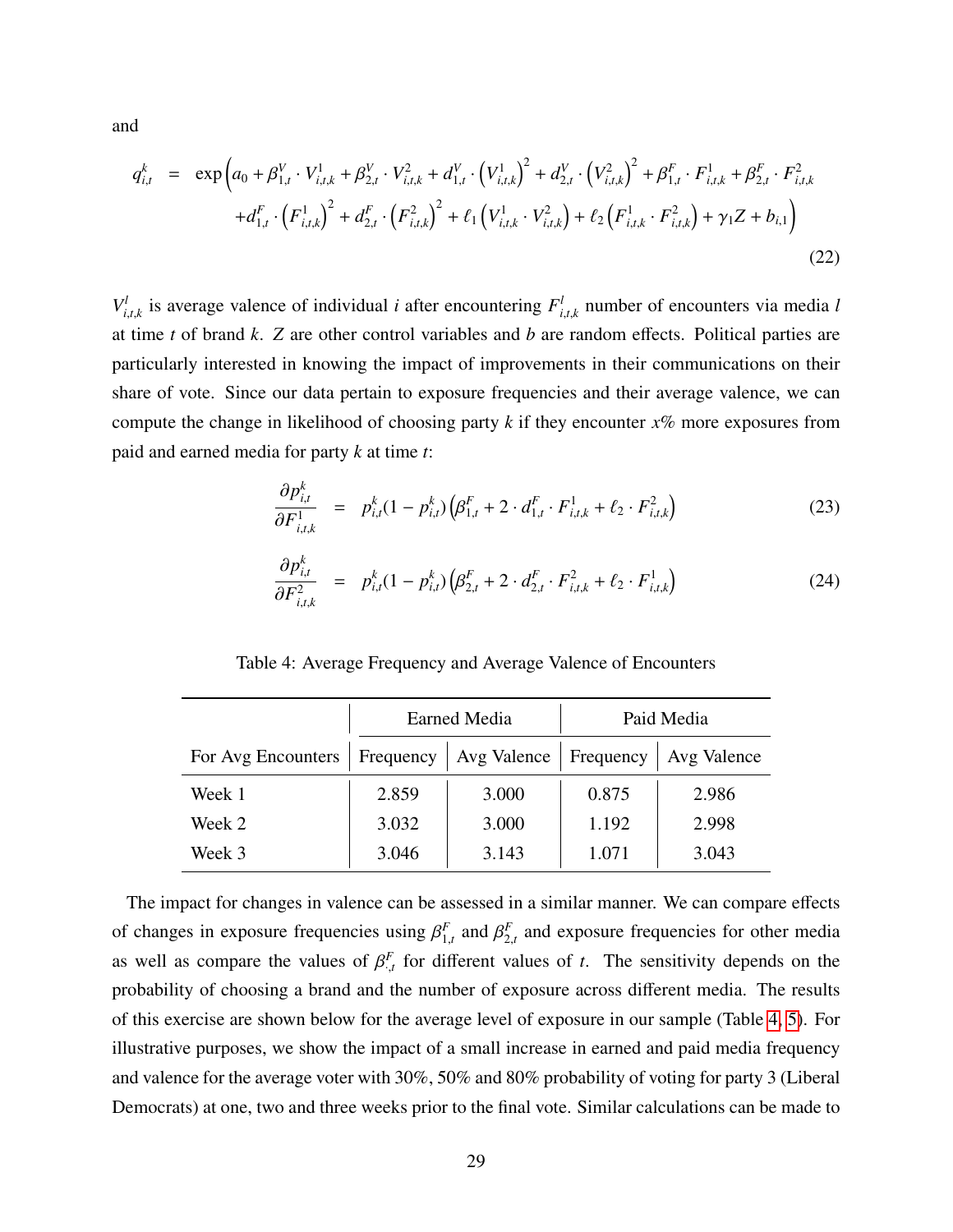assess smaller or larger increases in earned or paid exposures using equations [\(23\)](#page-28-1) and [\(24\)](#page-28-1). Our model shows that a small increase in the frequency of paid and earned media exposures had the greatest impact in week 3. The marginal impact of paid media is initially negative; however, it has a positive effect on probability of party selection in week 3. We find that the marginal effect of improved earned media valence is positive and, by some margin, highest in week 1. The marginal effect of paid media valence, while also positive, shows no discernible differences through the weeks. Interestingly, as the original probability of intending to vote for a party varies, an improved valence continues to have a comparable effect, though perhaps with the largest effect among those who are seriously on the fence with a probability around .5.

<span id="page-29-0"></span>

| Rate of change in | Week 1   | Week 2 | Week 3 | Week 1   | Week 2 | Week 3 | Week 1   | Week 2 | Week 3 |
|-------------------|----------|--------|--------|----------|--------|--------|----------|--------|--------|
| Probability       | 0.3      | 0.3    | 0.3    | 0.5      | 0.5    | 0.5    | 0.8      | 0.8    | 0.8    |
| Earned Media Freq | 0.429    | 0.296  | 0.649  | 0.510    | 0.353  | 0.773  | 0.327    | 0.226  | 0.495  |
| Earned Media Val  | 0.686    | 0.107  | 0.174  | 0.817    | 0.127  | 0.207  | 0.523    | 0.081  | 0.132  |
| Paid Media Freq   | $-0.094$ | 0.022  | 0.146  | $-0.111$ | 0.027  | 0.173  | $-0.071$ | 0.017  | 0.111  |
| Paid Media Val    | 0.191    | 0.220  | 0.142  | 0.227    | 0.262  | 0.169  | 0.146    | 0.168  | 0.108  |

Table 5: Sensitivity Analysis for Average Level of Encounters

#### 5.2 Results from the Final Vote model

In this section, we describe results pertaining to Equations [7](#page-16-0) and [8](#page-16-1) (detailed in Section 3.2).

Table [6](#page-31-0) contains the results from the logistic regression analysis of whether or not a person voted. The positive and significant coefficient  $\phi_2$  suggests that those who voted in 2005 were also more likely to vote in the current election, as were those who intended to vote for one of the three major parties  $(\phi_3)$ . In addition, the results suggest that those voters for whom international terrorism was a salient issue had higher voting likelihood while those who were concerned with climate change had lower voting likelihood, probably because of the skepticism induced by the "Climategate" scandal.

The results of the conditional final voting model based on the covariates described in Table [7](#page-31-1) show that the previous voting intentions have a significant, positive impact on the final vote and are a precursor to the final voting decision. As expected, the decay parameter tells us that the most recent decisions have the greatest impact. As exposure valence continues to have an effect on intentions in each week, this emphasizes the need to prioritize the quality of media exposures right up until the final choice decision. With regard to the effect of different exposures on the final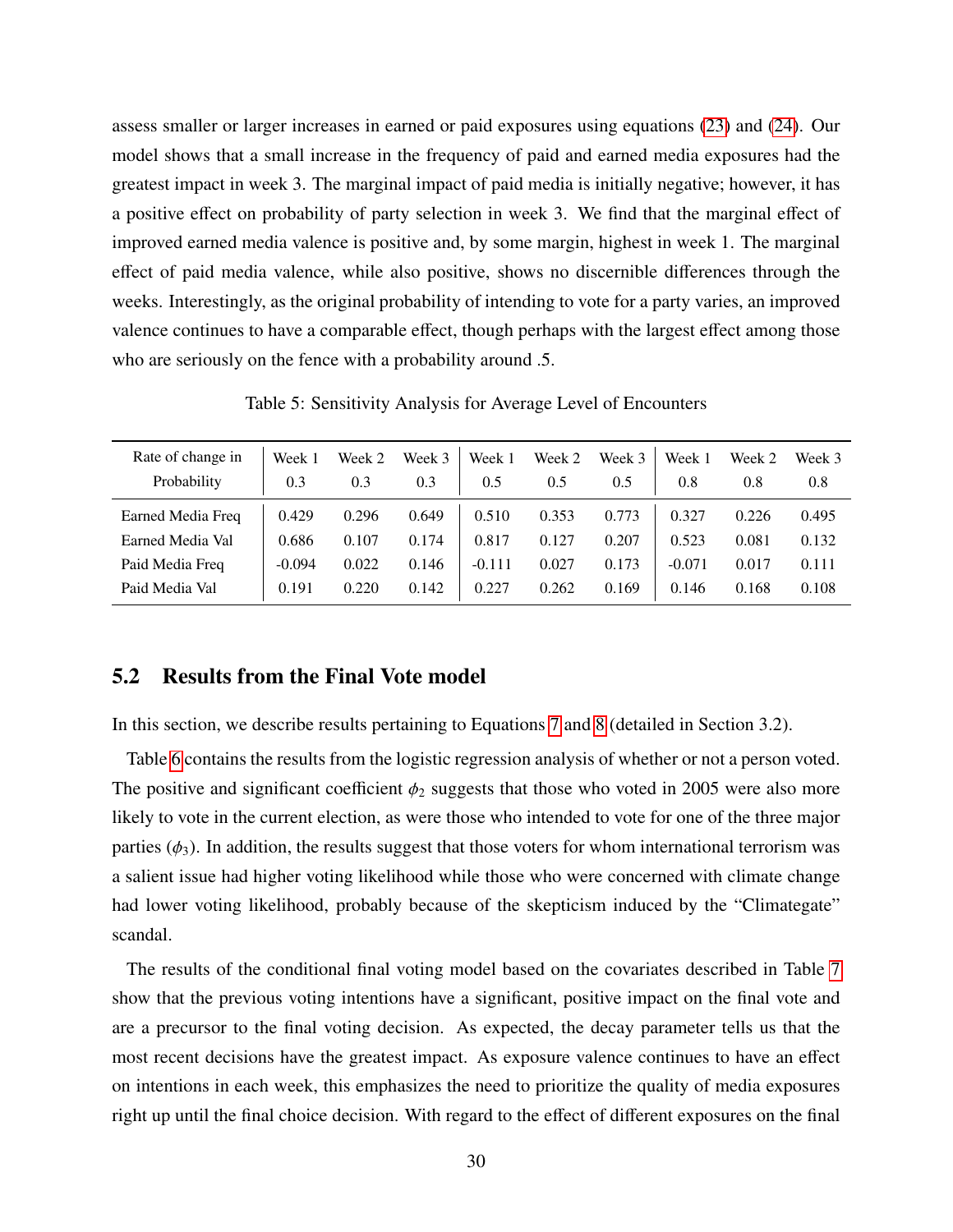vote, it is interesting to note from Table [8](#page-32-0) that the cumulative valence of earned media had a very significant and positive impact on the final vote, consistent with its impact on voting intentions. Also, *a* being positive and significant reaffirms our assumption that the effectiveness of these exposures depreciates over time. In fact, it decays slowly and has a positive effect on the final voting decision. This is consistent with the relatively stable nature of brand attitudes which may be in-fluenced by strongly positive or negative encounters [\(MacKenzie et al. 1986\)](#page-42-14). Once again, then, our model demonstrates the managerial importance of valence over frequency and, in particular, of maintaining positive valence across both earned and paid media.

Parameter estimates and their interpretations for the impact of demographics and socio-political issues on actual voting are explained in detail in the Appendix A1 (see Tables 3 and 4 in that Appendix).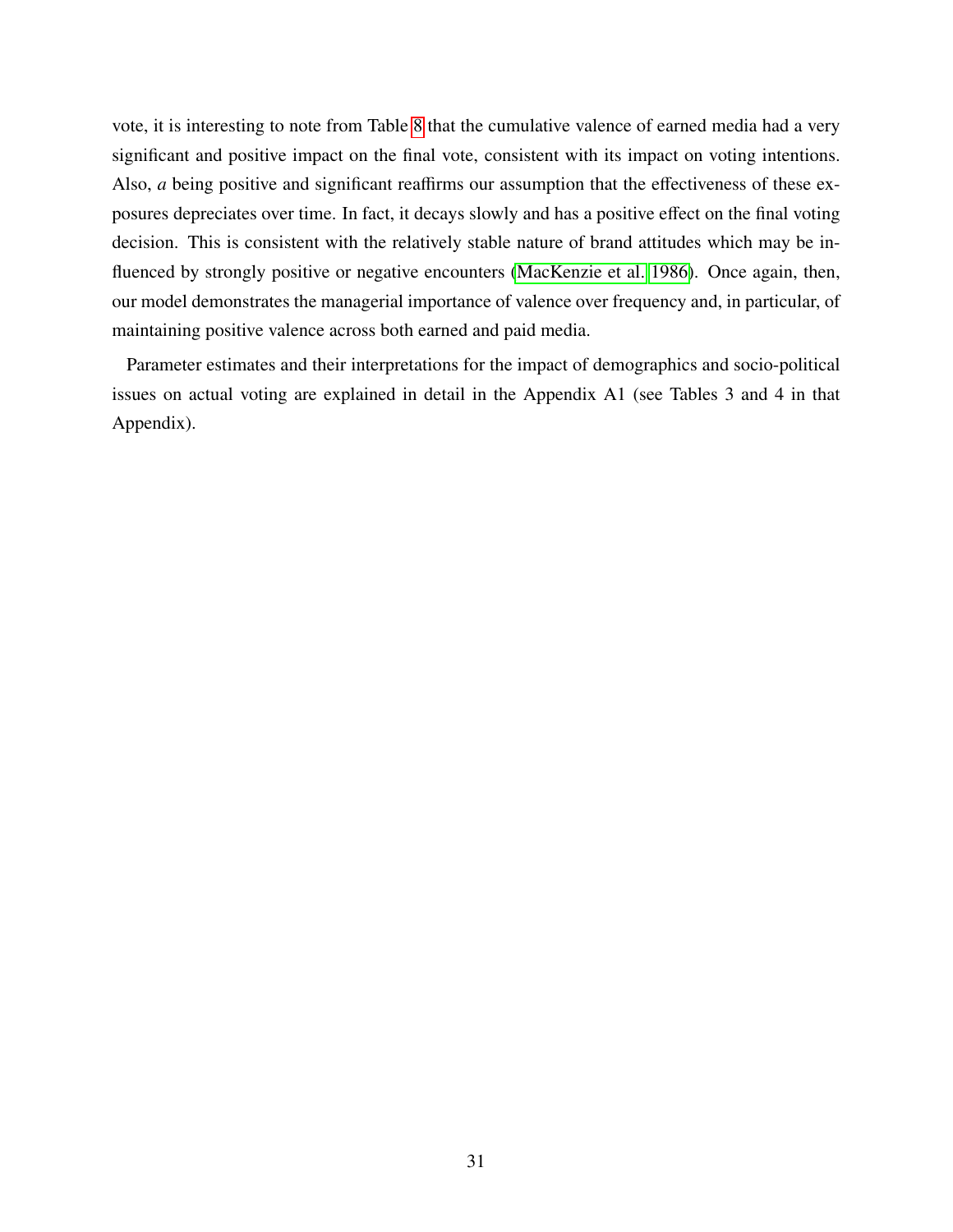<span id="page-31-0"></span>

| Description                         | Parameter             | mean     | 2.5%     | 97.5%    |
|-------------------------------------|-----------------------|----------|----------|----------|
| Intercept                           | $\phi_1$              | 0.207    | $-1.88$  | 3.11     |
| Voted in 2005                       | $\phi_2$              | 3.757    | 1.672    | 6.829    |
| <b>Intended to Vote Major Party</b> | $\phi_3$              | 1.548    | 0.276    | 3.523    |
| Decay Factor                        | $\phi_4$              | 0.490    | $-0.671$ | 1.905    |
| The economy                         | $\mathcal{X}_1$       | 0.368    | $-0.196$ | 1.209    |
| Education                           | $\mathcal{X}_{2}$     | 0.394    | $-0.627$ | 1.513    |
| Tax & spend                         | $\mathcal{X}_3$       | $-0.216$ | $-1.289$ | 0.582    |
| Family life and childcare           | $\mathcal{X}_4$       | $-0.284$ | $-1.360$ | 0.596    |
| <b>Climate change</b>               | $\varkappa_5$         | $-0.493$ | $-1.386$ | $-0.066$ |
| <b>International terrorism</b>      | $\varkappa_6$         | 0.827    | 0.169    | 1.754    |
| Housing                             | $x_7$                 | $-0.285$ | $-1.217$ | 0.292    |
| <b>Social Category</b>              | $\overline{\omega}_1$ | $-0.842$ | $-2.304$ | 0.710    |
| Gender                              | $\overline{\omega}_2$ | $-0.719$ | $-3.138$ | 0.997    |
| Age                                 | $\overline{\omega}_3$ | 0.567    | $-0.122$ | 1.512    |
| <b>Marital Status</b>               | $\overline{\omega}_4$ | $-0.845$ | $-2.737$ | 0.779    |
| No. of Children                     | $\overline{\omega}_5$ | $-0.912$ | $-3.883$ | 1.379    |
| <b>Employment Category</b>          | $\overline{w}_6$      | $-0.008$ | $-1.869$ | 1.356    |
| <b>Education Category</b>           | $\overline{\omega}_7$ | 0.165    | $-0.418$ | 1.039    |
| Home Ownership                      | $\overline{\omega}_8$ | $-0.016$ | $-0.059$ | 0.014    |

Table 6: Decision to Vote: Final Vote Model

Table 7: Previous Intentions (Final Vote Model)

<span id="page-31-1"></span>

| Description                           | Parameter mean | 2.5% 97.5%               |  |
|---------------------------------------|----------------|--------------------------|--|
| <b>Effects of Previous Intentions</b> | a              | 2.598 2.125 3.089        |  |
| Decay factor                          | Ф              | $0.470$ $0.331$ $0.617$  |  |
| Party Voted in 2005                   | Ã              | $0.075$ $-0.414$ $0.550$ |  |

Note: Emboldened variables are significant.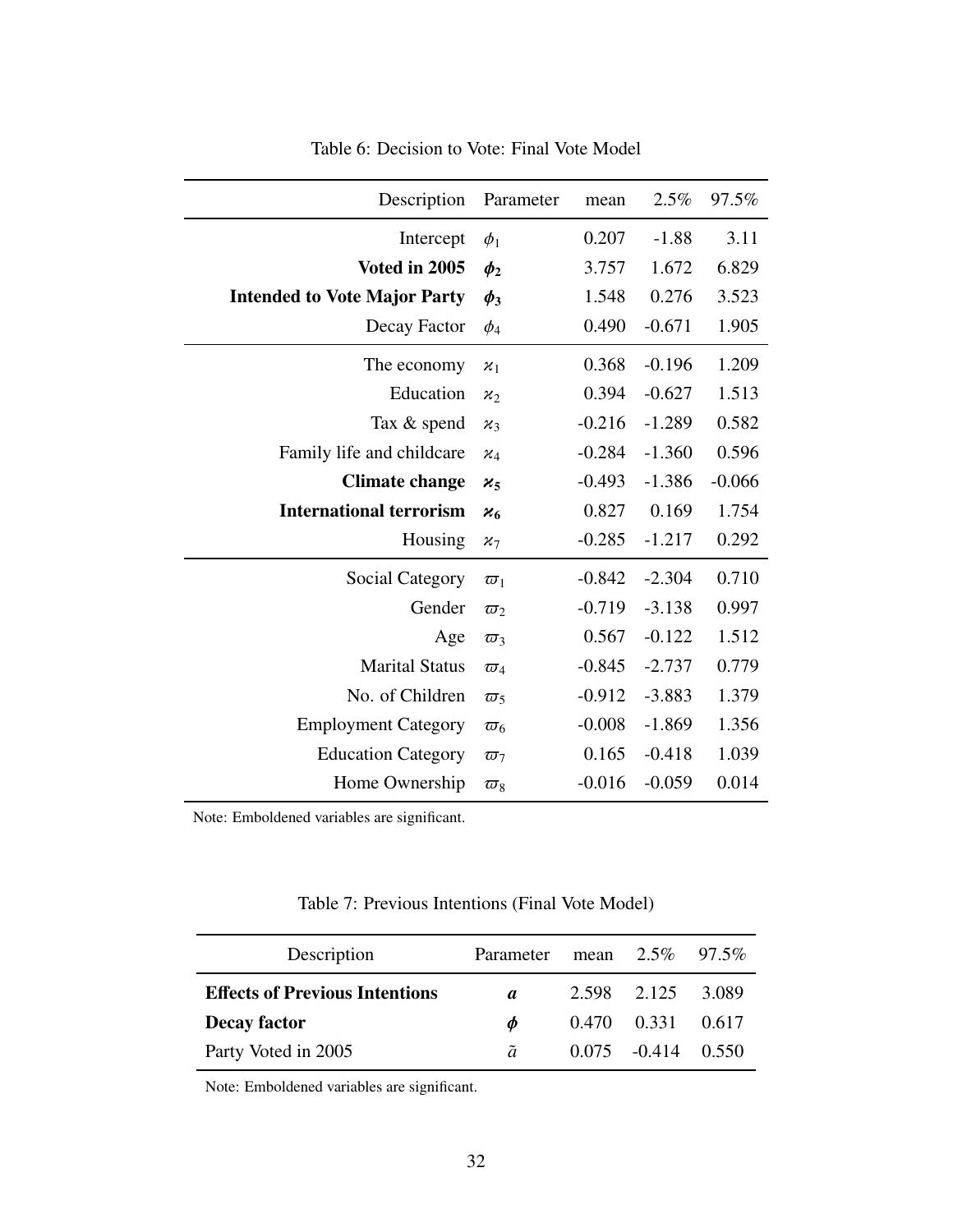<span id="page-32-0"></span>

| Descriptions                |                     | Parameter  |       | Mean $2.50\%$   | 97.50%   |
|-----------------------------|---------------------|------------|-------|-----------------|----------|
|                             | <b>Earned Media</b> | $\theta_1$ | 1.934 | 0.907           | 3.128    |
| Cumulative Valence          | Paid Media          | $\theta_2$ | 0.713 | $-0.272$        | 1.64     |
|                             | <b>Earned Media</b> | $\theta_3$ |       | $-1.393 -2.464$ | $-0.596$ |
| <b>Cumulative Frequency</b> | Paid Media          | $\theta_4$ | 0.018 | $-0.951$        | 0.871    |
|                             |                     |            |       |                 |          |

Table 8: Parameter Estimates of Party Exposures (Final Vote Model)

#### 5.3 Results from the Exposure Frequency and Average Valence Model

In this section, we describe results pertaining to Equations [10](#page-18-0) and [11](#page-18-1) (detailed in Section 3.3). The results from estimating exposure frequency and valence (Tables 9 and 10) provide several interesting results. Those from lower social categories (manual, semi-manual and lowest grade workers) have higher paid media frequencies  $(\zeta_{1,2}^{F1})$  $\binom{F_1}{F_2}$ ; this may result in part from their greater television consumption. Older age voters report higher frequencies particularly of earned media ( $\zeta_{3,1}^{F1}$  $\frac{1}{3,1}$ , and they report a lower valence for these earned media exposures  $({\zeta}^{V1}_{3,1})$  $^{10}$ <sub>3,1</sub>). This is consistent with a higher engagement in election processes with age, illustrated by higher voting rates, and a decreased trust in politicians with age [\(Hetherington 1998\)](#page-41-12). Those with children report lower earned media frequencies  $(\zeta_{5,1}^{F1})$  $5,1$ ), perhaps due to having less time for media consumption; the valence of these exposures is, though, slightly higher  $({\zeta}_{5,1}^{V1})$  $5,1$ ). People in employment report higher exposure frequencies  $(\zeta_{6,1}^{F1})$  $\zeta_{6,1}^{F1}, \zeta_{6,2}^{F1}$ ). This corresponds with their higher likelihood of voting, particularly for those in the public sector (Corey and Garand, 2002). Finally, higher education is associated with a higher earned media frequency, which again may reflect a higher engagement in political processes.

#### 5.4 Correlation Matrix

In this section, we describe results pertaining to Equation [12](#page-19-0) (detailed in Section 3.4). The estimated value of the correlation matrix is given in Table [11.](#page-36-0) This is the estimate of the variancecovariance matrix from section 3.4 and equation [12.](#page-19-0) In order to interpret the results, we label the strength of the associations using 0-0.19 as very weak, 0.2-0.39 weak, 0.40-0.59 moderate, 0.6-0.79 strong and 0.8-1 very strong. However, these cut-offs reflect somewhat arbitrary limits, and results should be considered in the context from which they are derived. We find a moderate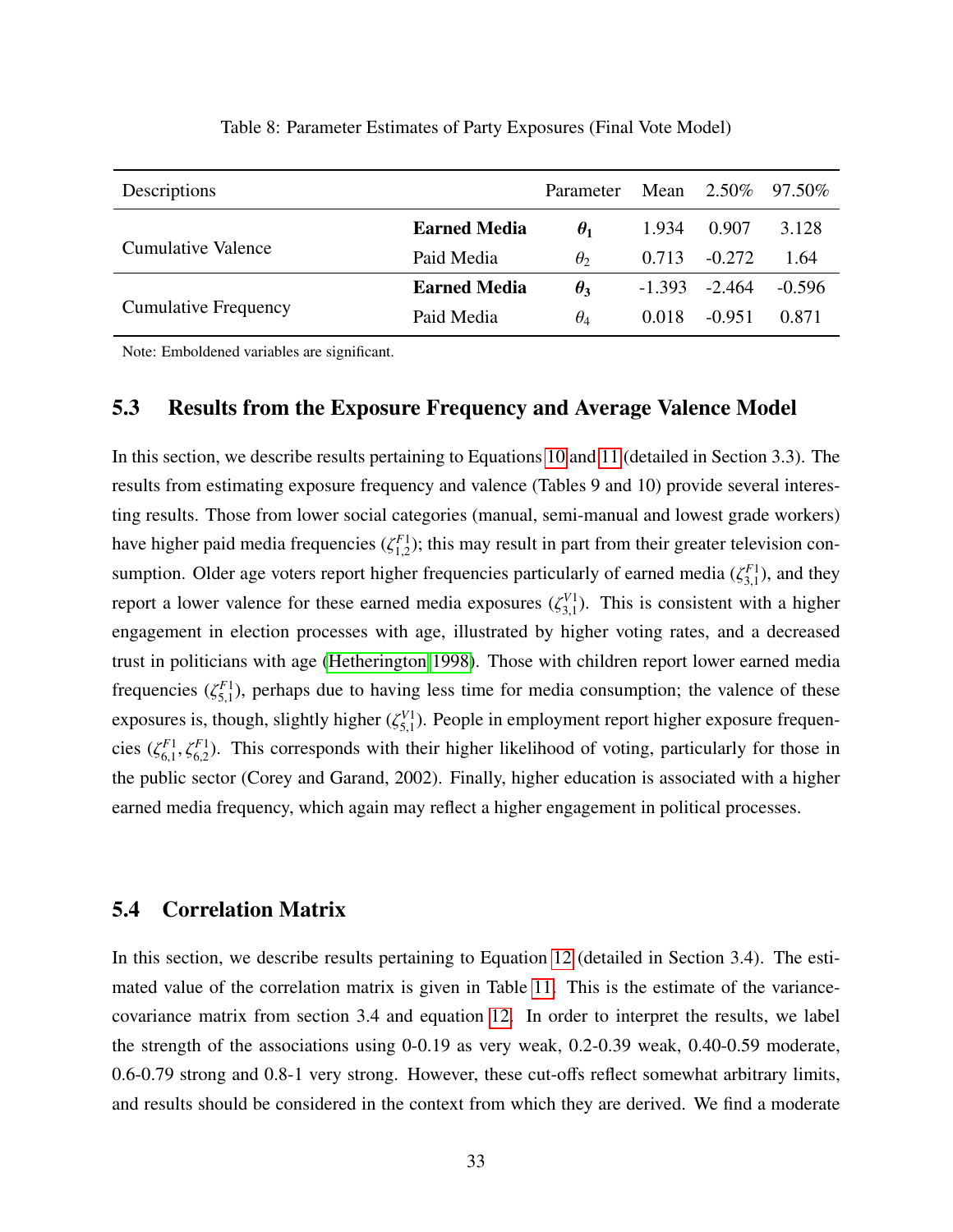| Description                    |                     | Parameter          | mean     | 2.5%     | 97.5%    |
|--------------------------------|---------------------|--------------------|----------|----------|----------|
| <b>Social Category</b>         | <b>Earned Media</b> | $\zeta_{1,1}^{F1}$ | 0.035    | $-0.195$ | 0.259    |
| <b>Social Category</b>         | <b>Paid Media</b>   | $\zeta_{1,2}^{F1}$ | 0.243    | 0.017    | 0.502    |
| Gender                         | <b>Earned Media</b> | $\zeta_{2,1}^{F1}$ | 0.051    | $-0.151$ | 0.259    |
| Gender                         | Paid Media          | $\zeta_{2,2}^{F1}$ | 0.167    | $-0.066$ | 0.400    |
| Age                            | <b>Earned Media</b> | $\zeta_{3,1}^{F1}$ | 0.286    | 0.215    | 0.355    |
| Age                            | <b>Paid Media</b>   | $\zeta_{3,2}^{F1}$ | 0.073    | 0.009    | 0.150    |
| <b>Marital Status</b>          | <b>Earned Media</b> | $\zeta_{4,1}^{F1}$ | $-0.043$ | $-0.253$ | 0.160    |
| <b>Marital Status</b>          | Paid Media          | $\zeta_{4,2}^{F1}$ | $-0.104$ | $-0.348$ | 0.137    |
| <b>No. of Children</b>         | <b>Earned Media</b> | $\zeta_{5,1}^{F1}$ | $-0.255$ | $-0.507$ | $-0.003$ |
| No. of Children                | Paid Media          | $\zeta_{5,2}^{F1}$ | $-0.023$ | $-0.320$ | 0.284    |
| <b>Employment Category</b>     | <b>Earned Media</b> | $\zeta_{6,1}^{F1}$ | 0.175    | 0.039    | 0.387    |
| <b>Employment Category</b>     | <b>Paid Media</b>   | $\zeta_{6,2}^{F1}$ | 0.379    | 0.142    | 0.619    |
| <b>Education Category</b>      | <b>Earned Media</b> | $\zeta_{7,1}^{F1}$ | 0.059    | 0.010    | 0.129    |
| <b>Education Category</b>      | Paid Media          | $\zeta_{7,2}^{F1}$ | 0.033    | $-0.044$ | 0.111    |
| Home Ownership                 | <b>Earned Media</b> | $\zeta_{8,1}^{F1}$ | 0.001    | $-0.004$ | 0.006    |
| Home Ownership                 | Paid Media          | $\zeta_{8,2}^{F1}$ | 0.003    | $-0.003$ | 0.008    |
| Lagged Confidence on Intention |                     | $\zeta^{F2}$       | 0.002    | $-0.004$ | 0.0038   |
| Lagged Intention to Vote       |                     | $\zeta^{F3}$       | 0.082    | $-0.132$ | 0.148    |

Table 9: Model Exposure Frequency : Demographics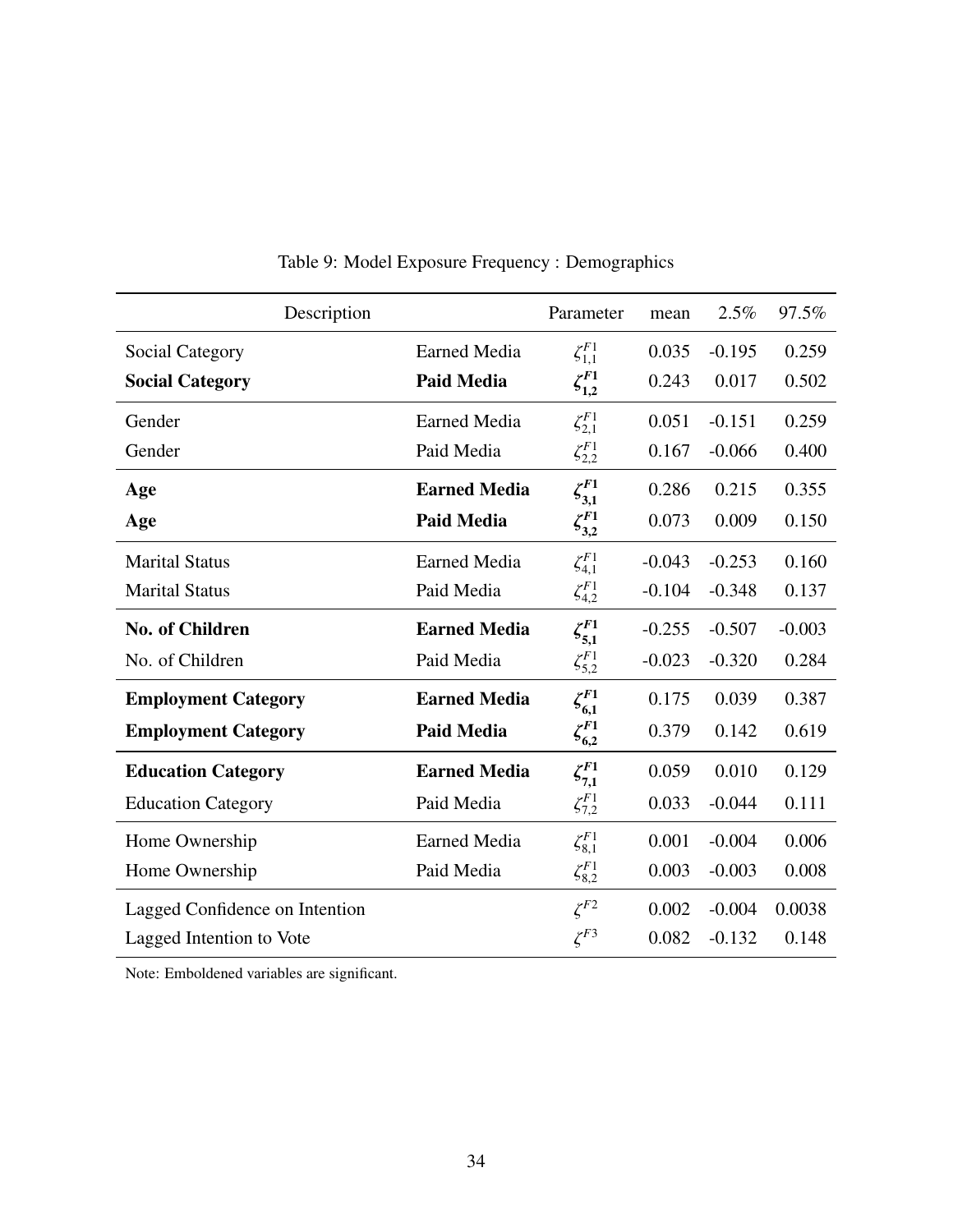| Description                     |                     | Parameter          | mean     | 2.5%     | 97.5%    |
|---------------------------------|---------------------|--------------------|----------|----------|----------|
| <b>Social Category</b>          | <b>Earned Media</b> | $\zeta_{1,1}^{V1}$ | 0.014    | $-0.040$ | 0.068    |
| <b>Social Category</b>          | Paid Media          | $\zeta_{1,2}^{V1}$ | $-0.002$ | $-0.072$ | 0.061    |
| Gender                          | <b>Earned Media</b> | $\zeta_{2,1}^{V1}$ | $-0.002$ | $-0.045$ | 0.040    |
| Gender                          | Paid Media          | $\zeta_{2,2}^{V1}$ | 0.037    | $-0.020$ | 0.099    |
| Age                             | <b>Earned Media</b> | $\zeta_{3,1}^{V1}$ | $-0.029$ | $-0.052$ | $-0.012$ |
| Age                             | Paid Media          | $\zeta_{3,2}^{V1}$ | $-0.013$ | $-0.030$ | 0.010    |
| <b>Marital Status</b>           | <b>Earned Media</b> | $\zeta_{4,1}^{V1}$ | $-0.031$ | $-0.079$ | 0.017    |
| <b>Marital Status</b>           | Paid Media          | $\zeta_{4,2}^{V1}$ | $-0.026$ | $-0.099$ | 0.039    |
| <b>No. of Children</b>          | <b>Earned Media</b> | $\zeta_{5,1}^{V1}$ | 0.050    | 0.008    | 0.120    |
| No. of Children                 | Paid Media          | $\zeta_{5,2}^{V1}$ | 0.039    | $-0.045$ | 0.122    |
| <b>Employment Category</b>      | <b>Earned Media</b> | $\zeta_{6,1}^{V1}$ | 0.003    | $-0.045$ | 0.053    |
| <b>Employment Category</b>      | Paid Media          | $\zeta_{6,2}^{V1}$ | 0.010    | $-0.055$ | 0.063    |
| <b>Education Category</b>       | <b>Earned Media</b> | $\zeta_{7,1}^{V1}$ | 0.007    | $-0.009$ | 0.024    |
| <b>Education Category</b>       | Paid Media          | $\zeta_{7,2}^{V1}$ | 0.006    | $-0.016$ | 0.029    |
| Home Ownership                  | <b>Earned Media</b> | $\zeta_{8,1}^{V1}$ | 0.000    | $-0.001$ | 0.002    |
| Home Ownership                  | Paid Media          | $\zeta_{8,2}^{V1}$ | 0.000    | $-0.002$ | 0.001    |
| Lagged Confidence on Intention  |                     | $\zeta^{V2}$       | 0.021    | $-0.006$ | 1.1      |
| <b>Lagged Intention to Vote</b> |                     | $\zeta^{V3}$       | 0.392    | 0.212    | 0.673    |

Table 10: Average Valence Model : Demographics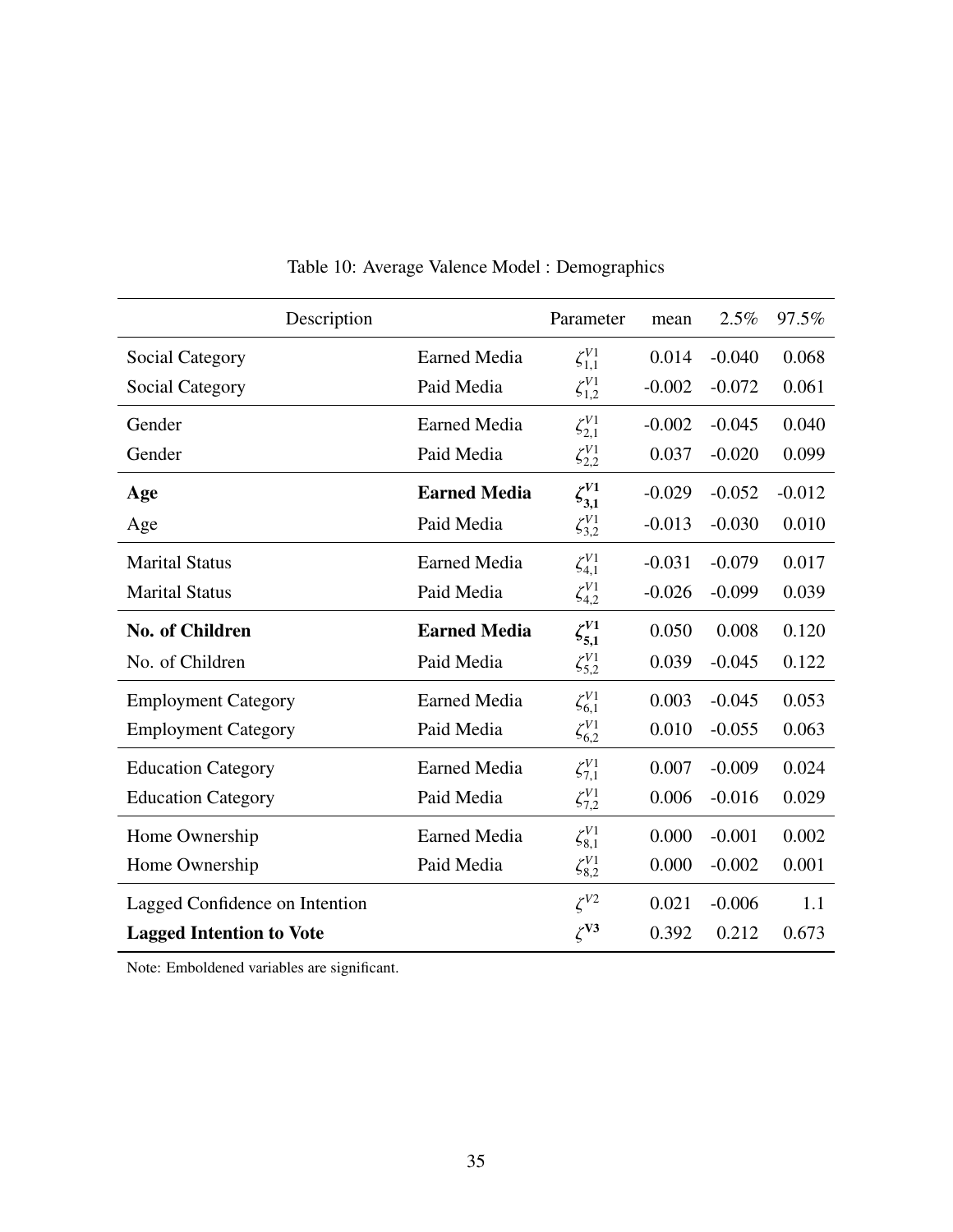positive linear association between the intention to vote Liberal Democrat and exposure frequency of earned media (corr  $(b_{i4}, h_{i2}^F)$  $I<sub>i2</sub><sup>F</sup>$ ) = 0.521, significant). This indicates that earned media was differentially more persuasive for those intending to vote Liberal Democrat than Labour or Conservative, perhaps because LibDem voters tend to hold less loyalty to their party and conviction in their party identification [\(Rose and McAllister 1990\)](#page-43-8) and so are more persuadable. We find a weak positive linear association between exposure valence of paid media and earned media (corr  $(h_{i,j}^V)$  $\frac{V}{i1}$ ,  $h_{i2}^V$  $\binom{V}{i^2} = 0.368,$ significant), which suggests that these two forms of communication reinforce each others' effects (i.e. if you feel positive about encounters via earned media, you are likely to feel the same about encounters via paid media). We find a very weak positive linear association between exposure valence of paid media and exposure frequency of paid media (corr  $(h_{i,j}^V)$  $\binom{V}{i1}, h_{i1}^F$  $f'_{i1}$ ) = 0.175, significant), which would indicate that how positive or negative an encounter makes someone feel is weakly reinforced by how often they experience such paid communications. We find a very weak positive linear association between exposure valence of paid media and exposure frequency of earned media (corr  $(h_{i1}^V)$  $\sum_{i=1}^{V} h_{i2}^{F}$  $i_2$ <sup> $i_1$ </sup>) = 0.168, significant) indicating that how positive or negative a paid communication is perceived to be is only weakly related with how often earned media is experienced. We find a weak positive linear association between earned exposure frequency and earned exposure valence (corr  $(h^V_{\hat{v}})$  $\frac{V}{i2}$ ,  $h_{i2}^F$  $f'_{i2}$ ) = 0.321, significant), which indicates that how often an earned communication is received is associated, but not necessarily caused by, how often voters encountered earned communications. Again, this indicates that how positive or negative an earned media encounter makes someone feel is weakly reinforced by how often they experience such communications. We find a moderate positive linear association between paid exposure frequency and earned exposure frequency (corr (*h F*  $\binom{F}{i1}$ ,  $h_{i2}^F$  $f'_{i2}$ ) = 0.399, significant), which would indicate that how often a paid communication is received is associated, but not necessarily caused by, how often voters encounter earned communications. This may be explained by two possible mechanisms: 1) people's awareness of politics is raised and so they notice other forms of political communications and 2) paid political advertising campaigns in the UK are often discussed in depth by journalists in the broadcast and press news in British politics (particularly the poster campaigns).

#### 5.5 Simulation Study

We conduct a simulation study to evaluate the performance of our proposed model. The simulation is focused on evaluating the finite sample performance of the proposed Bayesian estimation when the data are generated, mimicking the real data we have. The scheme of generating the data and detailed results are in Appendix B.1. Based on the results, we find that the estimates under the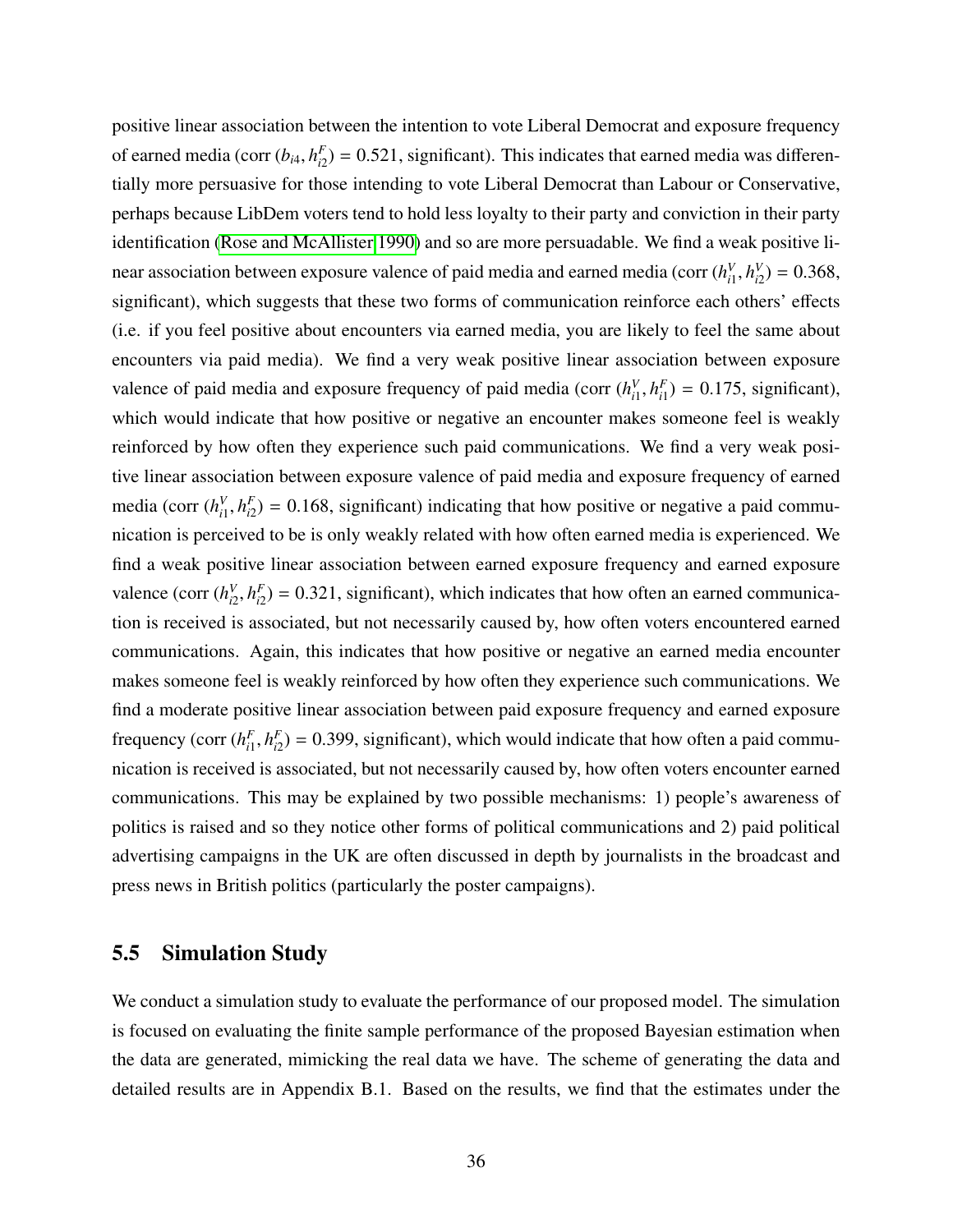<span id="page-36-0"></span>

|            | $b_{i2}$ | $b_{i3}$ |                   | $b_{i4}$ $u_i$ |       |               | $h_{i1}^V$ $h_{i2}^V$ $h_{i1}^F$ | $h_{i2}^F$ |
|------------|----------|----------|-------------------|----------------|-------|---------------|----------------------------------|------------|
| $b_{i2}$   | 1.000    |          | 0.226 0.378 0.094 |                |       |               | $0.066$ $0.161$ $0.149$          | 0.520      |
| $b_{i3}$   |          | 1.000    | 0.218             | 0.032          |       |               | $0.083$ $0.103$ $0.092$          | 0.190      |
| $b_{i4}$   |          |          | 1.000             | 0.113          |       | $0.123$ 0.220 | $-0.042$ 0.521                   |            |
| $u_i$      |          |          |                   | 1.000          | 0.048 |               | $0.061$ $0.188$ $0.194$          |            |
| $h_{i1}^V$ |          |          |                   |                | 1.000 | 0.368         | $0.175$ $0.168$                  |            |
| $h^V_{i2}$ |          |          |                   |                |       | 1.000         | 0.137                            | 0.321      |
| $h_{i1}^F$ |          |          |                   |                |       |               | 1.000                            | 0.399      |
| $h_{i2}^F$ |          |          |                   |                |       |               |                                  | 1.000      |

Table 11: Posterior estimates of correlation matrix  $\widehat{\Sigma}$ .

Note: Emboldened correlation values are significant

proposed model reliably recovered the true estimates with reasonable coverage probability.

## 6 Conclusions

In this paper, we have reviewed the relative strengths and limitations of existing methods of evaluating voters' response to communications, proposed the use of RET for this purpose, presented a dynamic model of the impact of communications on voters' choice, and applied the model to a three-way political party choice. Results show that the valence of customers' perceptual response to communications, and not just communications frequency, is important in predicting voters' choice. Indeed, communications wearout leads to exposure frequency becoming insignificant in determining voting intentions, and only earned media frequency being significant in final voting behavior. It's worth pointing out that the whole advertising industry model is currently structured around weight/dissemination ('impressions') irrespective of how these are received - what might be termed a measure of production evaluation rather than measure of effect. So we have an approach here to evaluate the relative influence and not just the reach of communication types. This confirms the importance of tracking both valence and frequency in communications evaluation, as otherwise, entirely wrong conclusions might be drawn. Another important focus in our analysis is the role of paid versus earned communications. In the politics context, while both are important, earned media have a double role, influencing both weekly voting intentions and additionally influencing the final vote, as voters seek to check their emerging evaluations against trusted sources immediately prior to their high-involvement decision (it is important to note that this may be the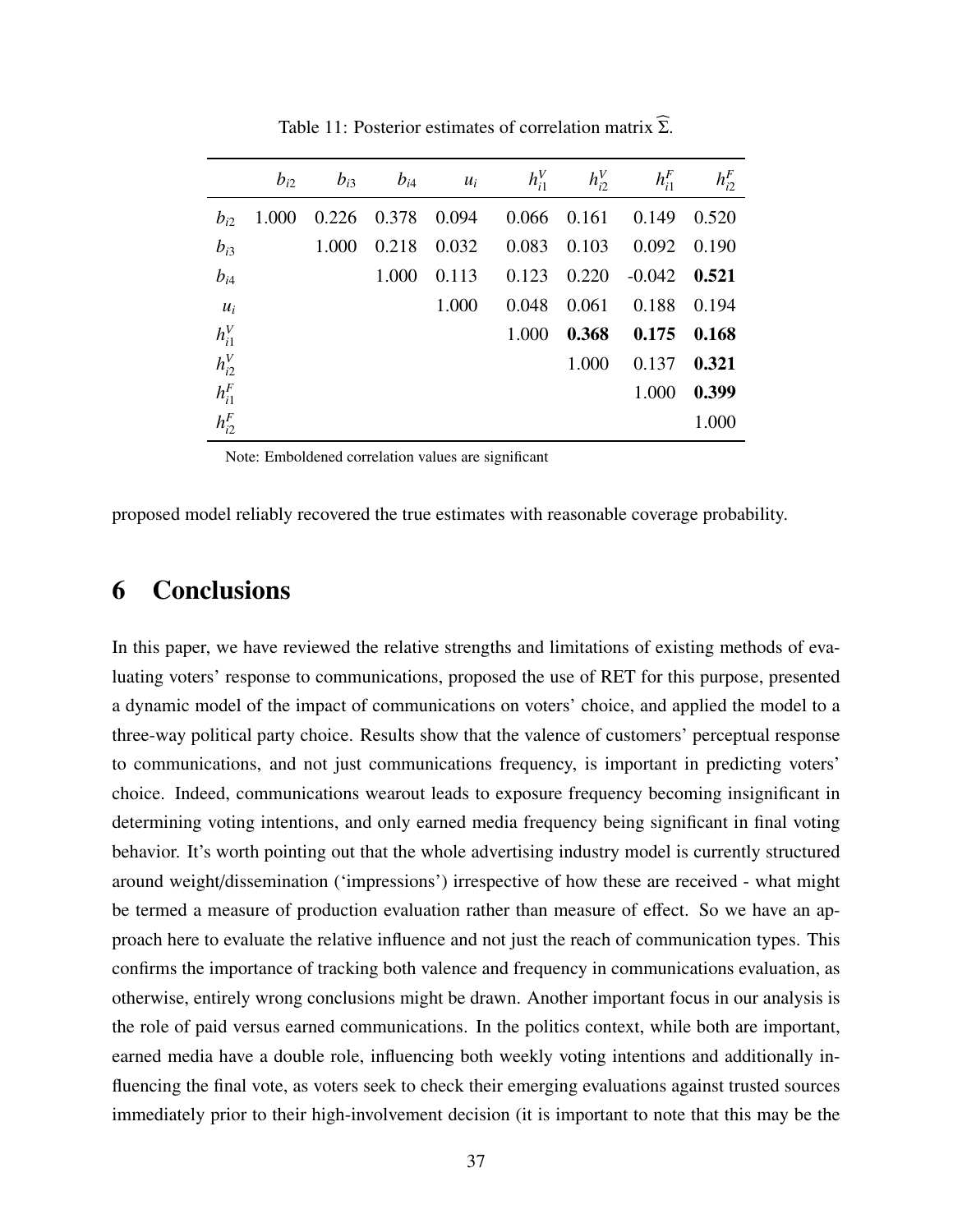case in the UK only where paid broadcast advertisements are illegal). Hence, our results extend the findings in [Stephen and Galak](#page-43-0) [\(2012\)](#page-43-0) regarding the importance of social earned media relative to paid media, demonstrating that this applies to earned media as a whole, and adding that the valence of both earned and paid media are important and not just their frequency. This once again emphasizes the managerial importance of understanding communications valence and not just exposure, contrary to the accepted gold standard in commercial practice of market mix modeling based on exposure or proxies for it, and contrary to the common managerial emphasis on 'share of voice' metrics. Complementing these decay effects, we find that earned media are particularly influential early in the decision-making cycle, and that the danger of wearout is less pronounced closer to the final brand choice, particularly in the case of paid media. Parties may therefore wish to phase their communications efforts relative to the individual's voting cycle where this is possible.

Results from our proposed model are congruous with the previous descriptive work of [Baines](#page-40-3) [et al.](#page-40-3) [\(2011\)](#page-40-3). Notably, [Baines et al.](#page-40-3) [\(2011\)](#page-40-3) speculate that the lower actual Liberal Democrat vote compared with the final polls was due to their less strongly held voting intentions. Our findings support that interpretation: the final brand choice is determined not only by the final intention but also (albeit with a decay) by previous intentions. So a longer-held view is more likely to be followed through. This is an important point for the opinion polling industry, which tends to take final voting intention as the sole predictor of the final vote. Nonetheless, the Liberal Democrat's campaign overall was successful and resulted in them sharing power. [Baines et al.](#page-40-3) [\(2011\)](#page-40-3) provide some qualitative discussion as to why their leader performed particularly well in earned media early in the campaign. Our findings suggest that this might have had a residual effect on the final vote, even after party touchpoint valences evened out towards the election day, as the decay for the impact of touchpoint valence is lower than that for touchpoint frequency; furthermore, positivelyvalenced exposures continue to have an impact beyond their influence on voting intentions, also appearing in the final vote model.

Our study also illustrates the benefits of an RET-based approach to communications evaluation, which distinguishes it from other current methods. It allows modeling at the individual level. This provides a granularity of insight that is not available through aggregated market mix models [\(Gatignon 1990\)](#page-41-13). In our sample of swing voters, for example, overall party market shares demonstrated only modest shifts between the start and end of the election campaign, but aggregate analysis would have masked a considerable level of switching in all directions, with only 39% of the sample maintaining a consistent preference throughout the study period. Our results show that communications played a significant role in this switching behavior. Importantly, we found that both exposure frequency and exposure valence are dependent on individual consumer characte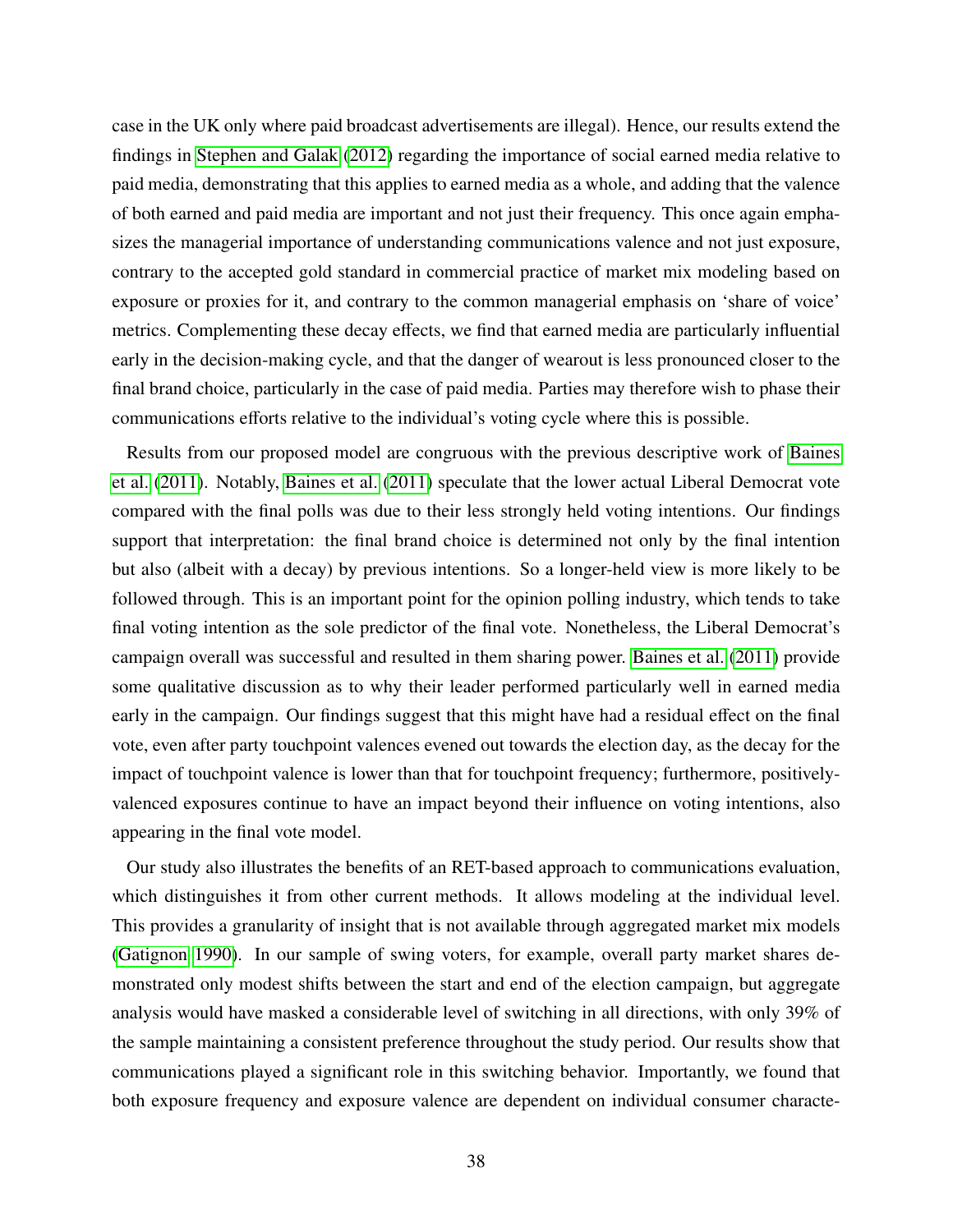ristics and previous exposures. This demonstrates a validity challenge to the plethora of previous literature that treats communications exposure as exogenous. Our results also show that at least in the context of these elections, earned media are both pervasive and persuasive. While PR is a \$14.2bn industry in its own right [\(Holmes Report 2016\)](#page-42-15), much of the current PR effort focuses on overall corporate reputation rather than direct brand sales; and when compared with the \$584bn spent on paid-for media, it seems highly likely that many firms are under-investing in influencing earned media commentary about their products. RET studies would allow practitioners to check for this possibility. RET captures exposures in real time. This allows the capture of the consumer's perceptual responses with greater validity than retrospective surveys. The valence of this perceptual response, in the form of a valence measure, is significant in our data: for example, the loss of the Liberal Democrats' early lead was not due to any fall in share of voice, but rather to a loss of their initial advantage in encounter valence which followed its leader's superior performance in the first televised debate. While market mix models based on media spend or reach are useful for a summative evaluation such as relative spend, for formative purposes such as improving communications content this perceptual response data is invaluable, while its real-time capture may allow amendments to campaigns in near-real time, too.

For commercial brands adopting RET, our findings would suggest that ideally, data collection should follow the approach we have described, tracking individuals over time prior to the purchase decision, as it is only in this way that the relative effects of different communication types on final brand choice, and their relative importance at different distances from the brand choice, can be estimated. It is not uncommon for practitioners in sectors such as automotives, consumer technology or financial services to conduct 'purchase window' surveys, recruiting individuals who plan to change their car, mobile handset or mortgage within the next month or two. To extend such a survey to a multiple-week RET study up until the purchase would enable the model we have described to be applied with very few modifications. Indeed, if the purchase window occurs over longer than the four weeks of the UK's election cycle, as is the case with US presidential elections for example, then individuals can be tracked for longer than four weeks: we are aware of several commercial examples of this among lead users of RET. The main difficulty this raises is that of motivating continued participation in the study, which necessitates allowing for a proportion of participants to drop out in the initial recruitment; however, we have seen successful examples of consumers staying in the field for 8-10 weeks with a manageable drop-out level of 40-50%.

By contrast, many early adopters of RET such as LG, Delta, Coca-Cola and Unilever currently track individuals for just one week, primarily using the data to examine communications impact on changes in brand attitudes. While this has many benefits as compared with the cross-sectional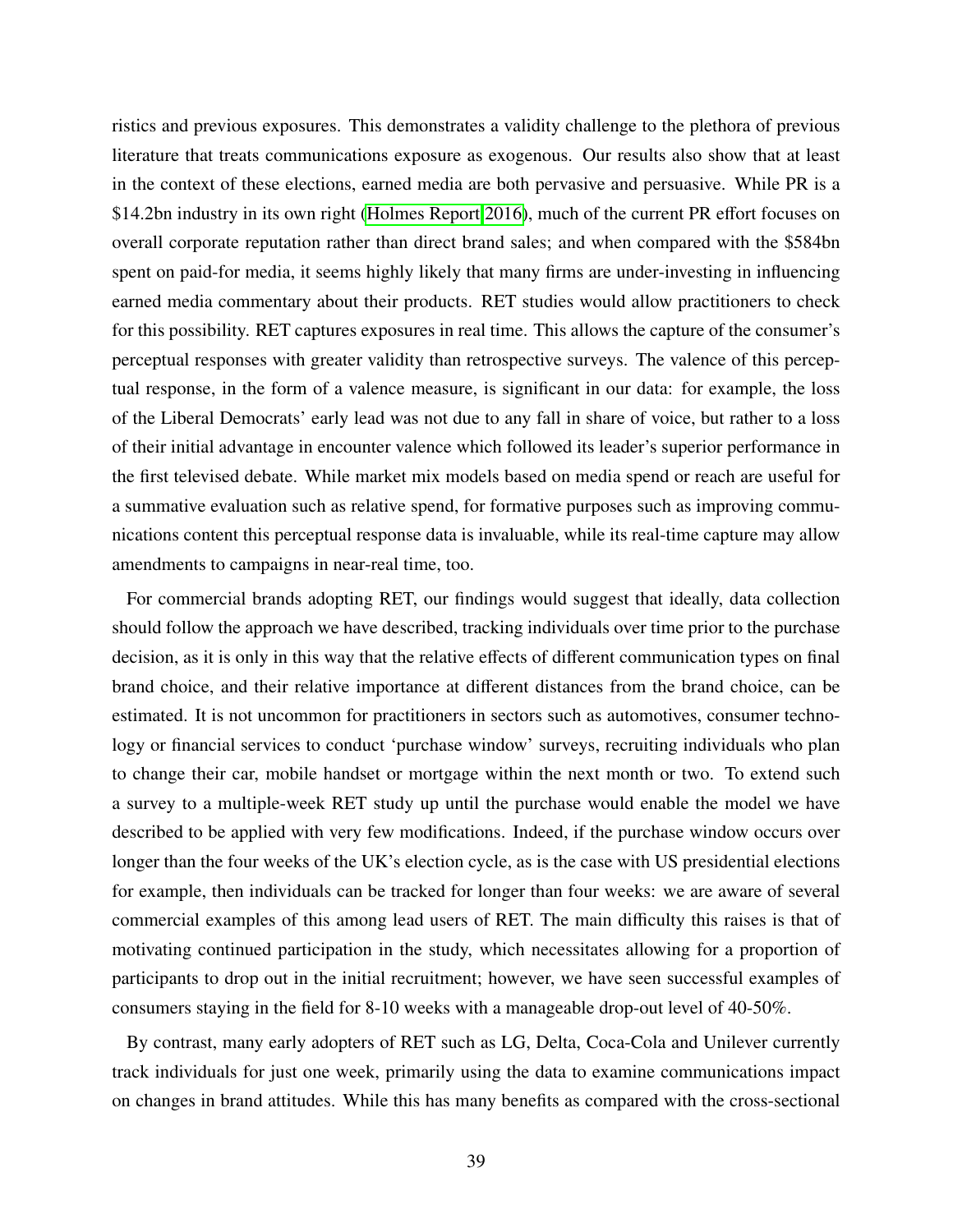survey, clearly a brand manager would ideally want insight into drivers of sales, not just attitude shift: after all, our final choice model shows that it is not just the final week's attitudes which shape the actual decision. For impulse and portfolio categories such as snacks and soft drinks, one-week tracking may suffice for determining communications impact on purchase, by applying an adapted version of our model to those individuals who have made a brand purchase by the end of the week. Here, indeed, time effects may be profitably examined at the level of days rather than weeks. For more considered purchases, though, such as televisions or cars, we would suggest that managers extend the tracking of individuals until they make their purchase, if at all possible.

Overall, we believe that RET could have a profound impact on the measurement of communications effectiveness, given its ability to model individual consumer response to communication encounters and, importantly, evaluate the relative influence of those encounters. To support practitioners in the appropriate application of RET, further research is needed to better understand its validity properties, and to locate its best role in the market researcher's armoury. Notably, field experiments could usefully compare its performance in predicting consumer choice with the survey, along the lines of the comparison of surveys and purchase diaries by [Wind and Lerner](#page-43-3) [\(1979\)](#page-43-3) comparison of surveys and purchase diaries. The inclusion in such a study of an objective data source such as clickstream data could enable the extent of under-reporting in RET to be checked, and compared with that of the retrospective survey. Further work is also needed to fuse RET with other data sources such as objective purchase recording, using retailer loyalty card data for example.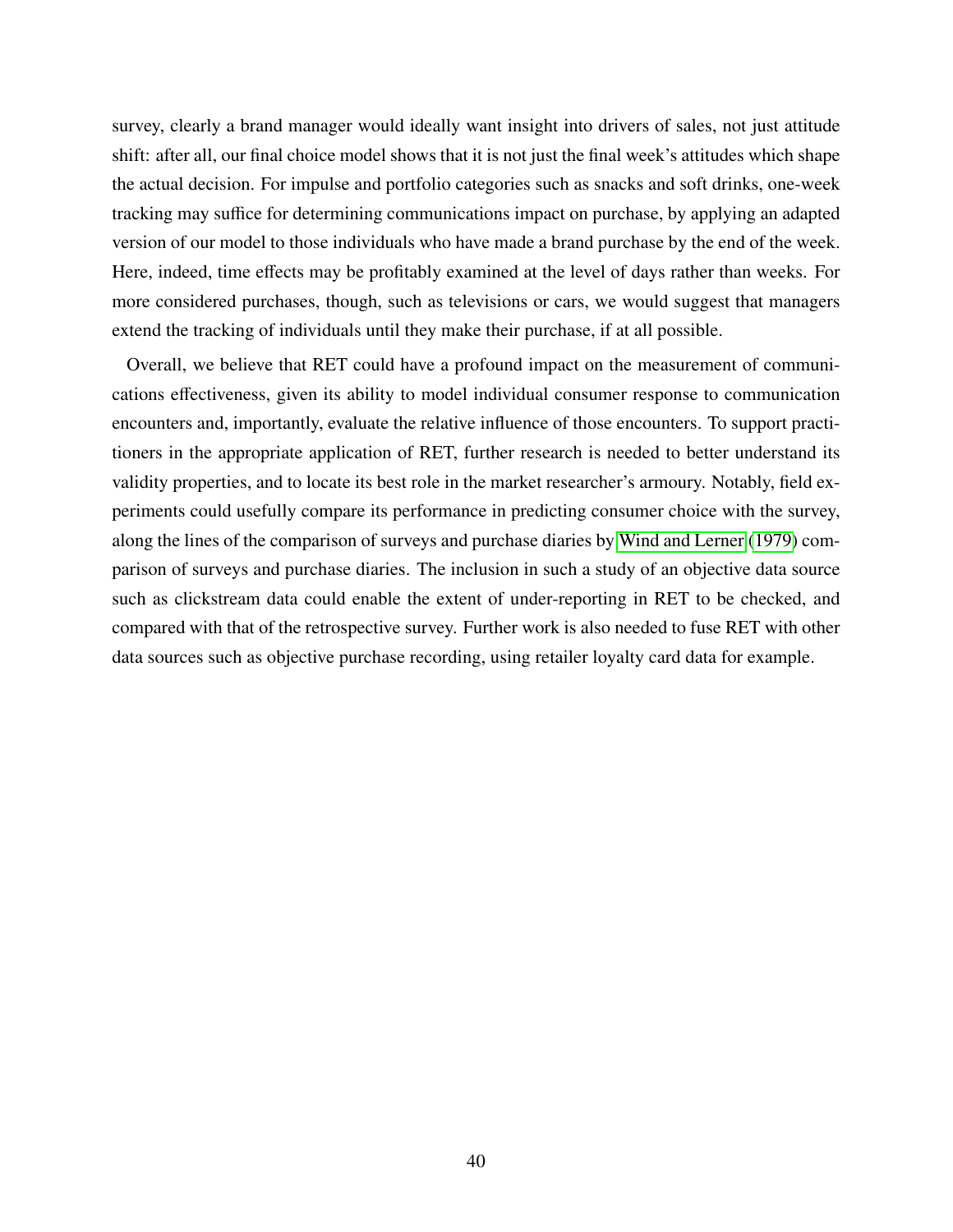## References

- <span id="page-40-12"></span>Bass, F.M., Bruce, N., Majumdar, S. and Murthi, B.P.S., 2007. Wearout effects of different advertising themes: A dynamic Bayesian model of the advertising-sales relationship. *Marketing Science*, 26, pp.179- 195.
- <span id="page-40-3"></span>Baines, P., Macdonald, E. K., Wilson, H. N., and Blades, F. 2011. Measuring communication channel experiences and their influence on voting in the 2010 British General Election. *Journal of Marketing Management* 27 694–720.
- <span id="page-40-7"></span>Baumeister, R. F., Vohs, K. D., DeWall, C. N., and Zhang, L. 2007. How emotion shapes behavior: Feedback, anticipation, and reflection, rather than direct causation. *Personality and Social Psychology Review* 11 167–203.
- <span id="page-40-4"></span>Baxendale, S., Macdonald, E. K., and Wilson, H. N. 2015. The impact of different touchpoints on brand consideration. *Journal of Retailing* 91(2) 235-253.
- <span id="page-40-2"></span>Belli, R.F., Traugott, M. W. , Young, M., and McGonagle, K. A. 1999. Reducing vote overreporting in surveys: Social desirability, memory failure, and source monitoring. *The Public Opinion Quarterly* 63(1) 90–108.
- <span id="page-40-6"></span>Berger, J., Sorensen, A.T., and Rasmussen, S. J. 2010. Positive effects of negative publicity: When negative reviews increase sales. *Marketing Sci.* 29(5) 815–827.
- <span id="page-40-1"></span>Briñol P., Petty, R. E., and Tormagla, Z. L. 2004. Self-validation of cognitive responses to advertisements. *J. Consumer Res.* 30(4) 559–572.
- <span id="page-40-10"></span>Brownstone, D., and Train, K. 1999. Forecasting new product penetration with flexible substitution patterns. *Journal of econometrics* 89(1) 109–129.
- <span id="page-40-11"></span>Celeux, G., Forbes, F., Robert, C. P.,and Titterington, D. M. 2006. Deviance information criteria for missing data models. *Bayesian Analysis* 1(4) 651-673.
- <span id="page-40-9"></span>Christel F., Marc, A., Molenberghs, G., Helena, G., Greet, T., and Luc, B. 2008. A high-dimensional joint model for longitudinal outcomes of different nature. *Statistics in Medicine* 27 4408–4427.
- <span id="page-40-0"></span>Christensen, W. F., and Florence, L. W. 2008. Predicting presidential and other multistage election outcomes using state-level pre-election polls. *The American Statistician* 62, 1–10
- Corey, E.C., and Garand, J.C. 2002. Are government employees more likely to vote? An analysis of turnout in the 1996 U.S. national election. *Public Choice*, 111, 259-283
- <span id="page-40-5"></span>Cowley, E. 2007. How enjoyable was it? Remembering an affective reaction to a previous consumption experience. *Journal of Consumer Research* 34(4) 494-505.
- <span id="page-40-8"></span>Dunson, D. B. 2003. Dynamic latent trait models for multidimensional longitudinal data. *Journal of the American Statistical Association* 98 555–563.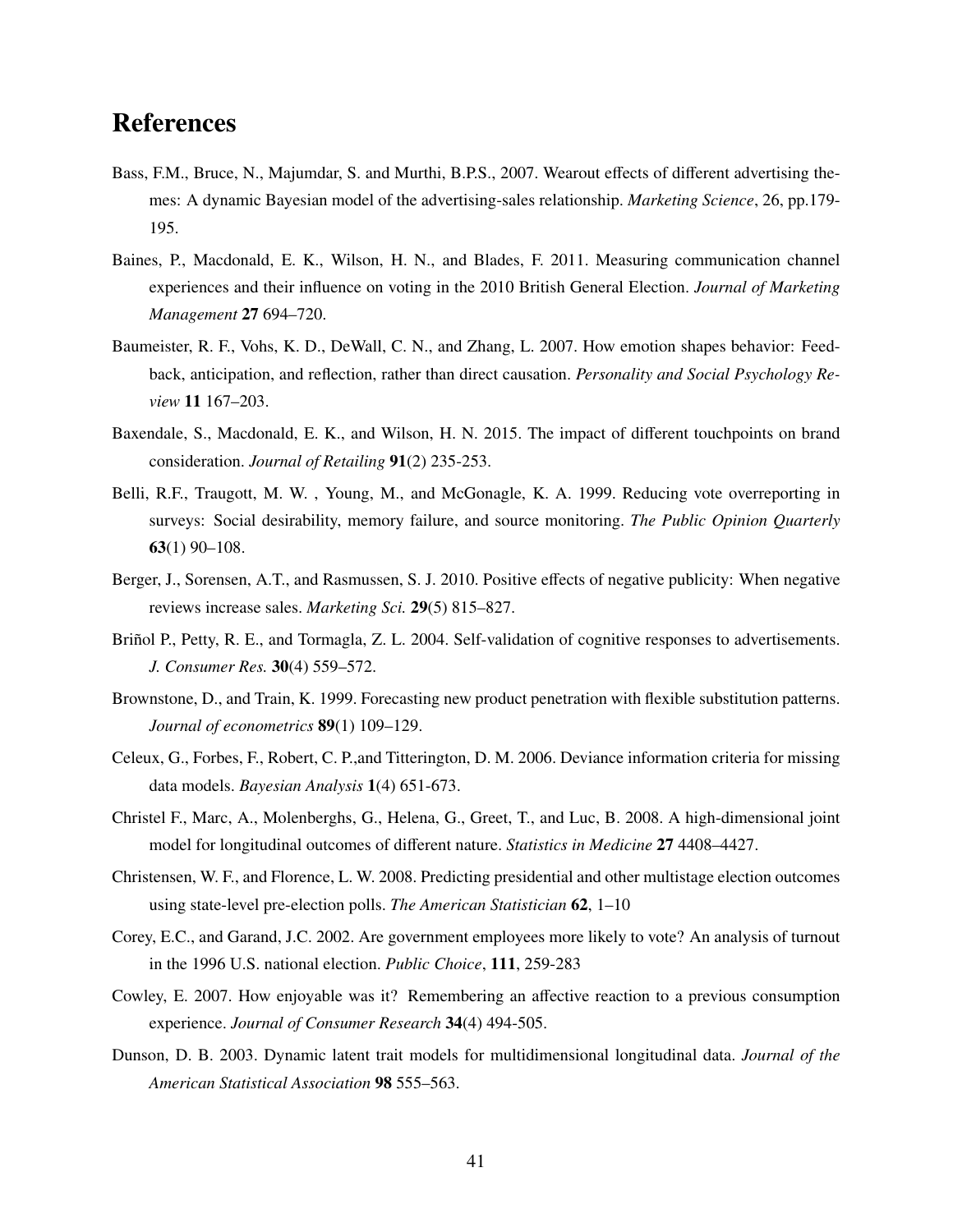- <span id="page-41-5"></span>Dunson, D.B., Chen, Z., and Harry, J. 2003. A Bayesian approach for joint modeling of cluster size and subunit-specific outcomes. *Biometrics* 59 521–530.
- <span id="page-41-0"></span>eMarketer. 2017. Worldwide ad spending: The eMarketer forecast for 2017. eMarketer, 12 April. Retrieve from: https://www.emarketer.com/Report/Worldwide-Ad-Spending-eMarketer-Forecast-2017/2002019 [accessed 12 August 2017].
- <span id="page-41-1"></span>ESOMAR. 2016. Global Market Research Report 2016. Amsterdam: ESOMAR. Retrieve from: https://www.esomar.org/uploads/public/publications-store/reports/global-market-research-2016/ESOMAR-GMR2016 [accessed 12 August 2017].
- <span id="page-41-6"></span>Erdem, T., and Keane, M. P. 1996. Decision-making under uncertainty: capturing dynamic brand choice processes in turbulent consumer goods markets. *Marketing Sci.* 15(1) 1–20.
- <span id="page-41-11"></span>Fazio, R.H., and Williams, C. J. 1986. Attitude accessibility as a moderator of the attitude-perception and attitude-behavior relations: an investigation of the 1984 presidential election. *Journal of Personality and Social Psychology* 51 505–514.
- <span id="page-41-10"></span>Fredrickson, B.L. 2000. Extracting meaning from past experiences: The importance of peaks, ends, and specific emotions. *Cognition and Emotion* 14, 577-606.
- <span id="page-41-4"></span>Fournier, P., Nadeau, R., Blaise, A., Gidengil, E., and Nevitte, N. 2004. Time-of-voting decision and susceptibility to campaign effects. *Electoral Studies* 23(4) 661–681.
- <span id="page-41-13"></span>Gatignon, H. 1993. Marketing-mix models. *Handbooks in operations research and management science* 5 697-732.
- <span id="page-41-8"></span>Geisser, S., and Eddy, W. F. 1979. A predictive approach to model selection. *Journal of the American Statistical Association* 74(365) 153-160.
- Gelfand, A. E., Dey, D. K., and Chang, H. 1992. Model determination using predictive distributions with implementation via sampling-based methods (No. TR-462). Stanford University Department of Statistics.
- <span id="page-41-9"></span>Gelman, A., Carlin, J. B., Stern, H., and Rubin, D. B. 2004. *Bayesian Data Analysis*. London Chapman & Hall/CRC.
- <span id="page-41-2"></span>Gelman, A., Jakulin, A., Pittau, M. G., and Su, Y. S. 2008. A weakly informative default prior distribution for logistic and other regression models. *The Annals of Applied Statistics* 2(4) 1360–1383.
- <span id="page-41-7"></span>Ghosh, P., and Tu, W. 2009. Assessing Sexual Attitudes and Behaviors of Young Women: A Joint Model with Nonlinear Time Effects, Time Varying Covariates, and Dropouts. *Journal of the American Statistical Association* 104 (486) 474-485.
- <span id="page-41-3"></span>Goh, K.Y., Hui, K.l., and Png, I.P.L. 2011. Newspaper report and consumer choice: Evidence from the do not call registry. *Management Sci.* 57(9) 1640–1654.
- <span id="page-41-12"></span>Hetherington, M.J. 1998. The political relevance of political trust. *American Political Sci. Review.* 92, 791- 808.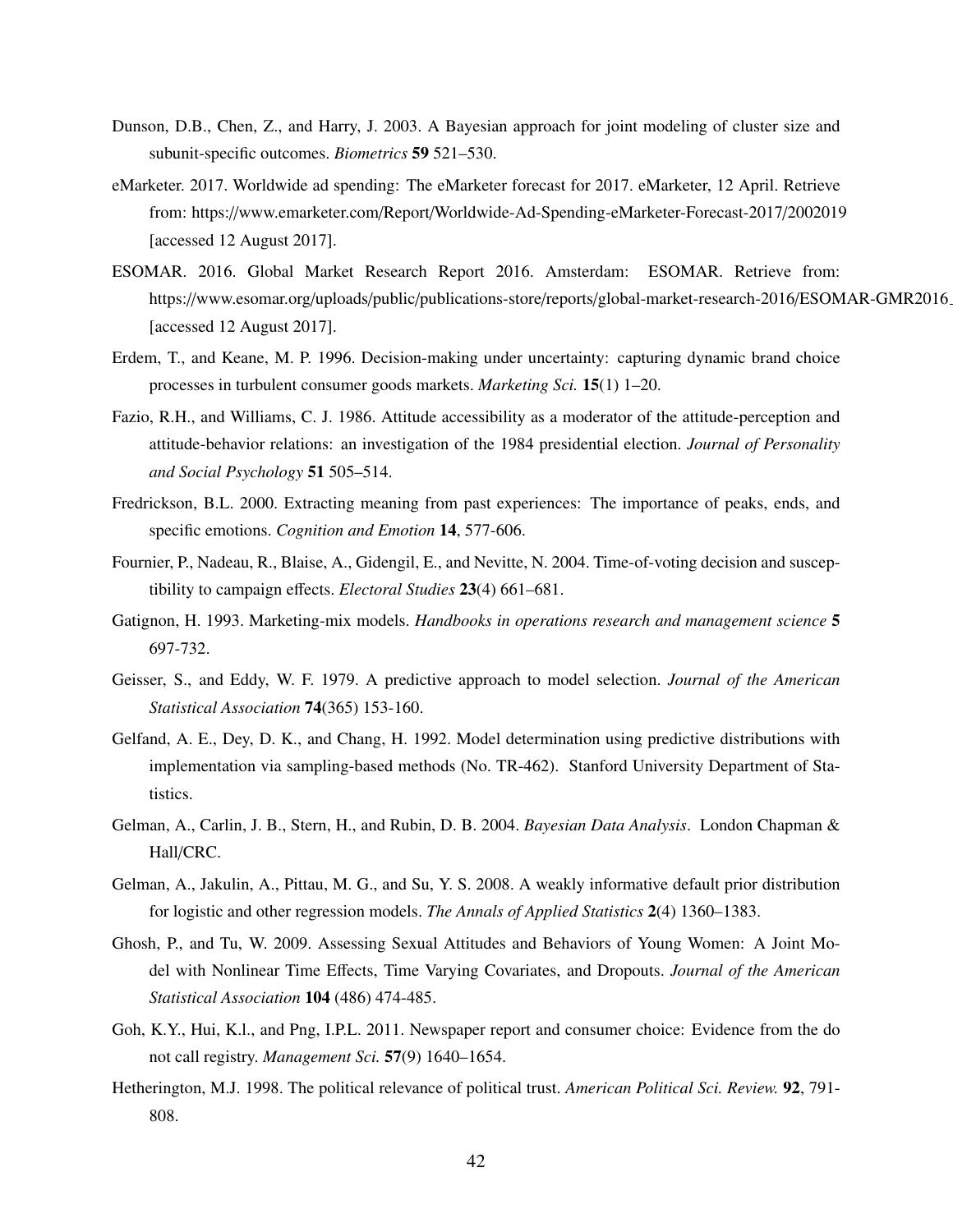- <span id="page-42-13"></span>Herr, P.M., and Fazio, R. H. 1993. The attitude-to-behavior process: implications for consumer behavior. In A. Mitchell (Ed.), *Advertising exposure, memory, and choice*. Hillsdale, NJ: Erlbaum.
- <span id="page-42-15"></span>Holmes Report. 2016. Infographic: 2016 Global PR industry at a glance. New York & London: Holmes Report. Retrieve from: https://www.holmesreport.com/research/article/infographic-2016-globalpr-industry-at-a-glance [accessed 12 August 2017].
- <span id="page-42-11"></span>Jiang, B., Wang, N., Sammel, M. D., and Elliott, M. R. 2015. Modelling short and longterm characteristics of follicle stimulating hormone as predictors of severe hot flashes in the Penn Ovarian Aging Study. *Journal of the Royal Statistical Society: Series C (Applied Statistics)* 64(5) 731-753.
- <span id="page-42-6"></span>Kahn, B.E., and Isen, A.M. 1993. The influence of positive affect on variety among safe, enjoyable products. *Journal of Consumer Research* 20 257–270.
- <span id="page-42-4"></span>Klein, J.G., and Ahluwalia, R. 2005. Negativity in the evaluation of political candidates. *Journal of Marketing* 69 131–142.
- <span id="page-42-9"></span>Lambert, D. 1992. Zero-inflated Poisson regression with an application to defects in manufacturing. *Technometrics* 34 1–14.
- <span id="page-42-0"></span>Linzer, D.A. 2013. Dynamic Bayesian forecasting of presidential elections in the states. *Journal of the American Statistical Association* 108(501): 124-134.
- <span id="page-42-2"></span>Macdonald, E.K., H.N. Wilson, and U. Konus. 2012. Better customer insight in real time. *Harvard Business Review* 90(9) 102–108.
- <span id="page-42-14"></span>MacKenzie S. B., Lutz, R. J., and Belch, G. E. 1986. The role of attitude toward the ad as a mediator of advertising effectiveness: A test of competing explanations. *Journal of Marketing Res.* 23 130–43.
- <span id="page-42-12"></span>Meng, X. L. 1994. Posterior predictive p-values. *The Annals of Statistics* 1142–1160.
- <span id="page-42-1"></span>Naik, P. A., and Peters, K. 2009. A hierarchical marketing communications model of online and offline media synergies. *Journal of Interactive Marketing* 23 288–99.
- <span id="page-42-10"></span>Natarajan, R., and McCulloch, C. E. 1998. Gibbs sampling with diffuse priors: A valid approach to datadriven inference.*Journal of Computational and Graphical Statistics* 7 267-277.
- <span id="page-42-5"></span>Newman, B. I., and Sheth, J. N. 1985. A model of primary voter behavior. *Journal of Consumer Research* 12(2) 178-187.
- <span id="page-42-3"></span>O'Cass A. 2002. Political advertising believability and information source value during elections. *J. Advertising* 31(1) 63–74.
- <span id="page-42-8"></span>Park, Y. H., Chang, H. P., and Ghosh, P. 2011, Modelling member behaviour in online user-generated content sites: A semiparametric Bayesian approach. *Journal of the Royal Statistical Society: Series A* 174(4) 1051–1069.
- <span id="page-42-7"></span>Romani, S., Grappi, S., and Dalli, D. 2012. Emotions that drive consumers away from brands: Measuring negative emotions towards brands and their behavioral effects. *International Journal of Research in Marketing* 29(1) 55–67.